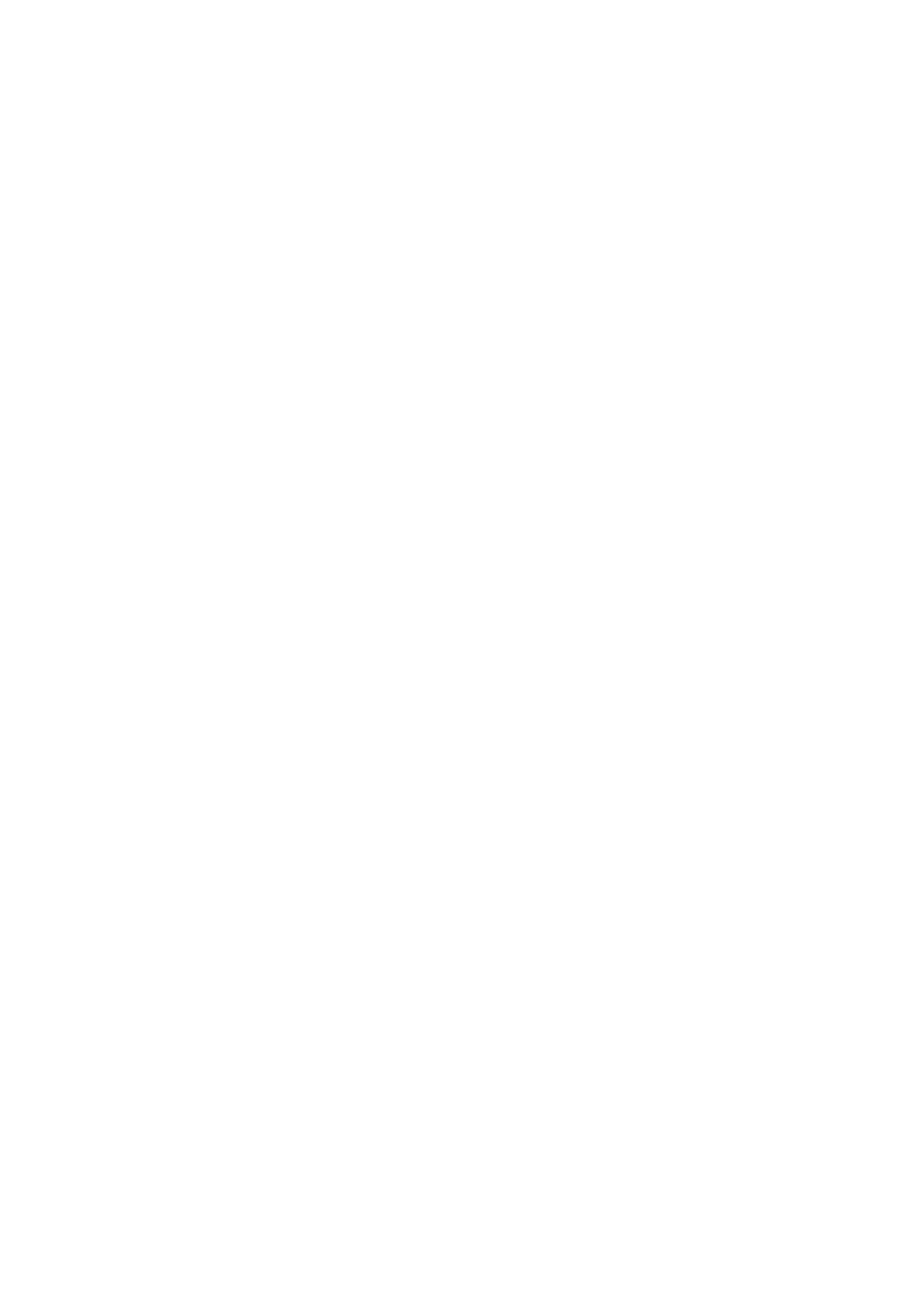## POISSON STATISTICS FOR EIGENVALUES OF CONTINUUM RANDOM SCHRÖDINGER OPERATORS

JEAN-MICHEL COMBES, FRANÇOIS GERMINET AND ABEL KLEIN

We show absence of energy levels repulsion for the eigenvalues of random Schrödinger operators in the continuum. We prove that, in the localization region at the bottom of the spectrum, the properly rescaled eigenvalues of a continuum Anderson Hamiltonian are distributed as a Poisson point process with intensity measure given by the density of states. In addition, we prove that in this localization region the eigenvalues are simple.

These results rely on a Minami estimate for continuum Anderson Hamiltonians. We also give a simple, transparent proof of Minami's estimate for the (discrete) Anderson model.

### 1. Introduction

Local fluctuations of eigenvalues of random operators are believed to distinguish between localized and delocalized regimes, indicating an Anderson metal-insulator transition. Exponential decay of eigenfunctions implies that disjoint regions of space are uncorrelated and create almost independent eigenvalues, leading to the absence of energy levels repulsion, which is mathematically translated in terms of a Poisson point process. On the other hand, extended states imply that distant regions have mutual influence, and thus create some repulsion between energy levels.

Local fluctuations of eigenvalues have been studied within the context of random matrix theory, in particular Wigner matrices and GUE matrices [\[Bellissard 2004;](#page-30-0) [Disertori et al. 2002;](#page-30-1) Erdős et al. 2009b; [2009a;](#page-30-3) [Johansson 1998;](#page-31-0) [2001;](#page-31-1) [Schenker and Schulz-Baldes 2007\]](#page-32-0). It is challenging to understand random hermitian band matrices from the perspective of their eigenvalues fluctuations, by proving a transition between Poisson statistics and a semi-circle law for the density of states (a signature of energy levels repulsion), and relate this to the (discrete) Anderson model [\[Bellissard 2004;](#page-30-0) [Disertori et al. 2002\]](#page-30-1). CMV matrices are another class of random matrices for which Poisson statistics and a transition to energy levels repulsion have been proved been proved [\[Killip and Stoiciu 2009;](#page-31-2) [Stoiciu 2006;](#page-32-1) [2007\]](#page-32-2).

For random Schrödinger operators, Poisson statistics for eigenvalues were first proved by [Molchanov](#page-32-3) [\[1980/81\]](#page-32-3) for the same one-dimensional continuum random Schrödinger operator for which Anderson localization was first rigorously established [Gol'dsheĭd et al. 1977]. Molchanov's proof was based on a detailed analysis of localization in finite intervals for this particular random Schrödinger operator [\[Molchanov 1978\]](#page-32-4).

Poisson statistics for eigenvalues of the Anderson model was established in [\[Minami 1996\]](#page-32-5). The Anderson model, a random Schrödinger operator on  $\ell^2(\mathbb{Z}^d)$ , is the discrete analogue of the Anderson

*MSC2000:* primary 82B44; secondary 47B80, 60H25.

*Keywords:* Anderson localization, Poisson statistics of eigenvalues, Minami estimate, level statistics. Klein was supported in part by NSF Grant DMS-0457474.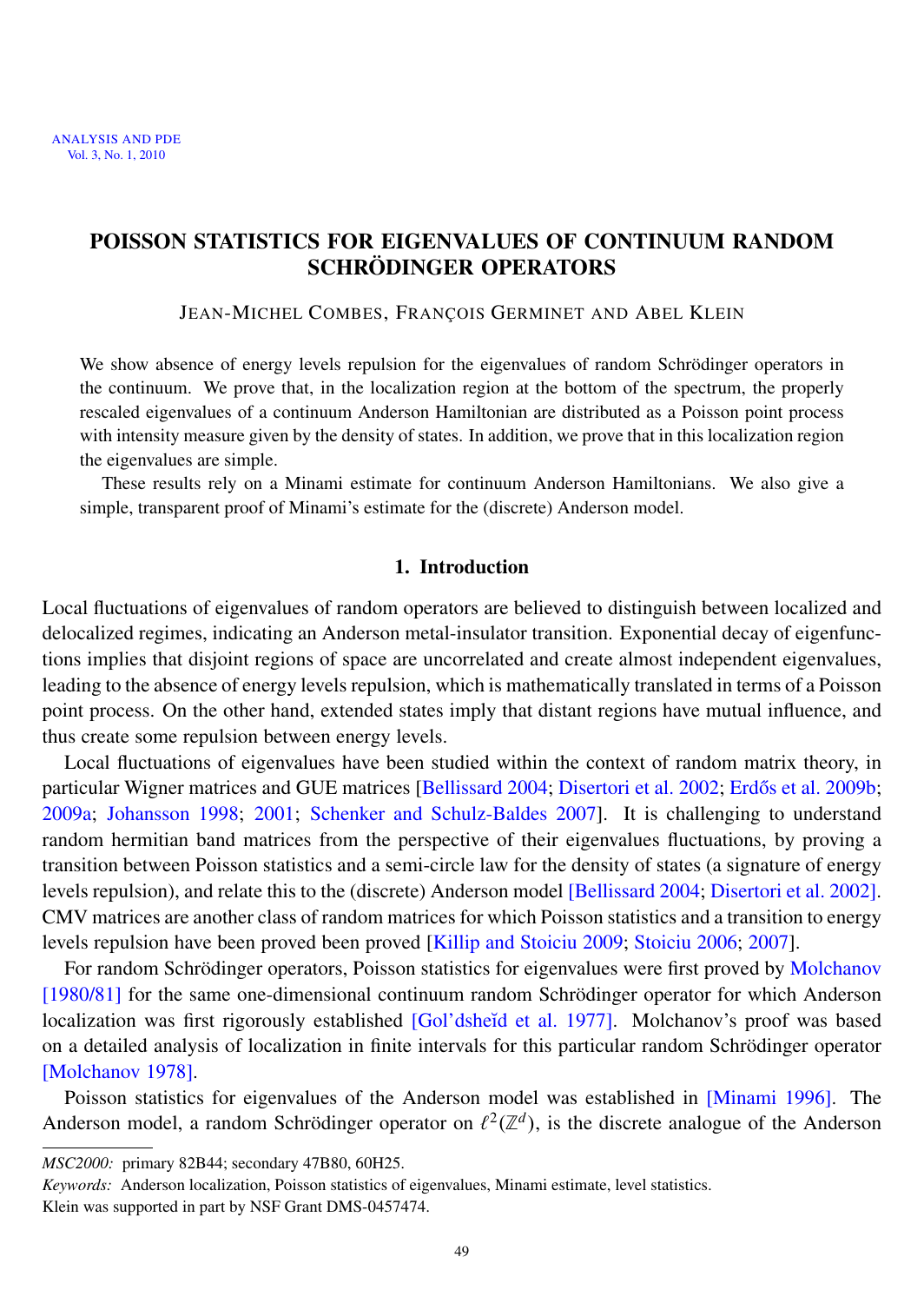Hamiltonian. A crucial ingredient in Minami's proof is an estimate of the probability of two or more eigenvalues in an interval. The key step in the proof of this estimate, namely [\[Minami 1996,](#page-32-5) Lemma 2], estimates the average of a determinant whose entries are matrix elements of the imaginary part of the resolvent. The more recent proofs of Minami's estimate by [Bellissard et al.](#page-30-4) [2007] and [Graf and Vaghi](#page-31-4) [\[2007\]](#page-31-4) are variants of Minami's. Since those arguments do not seem to extend to the continuum, a Minami-type estimate and Poisson statistics for the eigenvalues have until now been challenging questions for continuum Anderson Hamiltonians.

Here we introduce a fundamentally new approach to Minami's estimate. Unlike the previous approach, ours relies on averaging spectral projections, a technique that does extend to the continuum. Combined with a property of rank-one perturbations, it provides a simple and transparent proof of Minami's estimate for the Anderson model, valid for single-site probability distributions with compact support and no atoms, which is presented here as an illustration of the method. On the continuum, our proof of Minami's estimate circumvents the unavailability of that rank-one property by averaging the spectral shift function, using refined bounds on the density of states not previously available.

Once we have Minami's estimate in the continuum, we prove Poisson statistics for eigenvalues of the Anderson Hamiltonian. We start by approximating the point process defined by the rescaled eigenvalues by superpositions of independent point processes, as in [\[Molchanov 1980/81;](#page-32-3) [Minami 1996\]](#page-32-5). But our proof that these superpositions converge weakly to the desired Poisson point process differs from Minami's for the Anderson model, since his way of identifying the intensity measure of the Poisson process, which relies on complex analysis, is not readily applicable in the continuum. We identify this intensity measure using methods of real analysis.

[Klein and Molchanov](#page-31-5) [2006] showed that Minami's estimate implies simplicity of eigenvalues for the Anderson model, a result previously obtained by [Simon](#page-32-6) [1994] by different methods. Their arguments can also be applied in the continuum, so we also obtain simplicity of eigenvalues in the continuum. Previous results [\[Combes and Hislop 1994;](#page-30-5) [Germinet and Klein 2006\]](#page-31-6) proved only finite multiplicity of the eigenvalues in the localization region.

#### 2. Main results

To state our results we introduce the following notation. We write

$$
\Lambda_L(x) := x + \left[ -\frac{L}{2}, \frac{L}{2} \right]^{d} \tag{2-1}
$$

for the (half-open, half-closed) box of side  $L > 0$  centered at  $x \in \mathbb{R}^d$ . By  $\Lambda_L$  we denote a box  $\Lambda_L(x)$  for some  $x \in \mathbb{R}^d$ . Given a box  $\Lambda = \Lambda_L(x)$ , we set  $\widetilde{\Lambda} = \Lambda \cap \mathbb{Z}^d$ . If *B* is a set, we write  $\chi_B$  for its characteristic function. We set  $\chi_x^{(L)} := \chi_{\Lambda_L(x)}$ . The Lebesgue measure of a Borel set  $B \subset \mathbb{R}$  will be denoted by  $|B|$ . If  $r > 0$ , we denote by [*r*] the largest integer less than equal to *r*, and by [[*r*]] the smallest integer bigger than *r*. By a constant we will always mean a finite constant. Constants such as  $C_{a,b,...}$  will be finite and depending only on the parameters or quantities *a*, *b*, . . .; they will be independent of other parameters or quantities in the equation.

We consider random Schrödinger operators on  $L^2(\mathbb{R}^d)$  of the type

<span id="page-2-0"></span>
$$
H_{\omega} := -\Delta + V_{\text{per}} + V_{\omega},\tag{2-2}
$$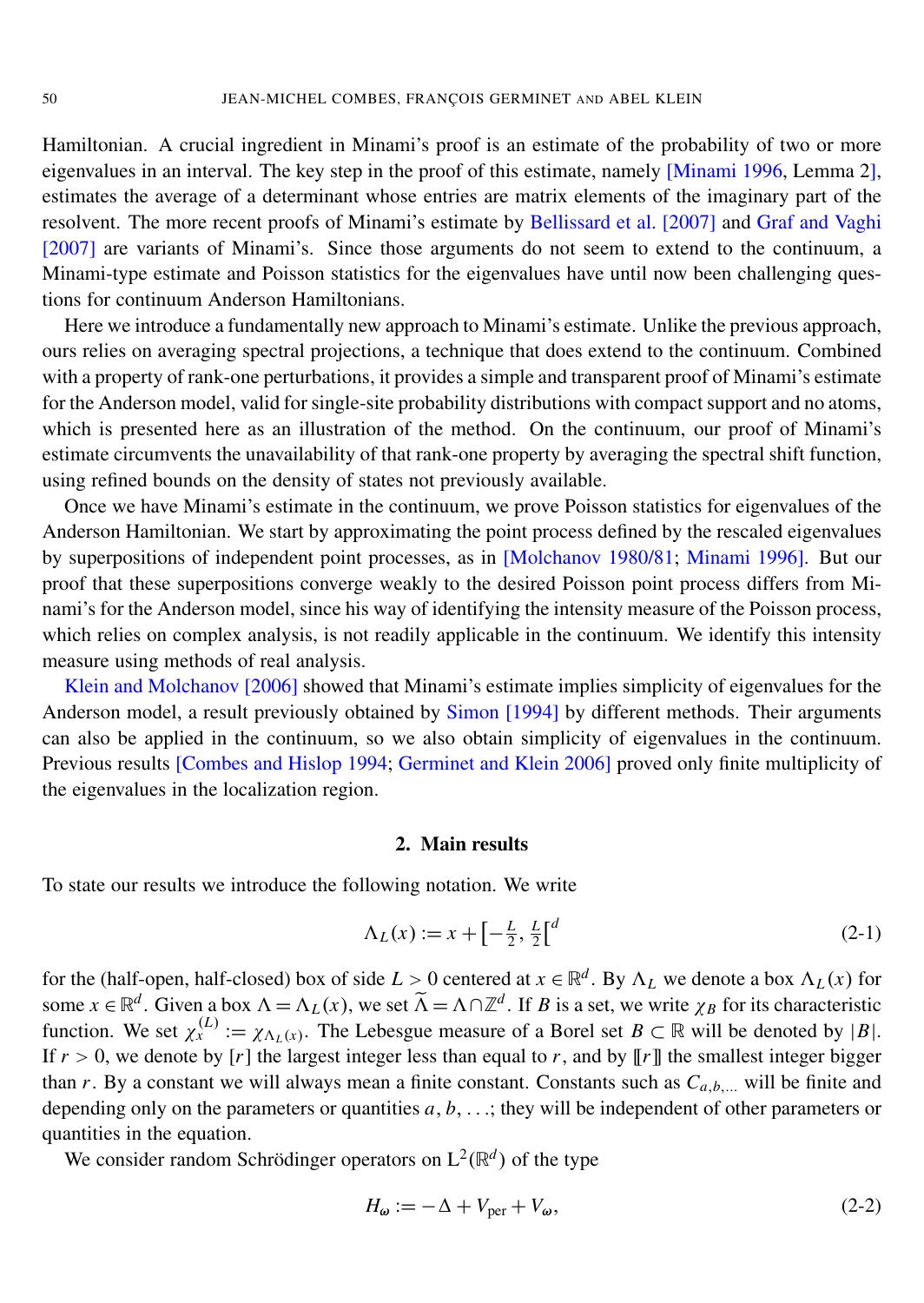where  $\Delta$  is the *d*-dimensional Laplacian operator,  $V_{\text{per}}$  is a bounded  $\mathbb{Z}^d$ -periodic potentia,; and  $V_{\omega}$  is an Anderson-type random potential, given by

<span id="page-3-0"></span>
$$
V_{\omega}(x) := \sum_{j \in \mathbb{Z}^d} \omega_j u_j(x), \quad \text{with } u_j(x) = u(x - j), \tag{2-3}
$$

where the single-site potential  $u$  is a nonnegative bounded measurable function on  $\mathbb{R}^d$  with compact support, uniformly bounded away from zero in a neighborhood of the origin, and  $\omega = {\omega_i}_{i \in \mathbb{Z}^d}$  is a family of independent identically distributed random variables, whose common probability distribution  $\mu$  is nondegenerate with a bounded density  $\rho$  with compact support.

We normalize  $H_{\omega}$  as follows. We first require inf supp  $\mu=0$ , which can always be realized by changing the periodic potential  $V_{\text{per}}$ . Next we assume  $||u||_{\infty} = 1$ , which can achieved by rescaling  $\mu$ . We then adjust *V*<sub>per</sub> by adding a constant so inf  $\sigma(-\Delta + V_{\text{per}}) = 0$ , in which case  $[0, E_*] \subset \sigma(-\Delta + V_{\text{per}})$  for some  $E_* > 0$ . Thus, without loss of generality, we will assume that the random Schrödinger operator  $H_{\omega}$  given in  $(2-2)-(2-3)$  $(2-2)-(2-3)$  is normalized as follows:

(I) The free Hamiltonian  $H_0 := -\Delta + V_{\text{per}}$  has 0 as the bottom of its spectrum:

<span id="page-3-3"></span>
$$
\inf \sigma(H_0) = 0. \tag{2-4}
$$

(II) The single-site potential *u* is a measurable function on  $\mathbb{R}^d$  such that

$$
||u||_{\infty} = 1 \quad \text{and} \quad u_{-\chi_{\Lambda_{\delta-}}(0)} \le u \le \chi_{\Lambda_{\delta+}(0)} \quad \text{with } u_{-}, \delta_{\pm} \in ]0, \infty[;
$$
 (2-5)

we set

<span id="page-3-1"></span>
$$
U_{+} := \left\| \sum_{j \in \mathbb{Z}^d} u_j \right\|_{\infty} \le \max\{1, \delta_+^d\}. \tag{2-6}
$$

(III)  $\omega = {\omega_j}_{j \in \mathbb{Z}^d}$  is a family of independent, identically distributed random variables, whose common probability distribution  $\mu$  has a density  $\rho$  such that

$$
\{0, M_{\rho}\} \in \text{ess supp } \rho \subset [0, M_{\rho}] \quad \text{with } M_{\rho} \in ]0, \infty[ \text{ and } \rho_{+} := ||\rho||_{\infty} < \infty. \tag{2-7}
$$

A random Schrödinger operator  $H_{\omega}$  on  $L^2(\mathbb{R}^d)$  as in [\(2-2\)–](#page-2-0)[\(2-3\),](#page-3-0) normalized as in (I)-(III), will be called an *Anderson Hamiltonian*. The common probability distribution  $\mu$  in (III) is said to be *uniform-like* if its density  $\rho$  also satisfies  $\rho_- := \text{ess inf } \rho \chi_{[0,M_0]} > 0$ , in which case we have

$$
\rho_{-\chi[0,M_{\rho}]} \le \rho \le \rho_{+\chi[0,M_{\rho}]} \quad \text{with } \rho_{\pm}, M_{\rho} \in ]0,\infty[.
$$
 (2-8)

An Anderson Hamiltonian  $H_{\omega}$  is a  $\mathbb{Z}^d$ -ergodic family of random self-adjoint operators. It follows from standard results [\[Klein and Molchanov 2006;](#page-31-5) [Carmona and Lacroix 1990;](#page-30-6) [Pastur and Figotin 1992\]](#page-32-7) that there exist fixed subsets  $\Sigma$ ,  $\Sigma_{\text{pp}}$ ,  $\Sigma_{\text{ac}}$  and  $\Sigma_{\text{sc}}$  of R so that the spectrum  $\sigma(H_{\omega})$  of  $H_{\omega}$ , as well as its pure point, absolutely continuous, and singular continuous components, are equal to these fixed sets with probability one. With our normalization, the nonrandom spectrum  $\Sigma$  of an Anderson Hamitonian *H*<sup>ω</sup> satisfies [\[Kirsch and Martinelli 1982\]](#page-31-7)

<span id="page-3-2"></span>
$$
\sigma(H_0) \subset \Sigma \subset [0,\infty[, \tag{2-9}
$$

so inf  $\Sigma = 0$  and  $[0, E_*] \subset \Sigma$  for some  $E_* = E_*(V_{\text{per}}) > 0$ . Note that  $\Sigma = \sigma(-\Delta) = [0, \infty]$  if  $V_{\text{per}} = 0$ .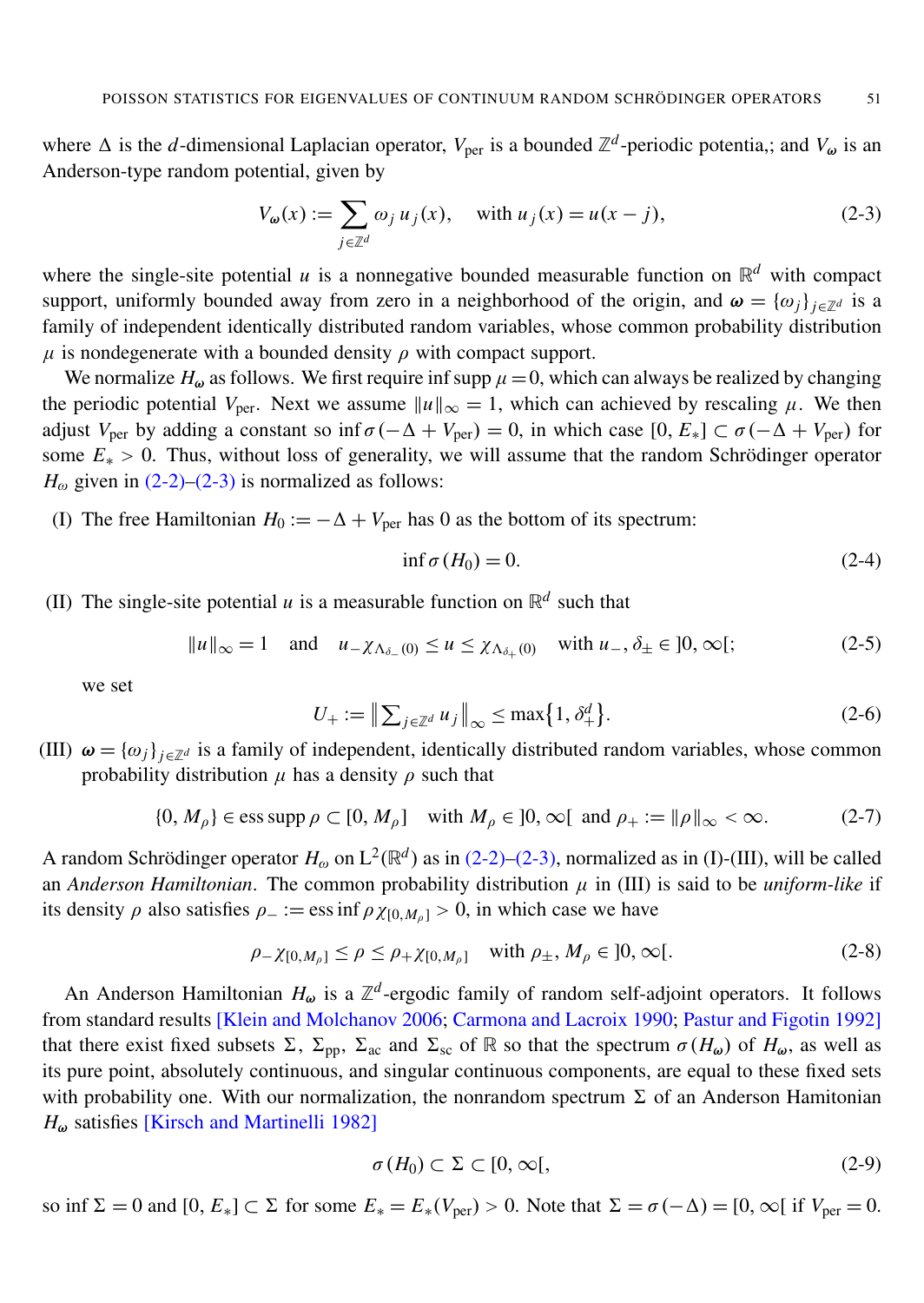An Anderson Hamiltonian  $H_{\omega}$  exhibits Anderson and dynamical localization at the bottom of the spectrum [\[Martinelli and Holden 1984;](#page-31-8) [Combes and Hislop 1994;](#page-30-5) [Klopp 1995;](#page-31-9) [Kirsch et al. 1998;](#page-31-10) [Germinet](#page-31-11) and De Bièvre 1998; [Damanik and Stollmann 2001;](#page-30-7) [Germinet and Klein](#page-31-12) [2001;](#page-31-12) [2003a;](#page-31-13) [Aizenman et al.](#page-30-8) [2006\]](#page-30-8). More precisely, there exists an energy  $E_1 > 0$  such that  $[0, E_1] \subset \Xi^{\text{CL}}$ , where  $\Xi^{\text{CL}}$  is the region of complete localization for the random operator *H*<sup>ω</sup> [\[Germinet and Klein](#page-31-14) [2004;](#page-31-14) [2006\]](#page-31-6). (See [Appendix](#page-27-0) [A](#page-27-0) for a discussion of localization. Note that  $\mathbb{R} \setminus \Sigma \subset \Xi^{CL}$  in our definition.) Similarly, given an energy  $E_1 > 0$ , we have  $[0, E_1] \subset \Xi^{\text{CL}}$  if  $\rho_+$  in [\(2-7\)](#page-3-1) is sufficiently small, corresponding to a large disorder regime.

Finite volume operators will be defined for finite boxes  $\Lambda = \Lambda_L(j)$ , where  $j \in \mathbb{Z}^d$  and  $L \in 2\mathbb{N}, L > \delta_+$ . Given such  $\Lambda$ , we will consider the random Schrödinger operator  $H_{\omega}^{(\Lambda)}$  on  $L^2(\Lambda)$  given by the restriction of the Anderson Hamiltonian  $H_{\omega}$  to  $\Lambda$  with periodic boundary condition. To do so, we identify  $\Lambda$  with a torus in the usual way by identifying opposite edges, and define finite volume operators

$$
H_{\omega}^{(\Lambda)} := H_0^{(\Lambda)} + V_{\omega}^{(\Lambda)} \quad \text{on} \quad L^2(\Lambda). \tag{2-10}
$$

The finite volume free Hamiltonian  $H_0^{(\Lambda)}$  $\int_0^{(\Lambda)}$  is given by

$$
H_0^{(\Lambda)} := -\Delta^{(\Lambda)} + V_{\text{per}}^{(\Lambda)} \quad \text{on} \quad L^2(\Lambda), \tag{2-11}
$$

where  $\Delta^{(\Lambda)}$  is the Laplacian on  $\Lambda$  with periodic boundary condition and  $V_{\text{per}}^{(\Lambda)}$  is the restriction of  $V_{\text{per}}$ to  $\Lambda$ . The random potential  $V_{\omega}^{(\Lambda)}$  is the restriction of  $V_{\omega^{(\Lambda)}}$  to  $\Lambda$ , where, given  $\omega = {\omega_i}_{i \in \mathbb{Z}^d}$ ,  $\omega^{(\Lambda)} =$  $\{\omega_i^{(\Lambda)}\}$  $\binom{(\Lambda)}{i}$ <sub>*i*∈Z</sub>*d* is defined as follows:

$$
\omega_i^{(\Lambda)} = \begin{cases} \omega_i & \text{if } i \in \Lambda, \\ \omega_k^{(\Lambda)} & \text{if } k - i \in L\mathbb{Z}^d. \end{cases}
$$
 (2-12)

The random finite volume operator  $H_{\omega}^{(\Lambda)}$  is covariant with respect to translations in the torus. If  $B \subset \mathbb{R}$ is a Borel set, we write  $P_{\omega}^{(\Lambda)}(B) := \chi_B(H_{\omega}^{(\Lambda)})$  and  $P_{\omega}(B) := \chi_B(H_{\omega})$  for the spectral projections.

The finite volume operator  $H_{\omega}^{(\Lambda)}$  has a compact resolvent, and hence its ( $\omega$ -dependent) spectrum consists of isolated eigenvalues with finite multiplicity. It satisfies a Wegner estimate [\[Combes and](#page-30-5) [Hislop 1994;](#page-30-5) [Combes et al. 2007a\]](#page-30-9): Given  $E_0 > 0$ , there exists a constant  $K_W$ , independent of  $\Lambda$ , such that for all intervals  $I \subset [0, E_0]$  we have

<span id="page-4-1"></span><span id="page-4-0"></span>
$$
\mathbb{E}\{\text{tr}\,P_{\omega}^{(\Lambda)}(I)\}\leq K_W\,\rho_+|I||\Lambda|.\tag{2-13}
$$

The constant  $K_W$  given in [\[Combes and Hislop 1994;](#page-30-5) [Combes et al. 2007a\]](#page-30-9) depends on  $E_0$ , *d*, *u*,  $V_{\text{per}}$ ,  $M_\rho$ , but not on  $\rho_+$ .

The integrated density of states (IDS) for  $H_{\omega}$  is given, for a.e.  $E \in \mathbb{R}$ , by

$$
N(E) := \lim_{L \to \infty} |\Lambda_L(0)|^{-1} \operatorname{tr} P_{\omega}^{(\Lambda_L(0))} (]-\infty, E] \quad \text{for } \mathbb{P}\text{-a.e. } \omega,
$$
 (2-14)

in the sense that the limit exists and is the same for  $\mathbb{P}$ -a.e.  $\omega$  [\[Carmona and Lacroix 1990;](#page-30-6) [Pastur and](#page-32-7) [Figotin 1992\]](#page-32-7). It follows from [\(2-13\)](#page-4-0) that the IDS *N*(*E*) is locally Lipschitz, hence continuous, so [\(2-14\)](#page-4-1) holds for all  $E \in \mathbb{R}$ . For all  $E \in \mathbb{R}$  we have

$$
N(E) = \lim_{L \to \infty} \mathbb{E}\left\{ |\Lambda_L|^{-1} \text{ tr } P_{\omega}^{(\Lambda_L)}(]-\infty, E] \right\}.
$$
 (2-15)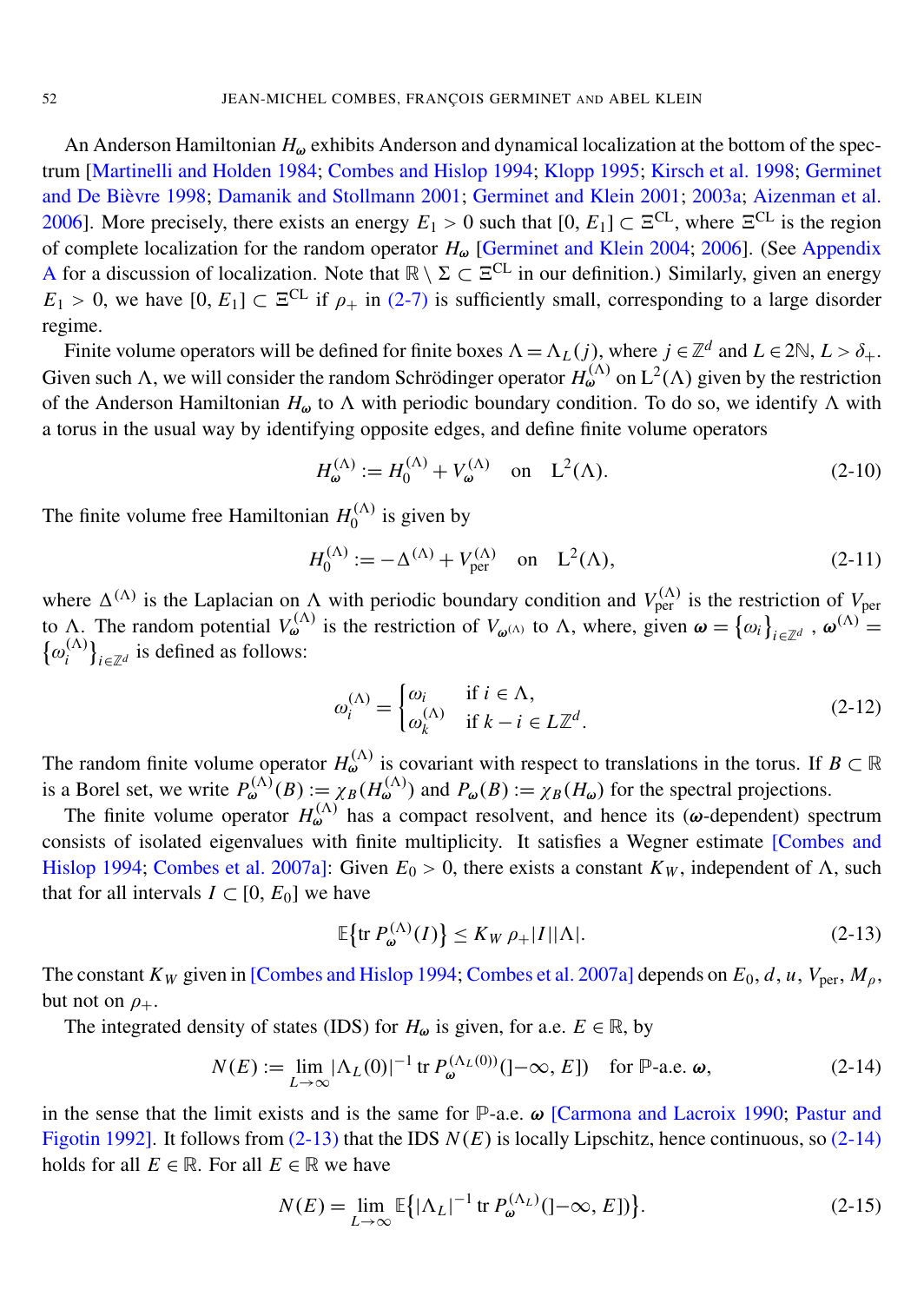$N(E)$  is a nondecreasing absolutely continuous function on  $\mathbb{R}$ , the cumulative distribution function of the density of states measure, given by

<span id="page-5-7"></span><span id="page-5-5"></span>
$$
\eta(B) := \mathbb{E}\operatorname{tr}\left\{\chi_0^{(1)} P_{\omega}(B) \chi_0^{(1)}\right\} \quad \text{for a Borel set } B \subset \mathbb{R}.\tag{2-16}
$$

In particular  $N(E)$  is differentiable a.e. with respect to Lebesgue measure, with  $n(E) := N'(E) \ge 0$ being the density of the measure  $\eta$ , so  $n(E) > 0$  for  $\eta$ -a.e. *E*.

Given an energy  $\mathscr{E} \in \Sigma$ , using [\(2-13\)](#page-4-0) we define a point process  $\zeta_{\mathscr{E},\omega}^{(\Lambda)}$  $\mathcal{E}^{(\Lambda)}_{\epsilon,\omega}$  on the real line by the rescaled spectrum of the finite volume operator  $H_{\omega}^{(\Lambda)}$  near  $\epsilon$ :

$$
\xi_{\mathcal{E},\omega}^{(\Lambda)}(B) := \text{tr}\big\{\chi_B(|\Lambda|(H_{\omega}^{(\Lambda)} - \mathcal{E}))\big\} = \text{tr}\big\{P_{\omega}^{(\Lambda)}(\mathcal{E} + |\Lambda|^{-1}B)\big\} \tag{2-17}
$$

for a Borel set  $B \subset \mathbb{R}$ . (We refer to [\[Daley and Vere-Jones 1988\]](#page-30-10) for definitions and results concerning random measures and point processes.)

<span id="page-5-0"></span>**Theorem 2.1.** *Let*  $H_ω$  *be an Anderson Hamiltonian with*  $δ_− ≥ 2$  *and a uniform-like distribution*  $μ$ *. Then there exists an energy*  $E_0 > 0$ *, such that:* 

- (a) *For all energies*  $\mathscr{E} \in \Xi^{\text{CL}} \cap [0, E_0[$  *such that the IDS N*(*E*) *is differentiable at*  $\mathscr{E}$  *with*  $n(\mathscr{E}) := N'(\mathscr{E})$ *positive, the point process*  $\xi_{\mathscr{C},\omega}^{(\Lambda_L)}$  $E_{\epsilon,\omega}^{(\Lambda_L)}$  converges weakly, as  $L\to\infty$ , to the Poisson point process  $\xi_\epsilon$  on  $\mathbb R$ *with intensity measure*  $v_{\mathscr{E}}(B) := \mathbb{E}\xi_{\mathscr{E}}(B) = n(\mathscr{E})|B|$ , *that is*,  $dv_{\mathscr{E}} = n(\mathscr{E})dE$ .
- (b) *With probability one, every eigenvalue of*  $H_{\omega}$  *in*  $\Xi^{\text{CL}} \cap [0, E_0]$  *is simple.*

*Similarly, given an energy*  $E_0 > 0$ , (*a*) *and* (*b*) *hold if the probability distribution*  $\mu$  *in* [\(2-8\)](#page-3-2) *has a density*  $\rho$  with  $(\rho_+/\rho_-)\rho_+^{2^d-1}$  sufficiently small. In fact, there exists a constant  $Q_d$ ,  $v_{per} > 0$ , such that (a) and (b) *hold whenever*

<span id="page-5-1"></span>
$$
U_{+}u_{-}^{-2d}\frac{\rho_{+}}{\rho_{-}}\rho_{+}^{2d-1}\gamma_{d}(E_{0})\min\{1,E_{0}^{2d-d-1}\}\max\{1,E_{0}^{2d+2}\}\leq Q_{d,V_{\text{per}}},\tag{2-18}
$$

*where we have*  $\gamma_d(E_0) = 1$  *if*  $d \geq 2$ *, and*  $\gamma_1(E_0) = \gamma_{1, V_{\text{per}}}(E_0) \in ]0, 1]$  *with*  $\lim_{E_0 \to 0} \gamma_1(E_0) = 0$ .

The next theorem gives our Minami estimate for the continuum Anderson Hamiltonian, a crucial ingredient for proving [Theorem 2.1.](#page-5-0)

<span id="page-5-6"></span>**Theorem 2.2.** Let  $H_{\omega}$  be an Anderson Hamiltonian with  $\delta_{-} \geq 2$  and a uniform-like distribution  $\mu$ . Then *there exists a constant*  $Q_{d,V_{\text{per}}} > 0$ , *such that whenever* [\(2-18\)](#page-5-1) *holds for an energy*  $E_0 > 0$ , *we have the Minami estimate*

<span id="page-5-2"></span>
$$
\mathbb{E}\big\{(\text{tr }P_{\omega}^{(\Lambda)}(I))(\text{tr }P_{\omega}^{(\Lambda)}(I)-1)\big\} \le K_M(\rho_+|I||\Lambda|)^2,\tag{2-19}
$$

*for all intervals*  $I \subset [0, E_0]$  *<i>and*  $\Lambda = \Lambda_L$  *with*  $L \ge L(E_0)$ *, with a constant* 

<span id="page-5-4"></span><span id="page-5-3"></span>
$$
K_M \le C_{d, V_{\text{per}}, M_\rho} (1 + E_0)^{4[[d/4]]}.
$$
\n(2-20)

*In more detail*:

(i) If  $H_{\omega}$  is an Anderson Hamiltonian with  $\delta_{-} \geq 2$ , there exists a constant  $C_{d, V_{\text{per}}}$  such that, given an *energy*  $E_0 > 0$ , the Wegner estimate [\(2-13\)](#page-4-0) holds for all intervals  $I \subset [0, E_0]$  with a constant

$$
K_W \leq C_{d, V_{\text{per}}} u_{-}^{-2d} \rho_+^{2d-1} \gamma_d(E_0) \min\{1, E_0^{2d-d-1}\} \max\{1, E_0^{2d+2}\},\tag{2-21}
$$

*where we have*  $\gamma_d(E_0) = 1$  *if*  $d \geq 2$ *, and*  $\gamma_1(E_0) = \gamma_{1, V_{\text{per}}}(E_0) \in ]0, 1]$  *with*  $\lim_{E_0 \to 0} \gamma_1(E_0) = 0$ .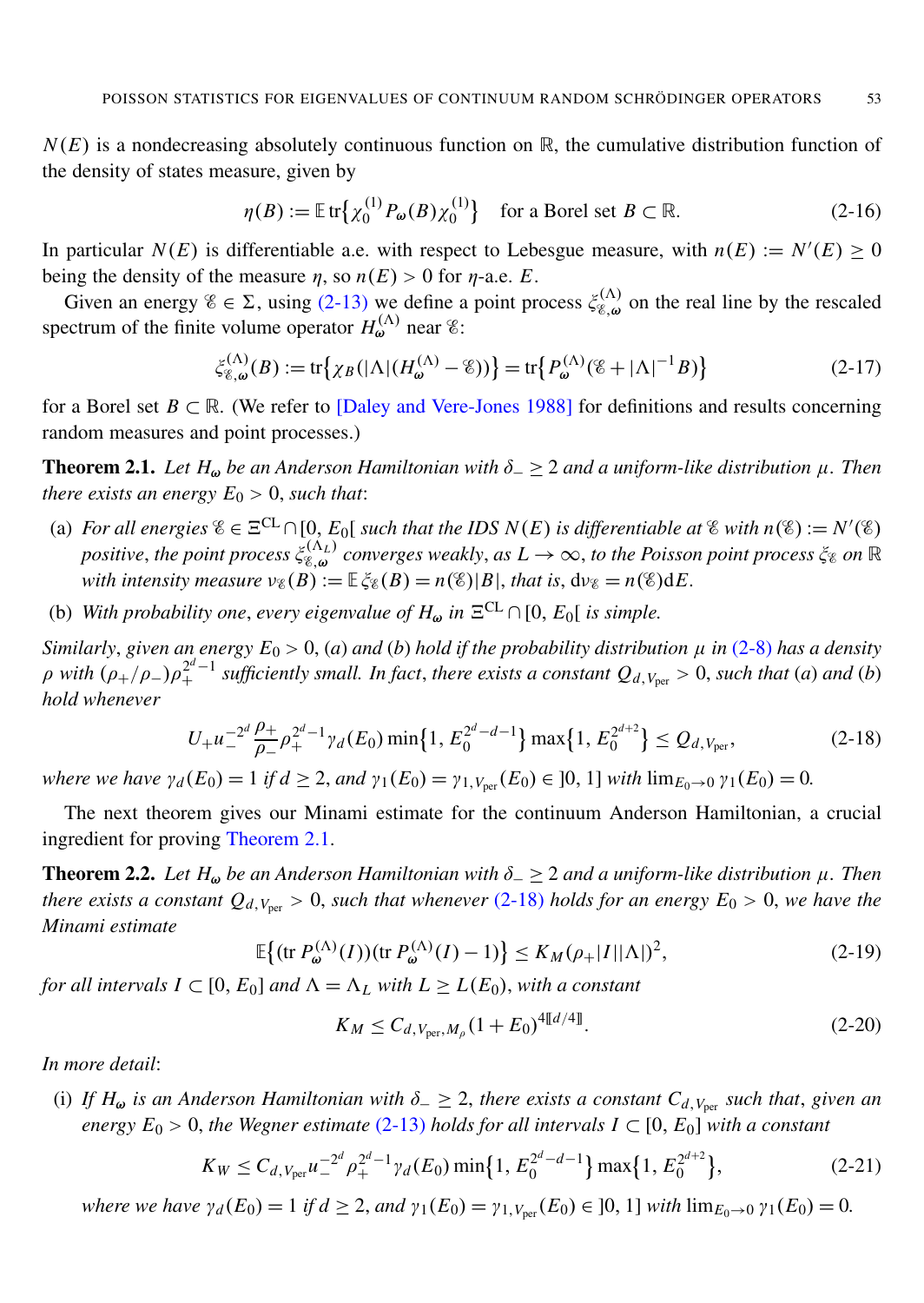(ii) If  $H_{\omega}$  *is an Anderson Hamiltonian with a uniform-like distribution*  $\mu$ *, and for a given*  $E_0 > 0$  *the constant K<sup>W</sup> in* [\(2-13\)](#page-4-0) *satisfies*

<span id="page-6-0"></span>
$$
2K_W U_+ \frac{\rho_+}{\rho_-} \le 1,\tag{2-22}
$$

*then* [\(2-19\)](#page-5-2) *holds for all intervals*  $I \subset [0, E_0]$  *with a constant*  $K_M = C_{d, V_{\text{ner}}, u, M_o, E_0} K_W$ . If in addition δ<sup>−</sup> ≥ 2, *we have* [\(2-20\)](#page-5-3)*.*

Our approach to Minami's estimate is discussed in [Section 3,](#page-7-0) where it is illustrated by a proof of the estimate for the (discrete) Anderson model [\(Theorem 3.3\)](#page-9-0). We also comment on the differences between the discrete and the continuum cases.

On the lattice (the Anderson model), the Wegner estimate  $(2-13)$  is a simple consequence of spectral averaging [\(\(3-14\)\)](#page-9-1), and holds with  $K_W = 1$  for all  $E_0$  [\[Wegner 1981;](#page-32-8) Fröhlich and Spencer 1983; [Carmona](#page-30-11) [et al. 1987;](#page-30-11) [Kirsch 2008\]](#page-31-16). On the continuum the Wegner estimate, which has not been as simple to prove, comes with an  $E_0$  dependent constant  $K_W$  (which also depends on *d*,  $V_{\text{per}}$ , and *u*) [\[Combes and](#page-30-5) [Hislop 1994;](#page-30-5) [Combes et al. 2007a\]](#page-30-9). The proof given in [\[Combes and Hislop 1994\]](#page-30-5) requires the covering condition  $\delta_-\geq 1$ . It allows estimates of the constant, but the estimates do not go to 0 as either  $E_0$  or  $\rho_+$  go to 0. The proof in [\[Combes et al. 2007a\]](#page-30-9) does not require a covering condition, but it uses [\[Combes et al.](#page-30-12) [2003,](#page-30-12) Proposition 1.3] (cf. [\[Combes et al. 2007a,](#page-30-9) Theorem 2.1]), which relies on the unique continuation principle to show that some constant is strictly positive, giving no control on the constant in  $(2-13)$ . To prove that  $(2-22)$  holds, so we have  $(2-19)$ , we need suitable control of the constant  $K_W$ , as in  $(2-21)$ . To obtain this control we introduce a double averaging procedure which uses the covering condition  $\delta_-\geq 2$ .

Note that the estimate [\(2-21\)](#page-5-4) provides a bound on the differentiated density of states  $n(E) := N'(E)$ in the interval  $[0, E_0]$ , whenever it exists, since it then follows from  $(2-13)$  and  $(2-21)$  that

$$
n(E) \le C_{d,V_{\text{per}}} u_{-}^{-2d} \rho_+^{2d} \gamma_d(E) \min\{1, E^{2^d-d-1}\} \max\{1, E^{2^{d+2}}\}. \tag{2-23}
$$

Once we have the Minami estimate  $(2-19)$ , we may prove Poisson statistics and simplicity of eigenvalues. The next theorem is proven for arbitrary Anderson Hamiltonians.

<span id="page-6-1"></span>Theorem 2.3. Let H<sub> $\omega$ </sub> be an Anderson Hamiltonian. Suppose there exists an open interval  $\Im$  such that *for all large boxes*  $\Lambda$  *the estimate* [\(2-19\)](#page-5-2) *holds for any interval*  $I \subset \mathcal{F}$  *with*  $|I| \leq \delta_0$ *, for some*  $\delta_0 > 0$ *, with some constant K <sup>M</sup> .*

- <span id="page-6-2"></span>(a) For all energies  $\mathscr{E} \in \mathscr{I} \cap \Xi^{CL}$  such that the IDS  $N(E)$  is differentiable at  $\mathscr{E}$  with  $n(\mathscr{E}) := N'(\mathscr{E}) > 0$ , *the point process*  $\xi_{\mathscr{C}}^{(\Lambda_L)}$  $E_{\epsilon,\omega}^{(A_L)}$  converges weakly, as  $L\to\infty$ , to the Poisson point process  $\xi_{\epsilon}$  on R with *intensity measure*  $\nu_{\mathscr{E}}(B) := \mathbb{E}\xi_{\mathscr{E}}(B) = n(\mathscr{E})|B|$ , *that is*,  $d\nu_{\mathscr{E}} = n(\mathscr{E})dE$ .
- <span id="page-6-4"></span>(b) *With probability one, every eigenvalue of*  $H_{\omega}$  *in*  $\mathcal{F} \cap \Xi^{CL}$  *is simple.*

[Theorem 2.3](#page-6-1)[\(a\)](#page-6-2) is proven by approximating the point process  $\zeta_{\mathscr{C}, \omega}^{(\Lambda_L)}$  $\mathcal{E}_{\infty,\omega}^{(NL)}$  by superpositions of independent point processes, as in [\[Molchanov 1980/81;](#page-32-3) [Minami 1996\]](#page-32-5), which are then shown to converge weakly to the desired Poisson point process. But here our proof diverges from Minami's, who used the connection, valid for the Anderson model, between the Borel transform of the density of states measure  $\eta$  and averages of the matrix elements of the imaginary part of the resolvent, to identify the intensity measure of the limit point process. Instead, we introduce the random measures

<span id="page-6-3"></span>
$$
\theta_{\mathcal{E},\omega}^{(\Lambda)}(B) := \text{tr}\left\{ \chi_{\Lambda} P_{\omega}(\mathcal{E} + |\Lambda|^{-1}B)\chi_{\Lambda} \right\} \quad \text{for a Borel set } B \subset \mathbb{R},\tag{2-24}
$$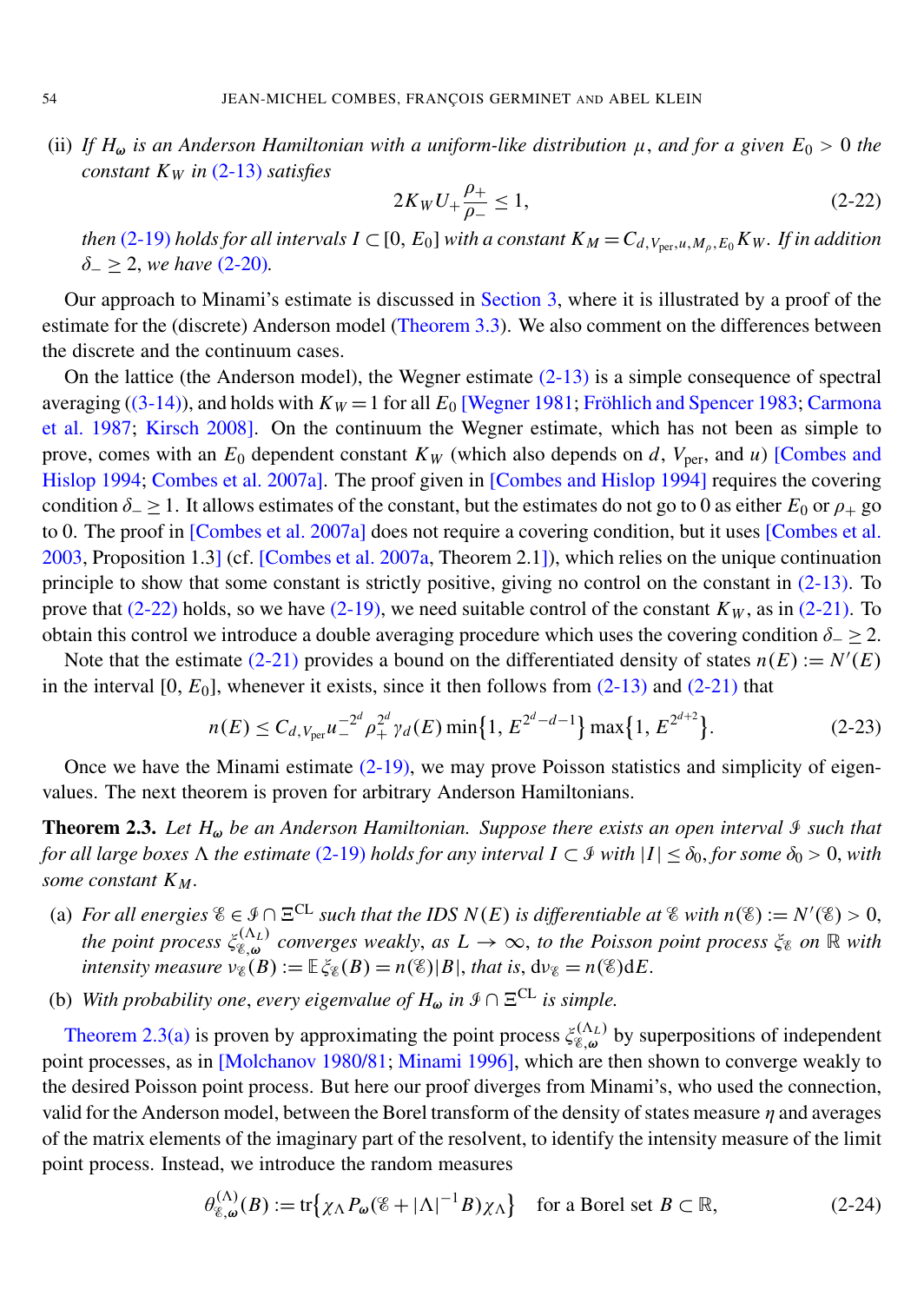justified by [\(2-13\)–](#page-4-0)[\(2-16\),](#page-5-5) which we show to have the same weak limit as the point processes  $\zeta_{\mathscr{C},\omega}^{(\Lambda)}$  $\mathcal{E}_{\infty}^{(\Lambda)}$ , and use them to show that, thanks to the Lebesgue Differentiation Theorem, the intensity measure  $v_{\mathscr{C}}$  of the limit point process  $\xi_{\mathscr{E}}$  satisfies  $d\nu_{\mathscr{E}} = n(\mathscr{E})dE$ .

[Theorem 2.1](#page-5-0) follows immediately by combining [Theorem 2.2](#page-5-6) and [Theorem 2.3.](#page-6-1) [Theorem 2.2](#page-5-6) is proven in Sections [4](#page-11-0) and [5.](#page-17-0) In [Section 4](#page-11-0) we prove Wegner estimates with control of the constant in [Lemma 4.1,](#page-11-1) and a Wegner estimate with one random variable  $\omega_i$  fixed in [Lemma 4.2.](#page-16-0) [Theorem 2.2\(](#page-5-6)i) follows from [Lemma 4.1\(](#page-11-1)i). [Section 5](#page-17-0) contains the proof of Minami's estimate: [Theorem 2.2\(](#page-5-6)ii) is proven in [Lemma](#page-17-1) [5.1\(](#page-17-1)i), completing the proof of [Theorem 2.2.](#page-5-6) [Theorem 2.3](#page-6-1) is proven in Sections [6](#page-19-0) and [7.](#page-26-0) In [Section 6](#page-19-0) we prove [Theorem 2.3\(](#page-6-1)a), namely the convergence of the rescaled eigenvalues to a Poisson point process. Finally, in [Section 7](#page-26-0) we discuss how [Theorem 2.3\(](#page-6-1)b) follows from the Minami estimate [\(2-19\)](#page-5-2) and [\[Klein](#page-31-5)] [and Molchanov 2006\]](#page-31-5).

Some comments about our notation: Finite volumes will always be understood to be boxes  $\Lambda = \Lambda_L(j_0)$ with  $j_0 \in \mathbb{Z}^d$  and  $L \in 2\mathbb{N}$ ,  $L > \delta_+$ . We will always identify such  $\Lambda$  with the torus  $j_0 + \mathbb{R}^d / L\mathbb{Z}^d$ . If  $j \in \widetilde{\Lambda}$ , we will consider subboxes  $\Lambda_s^{(\Lambda)}(j)$  of  $\Lambda$ , where  $0 < s \leq L$ , defined by

<span id="page-7-2"></span>
$$
\Lambda_s^{(\Lambda)}(j) := \left\{ \bigcup_{k \in L\mathbb{Z}^d} \Lambda_s(j+k) \right\} \cap \Lambda,
$$

that is,  $\chi_{\Lambda_s^{(\Lambda)}(j)} := \chi_{\Lambda} \sum_{k \in L\mathbb{Z}^d} \chi_{\Lambda_s(j+k)}$ . Similarly, we define functions  $u_j^{(\Lambda)}$  $\binom{(\Lambda)}{j}$  on the torus  $\Lambda$  by  $u_j^{(\Lambda)}$  $j^{(\Lambda)} :=$  $\chi_{\Lambda} \sum_{k \in L\mathbb{Z}^d} u_{j+k}$ , that is, the function  $u_j$  will be assumed to have been wrapped around the torus  $\Lambda$ . Note that we then have  $V_{\omega}^{(\Lambda)} = \sum_{j \in \tilde{\Lambda}} \omega_j u_j^{(\Lambda)}$  $\chi_j^{(\Lambda)}$ . We will abuse the notation and just write  $\Lambda_s(j)$  for  $\Lambda_s^{(\Lambda)}(j)$ ,  $u_j$  for  $u_j^{(\Lambda)}$  $y_j^{(\Lambda)}$ , and  $V_{\omega}^{(\Lambda)} = \sum_{j \in \Lambda} g_j u_j$ . In addition, given  $j \in \Upsilon \cap \mathbb{Z}^d$ , where  $\Upsilon = \Lambda_L(0)$  or  $\mathbb{R}^d$ , we write  $\omega = (\omega_i^{\perp})$  $\int_j^{\prime}$ ,  $\omega_j$ ), and  $H_{(\omega^{\perp})}^{(\Upsilon)}$  $\overline{\mu_{(\omega_j^{\perp}, \omega_j=s)}^{\text{(Y)}}} = H_{(\omega_j^{\perp})}^{\text{(Y)}}$  $\alpha_{(\omega_j^\perp,s)}^\text{(Y)},\ P_{(\omega_j^\perp)}^\text{(Y)}$  $p_{(\omega_j^{\perp}, \omega_j=s)}^{(\Upsilon)}(I) = P_{(\omega_j^{\perp})}^{(\Upsilon)}$  $\binom{N+1}{\omega_j^{\perp},s}(I)$  when we want to make explicit that  $\omega_j = s$ .

#### <span id="page-7-0"></span>3. A new approach to Minami's estimate illustrated by a proof for the (discrete) Anderson Model

<span id="page-7-1"></span>The starting point and key idea in our approach is contained in the following simple lemma.

**Lemma 3.1.** *Consider the self-adjoint operator*  $H_s = H_0 + sW$  *on the Hilbert space*  $\mathcal{H}$ *, where*  $H_0$  *and W* are self-adjoint operators on  $\mathcal{H}$ , with  $W \geq 0$  bounded, and  $s \geq 0$ . Let  $P_s(J) = \chi_J(H_s)$  for an interval *J*, and suppose  $\text{tr } P_s( ] - \infty, c ]$ ) <  $\infty$  *for all c* ∈ R *and s* > 0*. Then, for all a, b* ∈ R *with a* < *b* we have

$$
\text{tr } P_s([a, b]) \leq \{ \text{tr } P_0([-\infty, b]) - \text{tr } P_t([-\infty, b]) \} + \text{tr } P_t([a, b]) \quad \text{for} \quad 0 \leq s \leq t. \tag{3-1}
$$

*Proof.* Let  $a, b \in \mathbb{R}$  with  $a < b$  and  $0 \le s \le t$ . Then, since  $W \ge 0$ , we have

$$
\operatorname{tr} P_s([a, b]) = \operatorname{tr} P_s([-\infty, b]) - \operatorname{tr} P_s([-\infty, a])
$$
  
\n
$$
\leq \operatorname{tr} P_0([-\infty, b]) - \operatorname{tr} P_t([-\infty, a])
$$
  
\n
$$
= \operatorname{tr} P_0([-\infty, b]) - \operatorname{tr} P_t([-\infty, b]) + \operatorname{tr} P_t([a, b]),
$$
\n(3-2)

as required.  $\Box$ 

We will also use the basic spectral averaging estimate: Let  $H_0$  and W be self-adjoint operators on a Hilbert space  $\mathcal{H}$ , with  $W \ge 0$  bounded. Consider the random operator  $H_{\xi} := H_0 + \xi W$ , where  $\xi$ is a random variable with a nondegenerate probability distribution  $\mu$  with compact support. The basic spectral averaging estimate for such perturbations of self-adjoint operators says that, given  $\varphi \in \mathcal{H}$  with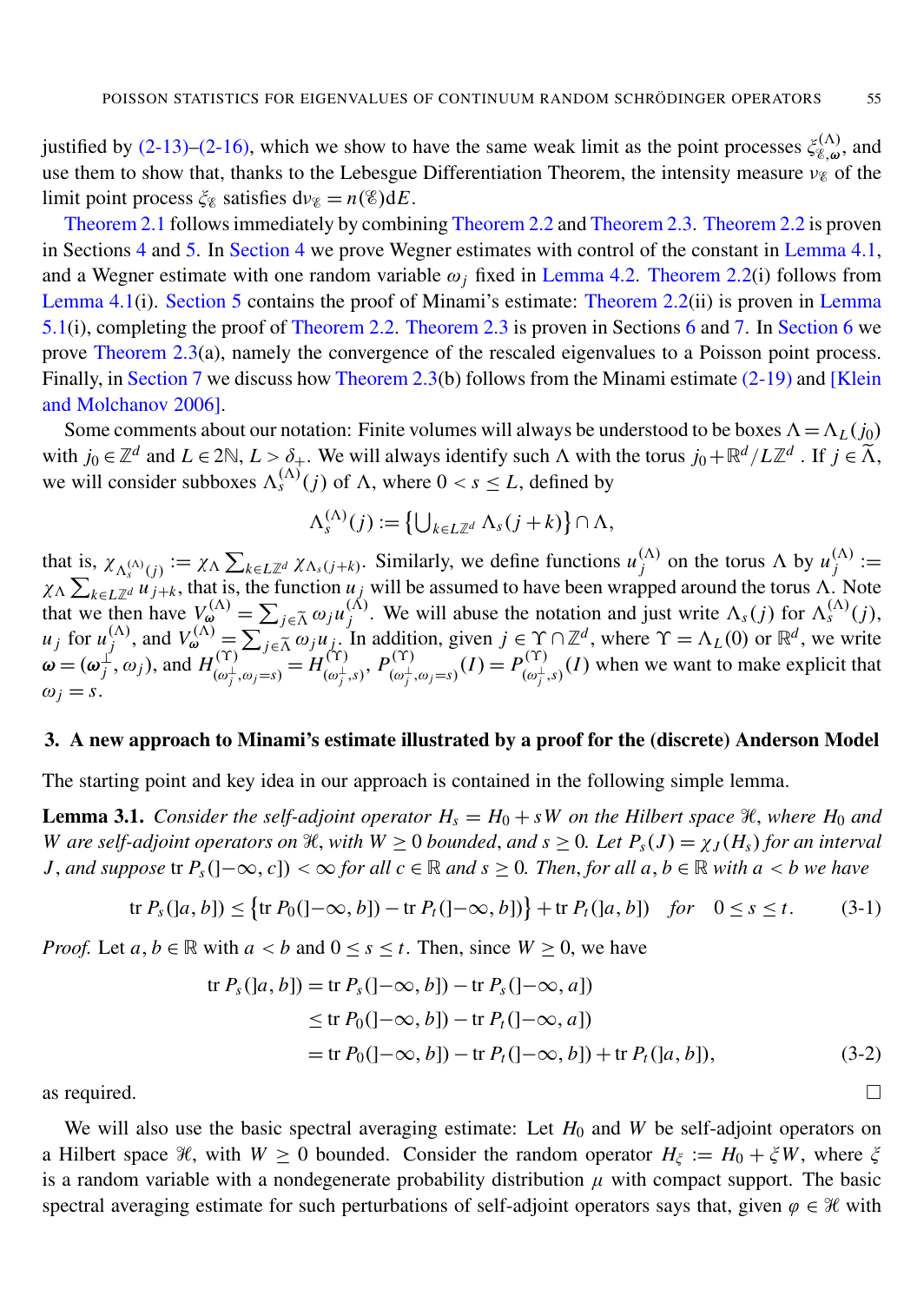kϕk = 1, then for all bounded intervals *I* ⊂ R we have (see [\[Combes and Hislop 1994,](#page-30-5) Corollary 4.2], [\[Combes et al. 2007a,](#page-30-9) (3.16)])

<span id="page-8-2"></span>
$$
\mathbb{E}_{\xi}\big\{\langle\varphi,\sqrt{W}\chi_{I}(H_{\xi})\sqrt{W}\varphi\rangle\big\}:=\int d\mu(\xi)\big\langle\varphi,\sqrt{W}\chi_{I}(H_{\xi})\sqrt{W}\varphi\big\rangle\leq Q_{\mu}(|I|),
$$
\n(3-3)

where

$$
Q_{\mu}(s) := \begin{cases} \rho_{\infty}s & \text{if } \mu \text{ has a bounded density } \rho \text{ as in (2-7)}, \\ 8 \sup_{a \in \mathbb{R}} \mu([a, a+s]) & \text{otherwise.} \end{cases}
$$
(3-4)

As a consequence, given a trace class operator  $S > 0$  on  $\mathcal{H}$ , we have

<span id="page-8-4"></span>
$$
\mathbb{E}_{\xi}\left\{\operatorname{tr}\left\{\sqrt{W}\chi_{I}(H_{\xi})\sqrt{W}S\right\}\right\} \leq (\operatorname{tr} S)Q_{\mu}(|I|). \tag{3-5}
$$

Note that the measure  $\mu$  has no atoms if and only if  $\lim_{s\downarrow 0} Q_{\mu}(s) = 0$ .

[Lemma 3.1](#page-7-1) will allow the decoupling of random variables for the performance of two spectral averagings.

We will first illustrate our approach to Minami's estimate by giving a simple and transparent proof of the estimate for in the discrete case, that is, for the Anderson model. We will then comment on how to proceed in the continuum case, that is, for the Anderson Hamiltonian.

*Minami's estimate for the (discrete) Anderson model.* An Anderson model will be a discrete random Schrödinger operator of the form

<span id="page-8-3"></span><span id="page-8-0"></span>
$$
H_{\omega} = H_0 + V_{\omega} \quad \text{on} \quad \ell^2(\mathbb{Z}^d), \tag{3-6}
$$

where *H*<sub>0</sub> is a bounded self-adjoint operator and  $V_{\omega}$  is the random potential given by  $V_{\omega}(j) = \omega_j$  for  $j \in \mathbb{Z}^d$ , where  $\omega = \{\omega_j\}_{j \in \mathbb{Z}^d}$  is a family of independent, identically distributed random variables with common probability distribution  $\mu$ . (The usual Anderson model has  $H_0 = -\Delta$ , where  $\Delta$  is the discrete Laplacian.) We assume  $\mu$  has compact support and no atoms. Adjusting  $H_0$  and  $\mu$ , we may assume

$$
\{0, M\} \in \text{supp } \mu \subset [0, M] \quad \text{with } M \in ]0, \infty[.
$$
 (3-7)

Restrictions of  $H_{\omega}$  to finite volumes  $\Lambda \subset \mathbb{Z}^d$  are denoted by  $H_{\omega}^{(\Lambda)}$ , a self-adjoint operator of the form

<span id="page-8-1"></span>
$$
H_{\omega}^{(\Lambda)} = H_0^{(\Lambda)} + V_{\omega}^{(\Lambda)} \quad \text{on} \quad \ell^2(\Lambda), \tag{3-8}
$$

where  $H_0^{(\Lambda)}$  $v_0^{(\Lambda)}$  is a self-adjoint restriction of  $H_0$  to the finite-dimensional Hilbert space  $\ell^2(\Lambda)$ , and  $V_\omega^{(\Lambda)}$  is the restriction of  $V_{\omega}$  to  $\Lambda$ . (In the discrete case our results are not sensitive to the choice of  $H_{0,\Lambda}$ , they hold for any boundary condition.) Given a Borel set  $J \subset \mathbb{R}$ , we write  $P_{\omega}^{(\Lambda)}(J) = P_{H_{\omega}}^{(\Lambda)}$  $H_{\omega}^{(\Lambda)}(J) = \chi_J(H_{\omega}^{(\Lambda)})$ for the associated spectral projection.

What makes the discrete case much easier than the continuum is that in the discrete case finite volume operators are finite-dimensional and each random variable couples a rank-one perturbation. Given a unit vector  $\varphi$  in a Hilbert space  $\mathcal{H}$ , we let  $\Pi_{\varphi}$  denote the orthogonal projection onto  $\mathbb{C}\varphi$ , the one-dimensional subspace spanned by  $\varphi$ . With this notation, the potentials in  $(3-6)$  and  $(3-8)$  are given by sums of rank-one perturbations:

$$
V_{\omega} = \sum_{j \in \mathbb{Z}^d} \omega_j \Pi_j \quad \text{and} \quad V_{\omega}^{(\Lambda)} = \sum_{j \in \Lambda} \omega_j \Pi_j, \quad \text{with } \Pi_j = \Pi_{\delta_j}.
$$
 (3-9)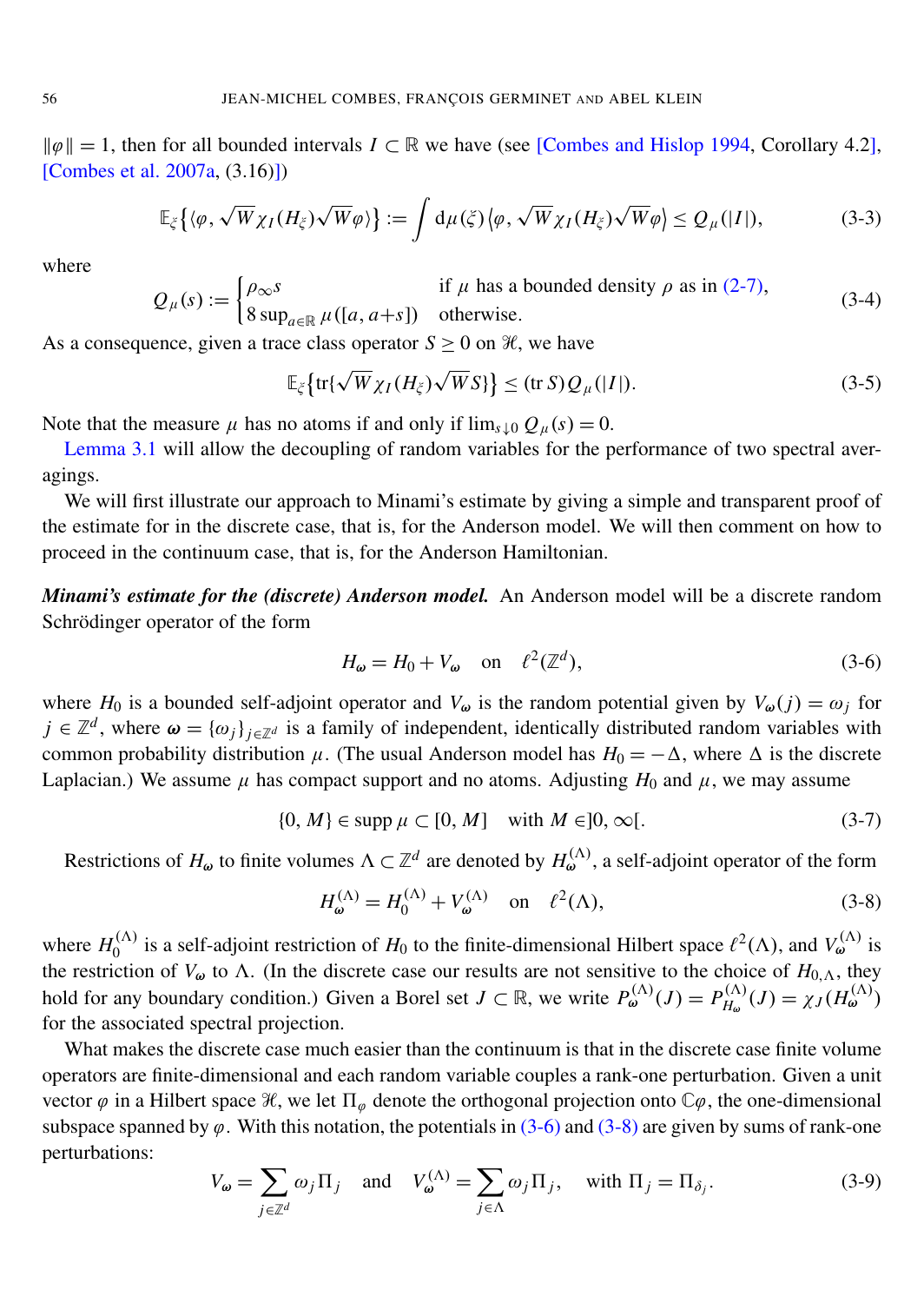For rank-one perturbations [Lemma 3.1](#page-7-1) has the following consequence:

<span id="page-9-5"></span>**Lemma 3.2.** *Let*  $H_s$  *be as in [Lemma 3.1](#page-7-1) with*  $W = \Pi_{\varphi}$  *for some unit vector*  $\varphi \in \mathcal{H}$ *. Then, for all a, b*  $\in \mathbb{R}$ *with a* < *b we have*

<span id="page-9-2"></span>
$$
\text{tr } P_s([a, b]) \le 1 + \text{tr } P_t([a, b]) \quad \text{for all } 0 \le s \le t. \tag{3-10}
$$

*Proof.* Let  $0 \le s \le t$ . Recall that for any  $c \in \mathbb{R}$  we always have

<span id="page-9-6"></span>
$$
0 \le \text{tr } P_s( ]-\infty, c] ) - \text{tr } P_t( ]-\infty, c] ) \le 1,
$$
\n(3-11)

the last inequality being a consequence of the min-max principle applied to rank-one perturbations, for example, [\[Kirsch 2008,](#page-31-16) Lemma 5.22]. Thus  $(3-10)$  follows immediately from  $(3-1)$ .

For rank-one perturbations the fundamental spectral averaging estimate  $(3-3)$  may be stated as follows: Consider the random self-adjoint operator

<span id="page-9-3"></span><span id="page-9-1"></span>
$$
H_{\xi} = H_0 + \xi \Pi_{\varphi} \quad \text{on } \mathcal{H},\tag{3-12}
$$

where *H*<sub>0</sub> is a self-adjoint operator on the Hilbert space  $\mathcal{H}, \varphi \in \mathcal{H}$  with  $\|\varphi\| = 1$ , and  $\xi$  is a random variable with a nondegenerate probability distribution  $\mu$  with compact support. Let  $P_{\xi}(J) = \chi_J(H_{\xi})$  for a Borel set  $J \subset \mathbb{R}$ . Then for all bounded intervals  $I \subset \mathbb{R}$  we have [\[Wegner 1981;](#page-32-8) Fröhlich and Spencer [1983;](#page-31-15) [Carmona et al. 1987;](#page-30-11) [Kirsch 2008;](#page-31-16) [Combes and Hislop 1994;](#page-30-5) [Combes et al. 2007a\]](#page-30-9)

$$
\mathbb{E}_{\xi}\big\{\langle\varphi,\,P_{\xi}(I)\varphi\rangle\big\}:=\int\mathrm{d}\mu(\xi)\,\langle\varphi,\,P_{\xi}(I)\varphi\rangle\leq Q_{\mu}(|I|). \tag{3-13}
$$

The Wegner estimate for an Anderson model [\[Wegner 1981;](#page-32-8) Fröhlich and Spencer 1983; [Carmona](#page-30-11) [et al. 1987;](#page-30-11) [Kirsch 2008\]](#page-31-16) is an immediate consequence of [\(3-13\):](#page-9-3)

$$
\mathbb{E}\left\{\text{tr}\,P_{H_{\omega}}^{(\Lambda)}(I)\right\} = \sum_{j\in\Lambda}\mathbb{E}_{\omega_j} \left\{\mathbb{E}_{\omega_j}\left\{\langle\delta_j, P_{H_{\omega}}^{(\Lambda)}(I)\delta_j\rangle\right\}\right\} \le Q_{\mu}(|I|)|\Lambda|.
$$
 (3-14)

We can now prove Minami's estimate for an Anderson model for arbitrary  $\mu$  with compact support and no atoms, a result previously known only for  $\mu$  with a bounded density [\[Minami 1996;](#page-32-5) [Bellissard](#page-30-4) [et al. 2007;](#page-30-4) [Graf and Vaghi 2007\]](#page-31-4).

<span id="page-9-0"></span>**Theorem 3.3.** Let  $H_0$  be an Anderson model as in [\(3-6\),](#page-8-0) with  $\mu$  arbitrary except for compact support and no atoms. Let  $\Lambda \subset \mathbb{Z}^d$  be a finite volume. For any bounded interval I we have

<span id="page-9-4"></span>
$$
\mathbb{E}\big\{(\text{tr }P_{\omega}^{(\Lambda)}(I))(\text{tr }P_{\omega}^{(\Lambda)}(I)-1)\big\} \leq (Q_{\mu}(|I|)|\Lambda|)^{2}.
$$
 (3-15)

[Theorem 3.3](#page-9-0) is extended in [\[Combes et al. 2009\]](#page-30-13), allowing for *n* arbitrary intervals and arbitrary singlesite probability measure  $\mu$  with no atoms. We also give applications of [\(3-15\),](#page-9-4) deriving new results about the multiplicity of eigenvalues and Mott's formula for the ac-conductivity when the single-site probability distribution is Hölder continuous.

*Proof of [Theorem 3.3.](#page-9-0)* Fix  $\Lambda \subset \mathbb{Z}^d$  and let *I* be a bounded interval. Since the measure  $\mu$  has no atoms, it follows from [\(3-14\)](#page-9-1) that  $\mathbb{E}_{\omega}\left\{\text{tr } P_{\omega}^{(\Lambda)}(\lbrace c \rbrace) \right\} = 0$  for any  $c \in \mathbb{R}$ . Thus we may take all intervals to be of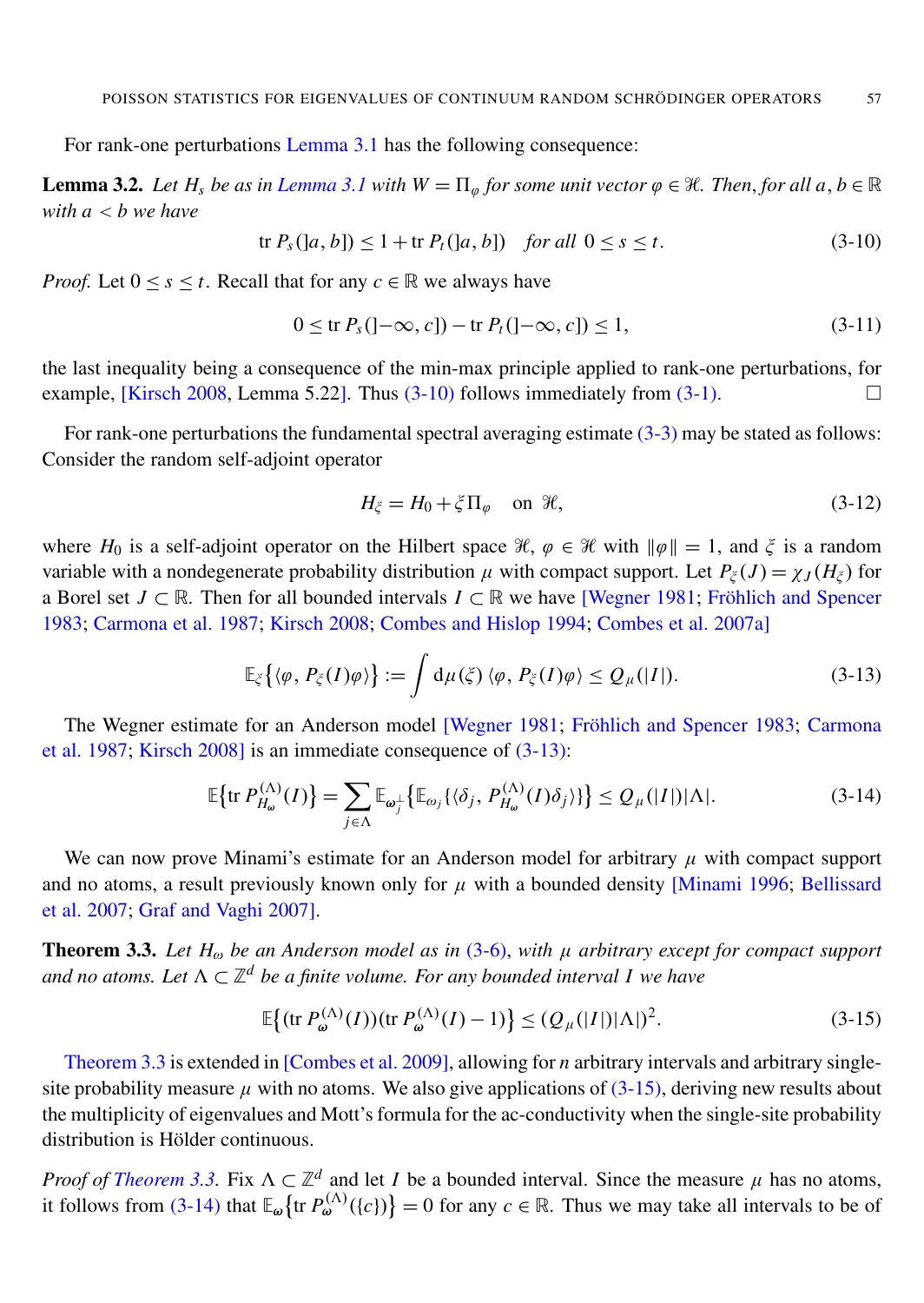the form  $[a, b]$ , and use [Lemma 3.2](#page-9-5) to decouple the random variable  $\omega_j$  from the random variables  $\omega_j^{\perp}$ *j* . In view of [\(3-7\),](#page-8-3) for all  $\tau_j \geq M$ ,  $j \in \mathbb{Z}^d$ , we have

<span id="page-10-1"></span><span id="page-10-0"></span>
$$
(\text{tr } P_{\omega}^{(\Lambda)}(I))(\text{tr } P_{\omega}^{(\Lambda)}(I) - 1) = \sum_{j \in \Lambda} \{ \langle \delta_j, P_{\omega}^{(\Lambda)}(I) \delta_j \rangle (\text{tr } P_{\omega}^{(\Lambda)}(I) - 1) \}
$$
  

$$
\leq \sum_{j \in \Lambda} \{ \langle \delta_j, P_{(\omega_j^{\perp}, \omega_j)}^{(\Lambda)}(I) \delta_j \rangle (\text{tr } P_{(\omega_j^{\perp}, \tau_j)}^{(\Lambda)}(I)) \}.
$$
 (3-16)

We now average over the random variables  $\boldsymbol{\omega} = {\{\omega_j\}}_{j \in \mathbb{Z}^d}$ . Using [\(3-13\),](#page-9-3) we get

$$
\mathbb{E}_{\omega}\left\{(\operatorname{tr} P_{\omega}^{(\Lambda)}(I))(\operatorname{tr} P_{\omega}^{(\Lambda)}(I) - 1)\right\} \leq \sum_{j \in \Lambda} \mathbb{E}_{\omega_{j}^{\perp}}\left\{(\operatorname{tr} P_{(\omega_{j}^{\perp}, \tau_{j})}^{(\Lambda)}(I))\left(\mathbb{E}_{\omega_{j}}\left\{\langle\delta_{j}, P_{(\omega_{j}^{\perp}, \omega_{j})}^{(\Lambda)}(I)\delta_{j}\rangle\right\}\right)\right\}
$$
\n
$$
\leq Q_{\mu}(|I|) \sum_{j \in \Lambda} \mathbb{E}_{\omega_{j}^{\perp}}\left\{\operatorname{tr} P_{(\omega_{j}^{\perp}, \tau_{j})}^{(\Lambda)}(I)\right\}.
$$
\n(3-17)

This holds for all  $\tau_j \geq M$ ,  $j \in \mathbb{Z}^d$ , so we now take  $\tau_j = M + \tilde{\omega}_j$ , where  $\tilde{\omega} = {\{\tilde{\omega}_j\}}_{j \in \mathbb{Z}^d}$  and  $\omega = {\{\omega_j\}}_{j \in \mathbb{Z}^d}$ are two independent, identically distributed collections of random variables. Now  $\tau = \{\tau_j\}_{j \in \mathbb{Z}^d}$  are independent identically distributed random variables with a common probability distribution  $\mu_{\tau}$  such that  $Q_{\mu_{\tau}} = Q_{\mu}$ . We get

<span id="page-10-2"></span>
$$
\mathbb{E}_{\omega}\left\{(\operatorname{tr} P_{\omega}^{(\Lambda)}(I))(\operatorname{tr} P_{\omega}^{(\Lambda)}(I) - 1)\right\} = \mathbb{E}_{\tau}\left\{\mathbb{E}_{\omega}\left\{(\operatorname{tr} P_{\omega}^{(\Lambda)}(I))(\operatorname{tr} P_{\omega}^{(\Lambda)}(I) - 1)\right\}\right\}
$$
  
 
$$
\leq Q_{\mu}(|I|) \sum_{j \in \Lambda} \mathbb{E}_{(\omega_{j}^{\perp}, \tau_{j})}(\operatorname{tr} P_{(\omega_{j}^{\perp}, \tau_{j})}^{(\Lambda)}(I)) \leq (Q_{\mu}(|I|)|\Lambda|)^{2}, \qquad (3-18)
$$

where we used the Wegner estimate  $(3-14)$ . (More precisely, we estimate as in  $(3-14)$ ; the random variables do not need to be identically distributed.)

**Stepping up to the continuum.** Unfortunately things are not so simple for the continuum Anderson Hamiltonian. The main reason is that the random potential  $V_{\omega}$  in [\(2-3\)](#page-3-0) is a sum of independent random perturbations of infinite rank, not of rank one as in the discrete case, and thus the a priori bound in [\(3-11\),](#page-9-6) and also [Lemma 3.2,](#page-9-5) are not applicable anymore.

To prove Minami's estimate on the continuum we will use the fundamental spectral averaging estimate as in [\(3-5\).](#page-8-4) The straightforward expansion of the trace in [\(3-14\)](#page-9-1) and [\(3-17\)](#page-10-0) cannot be used for the spectral averaging, even with  $u_j$  instead of  $\delta_j$ , and will be replaced by a more sophisticated expansion in terms of trace class operators, as in [\[Combes and Hislop 1994;](#page-30-5) [Combes et al. 2007a\]](#page-30-9) [\(\(4-1\)–](#page-11-2)[\(4-5\)\)](#page-11-3). [Lemma 3.1](#page-7-1) will be modified, since the term in brackets in  $(3-1)$  does not satisfy an a priori bound as in  $(3-11)$  anymore. This term will be estimated using the Birman–Solomyak formula; see [\(5-3\),](#page-18-0) [\(5-4\).](#page-18-1) The bound in [\(3-11\)](#page-9-6) is then replaced by averaging the resulting expression over all the other random variables and using the Wegner estimate  $(2-13)$ ; see  $(5-9)$ . The resulting bound is useful if the constant  $K_W$  in  $(2-13)$  is not too big (we have  $K_W = 1$  in the lattice, as can be seen in  $(3-14)$ ). Since previous proofs of the Wegner estimate do not give the desired control of  $K_W$ , we must revisit the Wegner estimate. We introduce a double averaging procedure that provides the desired estimates on the constant  $K_W$  [\(Lemma 4.1\)](#page-11-1). In addition, because of the way we use the Birman–Solomyak formula, we do not have freedom in the choice of  $\tau_i$  as in [\(3-16\),](#page-10-1) we have to take  $\tau_j = M_\rho$ . Thus we cannot average in  $\tau$  as in [\(3-18\);](#page-10-2) this argument is replaced by a refinement of the Wegner estimate where one of the random variables is fixed [\(Lemma 4.2\)](#page-16-0).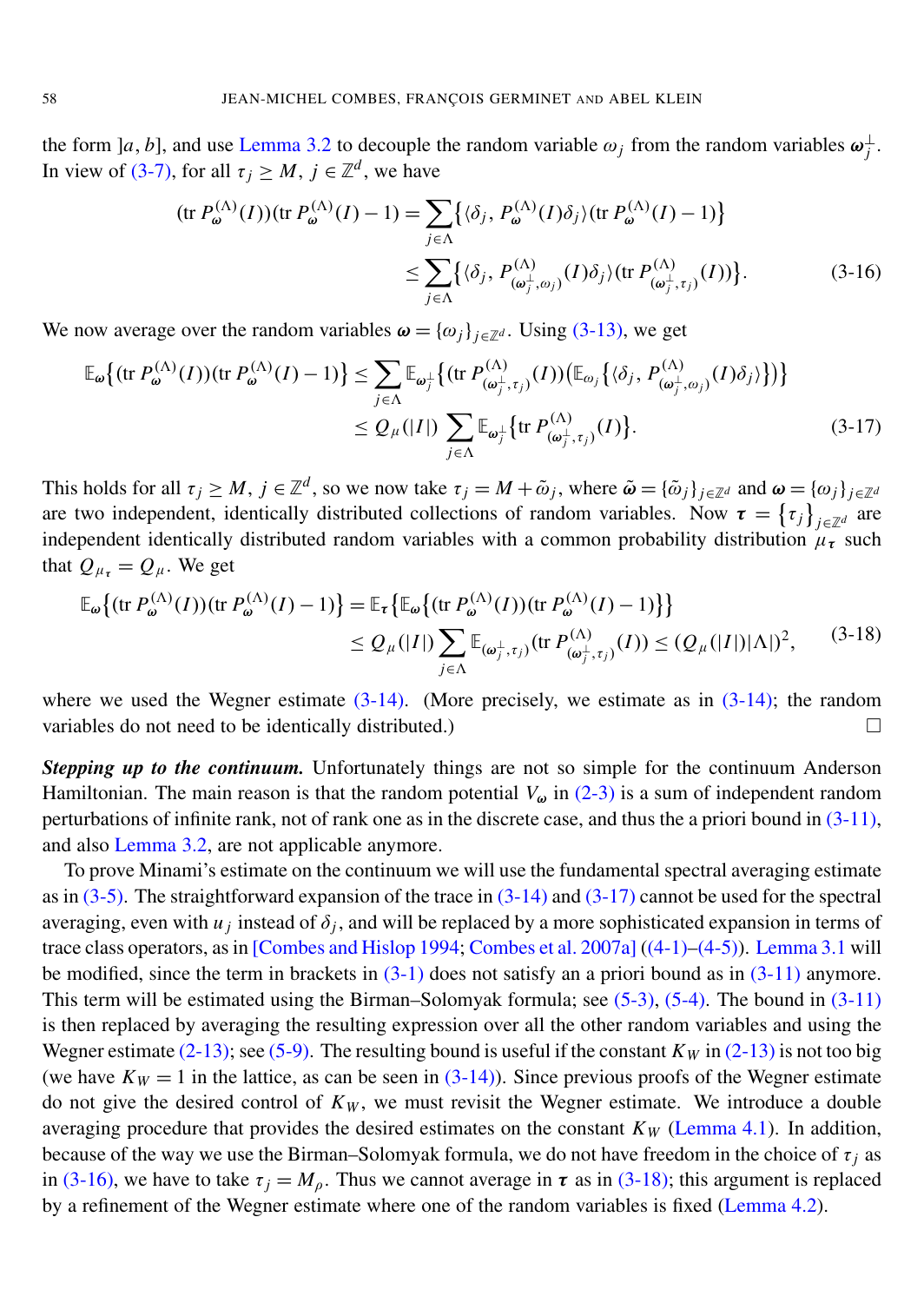#### 4. The Wegner estimate revisited

<span id="page-11-0"></span>Let  $H_{\omega}$  be the Anderson Hamiltonian,  $E_0 > 0$ ,  $I \subset [0, E_0]$  an interval, and  $\Lambda$  a finite box. To prove the Wegner estimate [\(2-13\),](#page-4-0) it is shown in [\[Combes and Hislop 1994;](#page-30-5) [Combes et al. 2007a\]](#page-30-9) that

$$
\operatorname{tr} P_{\omega}^{(\Lambda)}(I) \le Q_1 \sum_{j,k \in \widetilde{\Lambda}} \left| \operatorname{tr} \{ \sqrt{u_k} P_{\omega}^{(\Lambda)}(I) \sqrt{u_j} T_{j,k}^{(\Lambda)} \} \right|, \tag{4-1}
$$

where  $\left\{T_{i,k}^{(\Lambda)}\right\}$  $\binom{(\Lambda)}{j,k}$ <sub>*j*, $k \in \tilde{\Lambda}$ </sub> are (nonrandom) trace class operators in L<sup>2</sup>( $\Lambda$ ) such that

<span id="page-11-7"></span><span id="page-11-2"></span>
$$
\max_{j \in \widetilde{\Lambda}} \left\{ \sum_{k \in \widetilde{\Lambda}} \|T_{j,k}^{(\Lambda)}\|_1 \right\} \le Q_2,\tag{4-2}
$$

the constants  $Q_1$ ,  $Q_2$  depending only on  $E_0$ , *d*, *u*,  $V_{\text{per}}$ ,  $M_\rho$ . Letting

$$
T_{j,k}^{(\Lambda)} = U_{j,k}^{(\Lambda)} |T_{j,k}^{(\Lambda)}|
$$

be the polar decomposition of the operator  $T_{i,k}^{(\Lambda)}$  $j,k$ , recalling that then  $|T_{j,k}^{(\Lambda)*}|$  $|U^{(\Lambda)*}_{j,k}| = U^{(\Lambda)}_{j,k}$ *j*,*k T* (3) *<sup>j</sup>*,*<sup>k</sup> U* (3)∗  $j,k^{(\Lambda)*}$ , and setting

$$
S_j^{(\Lambda)} := \frac{1}{2} \sum_{k \in \widetilde{\Lambda}} \left( |T_{j,k}^{(\Lambda)*}| + |T_{k,j}^{(\Lambda)}| \right) \ge 0 \quad \text{for} \quad j \in \widetilde{\Lambda},\tag{4-3}
$$

<span id="page-11-4"></span>we obtain

$$
\operatorname{tr} P_{\omega}^{(\Lambda)}(I) \le Q_1 \sum_{j \in \tilde{\Lambda}} \operatorname{tr} \{ \sqrt{u_j} P_{\omega}^{(\Lambda)}(I) \sqrt{u_j} S_j^{(\Lambda)} \},\tag{4-4}
$$

<span id="page-11-3"></span>with

$$
\max_{j \in \widetilde{\Lambda}} \{ \operatorname{tr} S_j^{(\Lambda)} \} \le Q_2. \tag{4-5}
$$

If we now take the expectation in  $(4-4)$ , use  $(3-5)$  and  $(4-5)$ , we get the Wegner estimate  $(2-13)$  with  $K_W = Q_1 Q_2$ .

We will need control of the constant  $K_W$  and a Wegner estimate with one of the random variables, say  $\omega_0$ , fixed. In the course of obtaining control over  $K_W$  we will derive [\(4-1\)](#page-11-2) with estimates on the constants  $Q_1$  and  $Q_2$  in the case when  $\delta_-\geq 1$ .

#### <span id="page-11-1"></span>*A Wegner estimate with control of the constants.*

Lemma 4.1. *Let H*<sup>ω</sup> *be an Anderson Hamiltonian.*

<span id="page-11-5"></span>(i) Assume  $\delta$  −  $\geq$  2. Then there exists a constant  $C_{d, V_{per}}$  such that, given an energy  $E_0 > 0$ , [\(2-13\)](#page-4-0) holds *for all intervals*  $I \subset [0, E_0]$  *with a constant* 

$$
K_W \leq C_{d,V_{\text{per}}} \left(\frac{\rho_+}{u_-}\right)^{2^d} \gamma_d(E_0) \min\{1, E_0^{2^d - d - 1}\} \max\{1, E_0^{2^{d+2}}\},\tag{4-6}
$$

<span id="page-11-8"></span>*where we have*  $\gamma_d(E_0) = 1$  *if*  $d \geq 2$ *, and*  $\gamma_1(E_0) = \gamma_{1, V_{\text{per}}}(E_0) \in ]0, 1]$  *with*  $\lim_{E_0 \to 0} \gamma_1(E_0) = 0$ .

<span id="page-11-6"></span>(ii) *Assume*  $\delta_− ≥ 1$ *. Then, given an energy*  $E_0 > 0$ , [\(4-1\)](#page-11-2)–[\(4-5\)](#page-11-3) *hold for all intervals*  $I \subset [0, E_0]$  *with constants*

$$
Q_1 = (1 + E_0)^{2[[d/4]]} \quad \text{and} \quad Q_2 = C'_{d, V_{\text{per}}}, \tag{4-7}
$$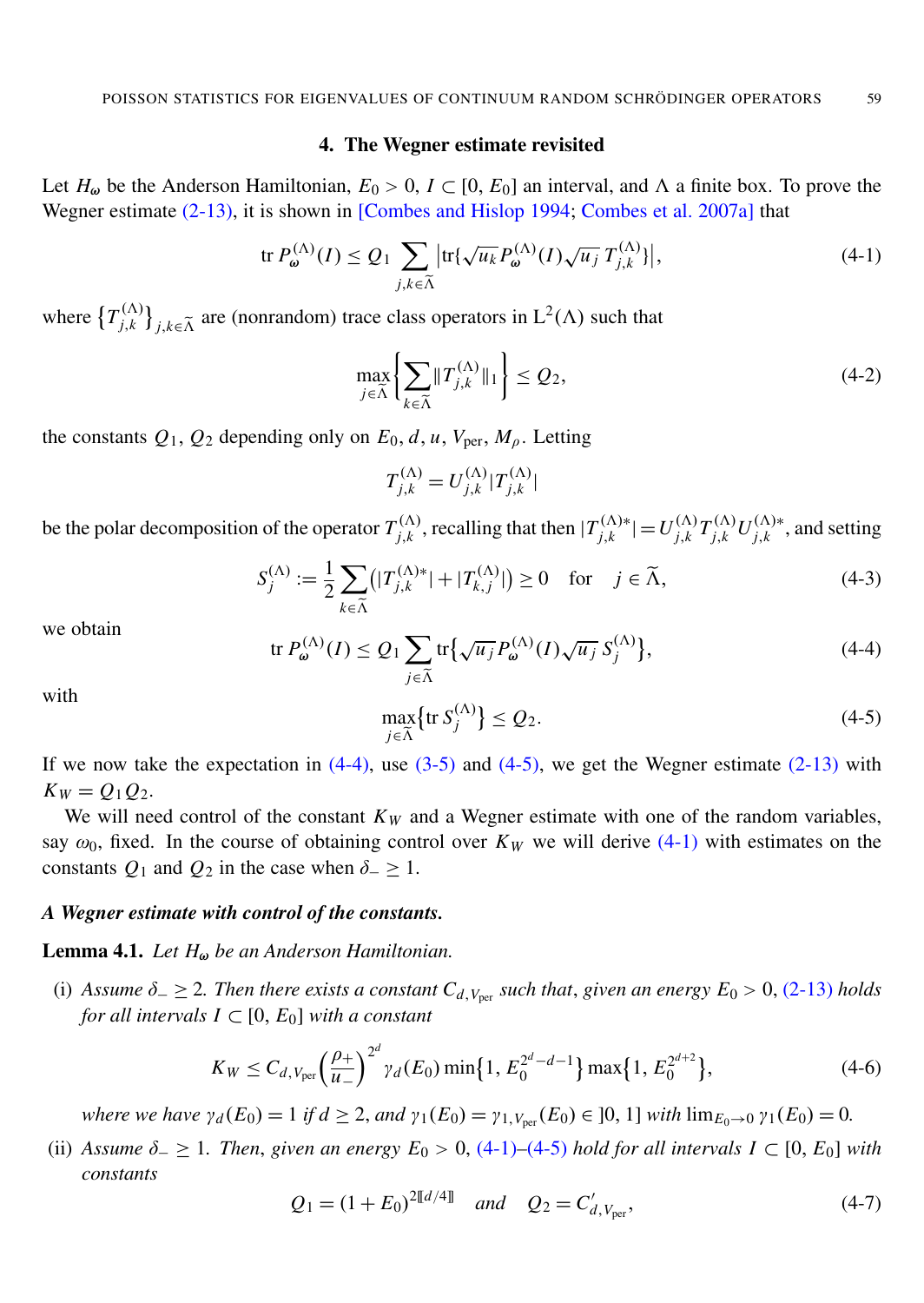*and hence* [\(2-13\)](#page-4-0) *holds for all intervals*  $I \subset [0, E_0]$  *with a constant* 

<span id="page-12-3"></span>
$$
K_W \le C'_{d,V_{\text{per}}} (1 + E_0)^{2 \llbracket d/4 \rrbracket}.
$$
\n(4-8)

*Proof.* Assume  $\delta$  > *m*, where *m* is either 1 or 2. We set

$$
\chi_j^{(m)} = \chi_{\Lambda_m(j)} \quad \text{for } j \in \widetilde{\Upsilon} := \Upsilon \cap \mathbb{Z}^d,
$$

where  $\Upsilon$  is either  $\mathbb{R}^d$  or a finite box  $\Lambda$  (recall that in this case  $\chi_{\Lambda_m(j)}$  denotes  $\chi_{\Lambda_m(k)}^{(\Lambda)}$  $\chi_{m(j)}^{(A)}$ , a subbox in the torus). Note that for any  $j_0 \in \tilde{\Upsilon}$  we have

<span id="page-12-1"></span>
$$
\sum_{j \in (j_0 + m\mathbb{Z}^d) \cap \Upsilon} \chi_j^{(m)} = 1.
$$
\n(4-9)

We also let  $\hat{\chi}_j^{(m)} = u_j^{-1/2} \chi_j^{(m)}$  $j^{(m)}$  on  $\Lambda_m(j)$ ,  $\hat{\chi}_j^{(m)} = 0$  otherwise. It follows from [\(2-5\)](#page-3-3) that

<span id="page-12-0"></span>
$$
\hat{\chi}_j^{(m)} \leq u_-^{-1/2} \chi_j^{(m)}.
$$

(Recall we write  $u_j$  for  $u_j^{(\Lambda)}$ ) *j* .)

To prove [\(i\),](#page-11-5) assume  $\delta_{-} \geq 2$ . We write  $\boldsymbol{\omega}' = {\{\omega_j\}}_{j \in 2\mathbb{Z}^d}$ ,  $\boldsymbol{\omega}'' = {\{\omega_j\}}_{j \notin 2\mathbb{Z}^d}$ . We set

$$
H_{\omega''} := H_0 + V_{\omega''}, \quad V_{\omega''} := \sum_{j \notin 2\mathbb{Z}^d} \omega_j u_j.
$$
\n(4-10)

Note that  $H_{\omega}$ <sup>*n*</sup> is a  $2\mathbb{Z}^d$  ergodic family of random self-adjoint operators, and we have

<span id="page-12-2"></span>
$$
H_{\omega} \ge H_{\omega''} \ge H_0, \quad H_{\omega''} \ge V_{\omega''}.
$$
\n(4-11)

Fix an energy  $E_0 > 0$ , a box  $\Lambda$ , and let  $I = [a, b] \subset [0, E_0]$ . Set  $p = 2^{d+1}$ . Given  $t > 0$ , the function  $g_t(x) = (1 + tx)^{-2p}$  is convex on the interval  $]-1/t, \infty[$ . Thus, using [\(4-11\),](#page-12-0) we can proceed as in [\[Combes and Hislop 1994\]](#page-30-5) using convexity and Jensen's inequality (see [Lemma B.1](#page-29-0) in [Appendix B\)](#page-29-1), and then  $(4-9)$  and  $(2-5)$ , to get

tr 
$$
P_{\omega}^{(\Lambda)}(I) \leq (1 + tE_0)^{2p}
$$
 tr  $\{P_{\omega}^{(\Lambda)}(I)(1 + tH_{\omega}^{(\Lambda)})^{-2p}P_{\omega}^{(\Lambda)}(I)\}$   
\n $\leq (1 + tE_0)^{2p}$  tr  $\{P_{\omega}^{(\Lambda)}(I)(1 + tH_{\omega''}^{(\Lambda)})^{-2p}P_{\omega}^{(\Lambda)}(I)\}$   
\n $= (1 + tE_0)^{2p}$  tr  $\{P_{\omega}^{(\Lambda)}(I)(1 + tH_{\omega''}^{(\Lambda)})^{-2p}\}$   
\n $= (1 + tE_0)^{2p}$   $\sum_{j,k \in \Lambda \cap 2\mathbb{Z}^d}$  tr  $\{P_{\omega}^{(\Lambda)}(I)\chi_j^{(2)}(1 + tH_{\omega''}^{(\Lambda)})^{-2p}\chi_k^{(2)}\}$   
\n $= (1 + tE_0)^{2p}$   $\sum_{j,k \in \Lambda \cap 2\mathbb{Z}^d}$  tr  $\{\sqrt{u_k}P_{\omega}^{(\Lambda)}(I)\sqrt{u_j}\hat{\chi}_j^{(2)}(1 + tH_{\omega''}^{(\Lambda)})^{-2p}\hat{\chi}_k^{(2)}\}.$  (4-12)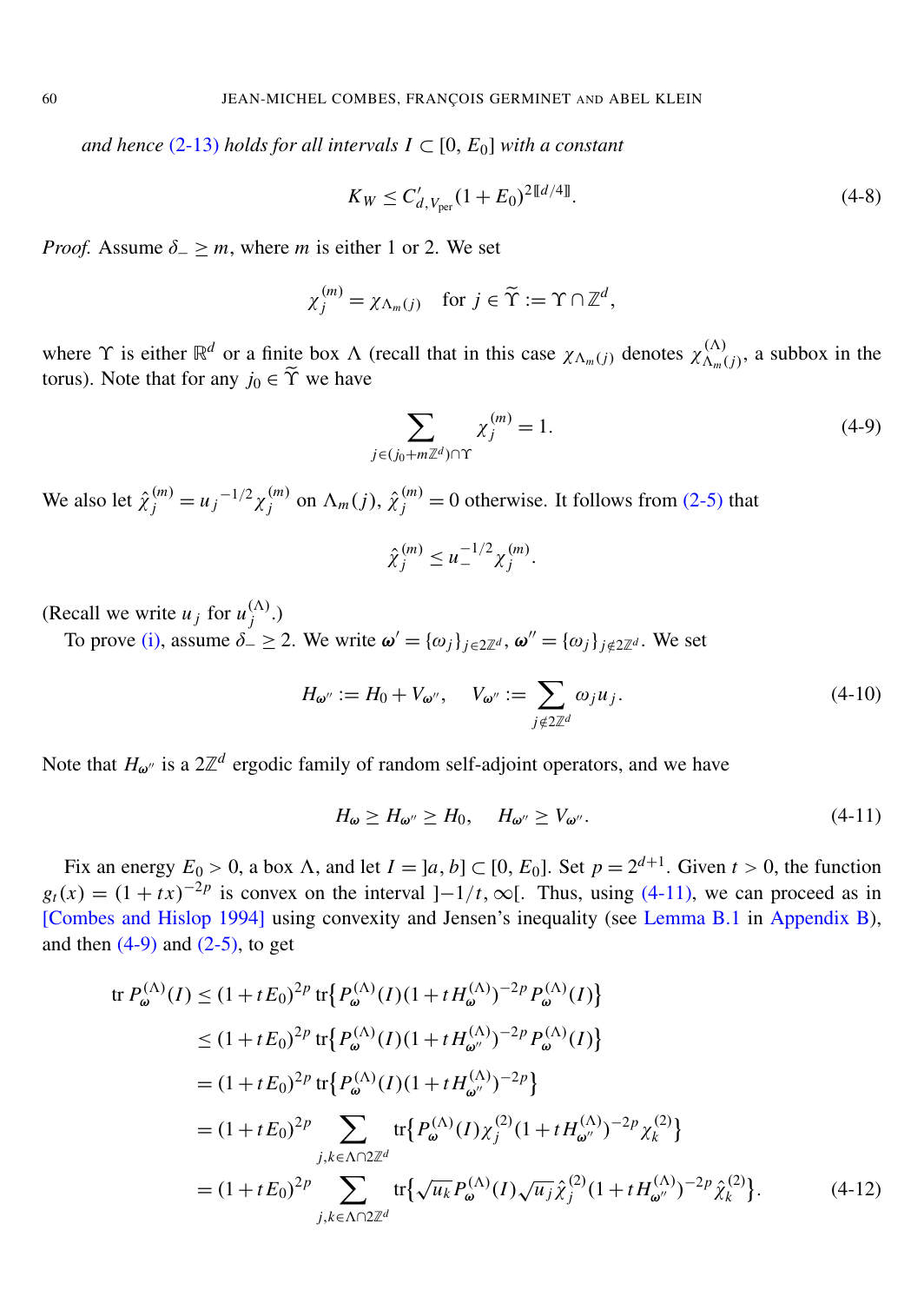<span id="page-13-5"></span>It then follows from  $(3-5)$ , proceeding as in  $(4-1)-(4-4)$  $(4-1)-(4-4)$  (see also [\[Combes et al. 2007a,](#page-30-9) Lemma 2.1]), that

$$
\mathbb{E}_{\omega'} \operatorname{tr} P_{\omega}^{(\Lambda)}(I) \le (1 + t E_0)^{2p} \rho_+ |I| \sum_{j,k \in \Lambda \cap 2\mathbb{Z}^d} \left\| \hat{\chi}_j^{(2)} (1 + t H_{\omega''}^{(\Lambda)})^{-2p} \hat{\chi}_k^{(2)} \right\|_1
$$
  

$$
\le (1 + t E_0)^{2p} u_-^{-1} \rho_+ |I| \sum_{j,k \in \Lambda \cap 2\mathbb{Z}^d} \left\| \chi_j^{(2)} (1 + t H_{\omega''}^{(\Lambda)})^{-2p} \chi_k^{(2)} \right\|_1.
$$
 (4-13)

We now use several deterministic estimates. First,

$$
\left\| \chi_j^{(2)} (1 + t H_{\omega''}^{(\Lambda)})^{-2p} \chi_k^{(2)} \right\|_1 \le \sum_{r \in \Lambda \cap 2\mathbb{Z}^d} \left\| \chi_j^{(2)} (1 + t H_{\omega''}^{(\Lambda)})^{-p} \chi_r^{(2)} \right\|_2 \left\| \chi_r^{(2)} (1 + t H_{\omega''}^{(\Lambda)})^{-p} \chi_k^{(2)} \right\|_2. \tag{4-14}
$$

Second,

<span id="page-13-2"></span>
$$
\left\| \chi_j^{(2)} (1 + t H_{\omega''}^{(\Lambda)})^{-p} \chi_r^{(2)} \right\|_2^2 \leq \left\| \chi_j^{(2)} (1 + t H_{\omega''}^{(\Lambda)})^{-p} \chi_r^{(2)} \right\| \left\| \chi_j^{(2)} (1 + t H_{\omega''}^{(\Lambda)})^{-p} \chi_r^{(2)} \right\|_1. \tag{4-15}
$$

Third, we estimate

<span id="page-13-3"></span><span id="page-13-0"></span>
$$
\|\chi_j^{(2)}(1+tH_{\pmb{\omega}''}^{(\Lambda)})^{-p}\chi_r^{(2)}\|
$$

using the Combes–Thomas estimate. We use the precise estimate provided in [\[Germinet and Klein 2003b,](#page-31-17) (19) in Theorem 1] (with  $\gamma = \frac{1}{2}$  $\frac{1}{2}$ ), modified for finite volume operators with periodic boundary condition as in [\[Figotin and Klein 1996,](#page-30-14) Lemma 18] and [\[Klein and Koines 2001,](#page-31-18) Theorem 3.6], plus the fact that we are using boxes of side 2. For  $L \geq L_d$  we have, with  $d_{\Lambda}(j, r)$  the distance on the torus  $\Lambda$ ,

$$
\| \chi_j^{(2)} (1 + t H_{\omega''}^{(\Lambda)})^{-p} \chi_r^{(2)} \| = t^{-p} \| \chi_j^{(2)} (t^{-1} + H_{\omega''}^{(\Lambda)})^{-p} \chi_r^{(2)} \| \le t^{-p} \left(\frac{4}{3} t\right)^p \exp \frac{1}{2\sqrt{t}} \exp \left(-\frac{1}{8\sqrt{t d}} d_{\Lambda}(j, r)\right)
$$
  
=  $\left(\frac{4}{3}\right)^p \exp \frac{1}{2\sqrt{t}} \exp \left(-\frac{1}{8\sqrt{t d}} d_{\Lambda}(j, r)\right).$  (4-16)

Fourth, note that

<span id="page-13-4"></span><span id="page-13-1"></span>
$$
\|\chi_j^{(2)}(1+tH_{\omega''}^{(\Lambda)})^{-p}\chi_r^{(2)}\|_1 \le \|\chi_j^{(2)}(1+tH_{\omega''}^{(\Lambda)})^{-p/2}\|_2 \|\chi_r^{(2)}(1+tH_{\omega''}^{(\Lambda)})^{-p/2}\|_2
$$
  

$$
= \|\chi_j^{(2)}(1+tH_{\omega''}^{(\Lambda)})^{-p}\chi_j^{(2)}\|_1^{1/2} \|\chi_r^{(2)}(1+tH_{\omega''}^{(\Lambda)})^{-p}\chi_r^{(2)}\|_1^{1/2}.
$$
 (4-17)

We now average over  $\omega''$ . Using  $(4-14)-(4-17)$  $(4-14)-(4-17)$ , we have

$$
\mathbb{E}_{\omega''}\{\|\chi_j^{(2)}(1+tH_{\omega''}^{(\Lambda)})^{-p}\chi_r^{(2)}\|_1^{1/2}\|\chi_r^{(2)}(1+tH_{\omega''}^{(\Lambda)})^{-p}\chi_k^{(2)}\|_1^{1/2}\}\n\leq \mathbb{E}_{\omega''}\{\|\chi_j^{(2)}(1+tH_{\omega''}^{(\Lambda)})^{-p}\chi_j^{(2)}\|_1^{1/4}\|\chi_r^{(2)}(1+tH_{\omega''}^{(\Lambda)})^{-p}\chi_r^{(2)}\|_1^{1/2}\times \|\chi_k^{(2)}(1+tH_{\omega''}^{(\Lambda)})^{-p}\chi_k^{(2)}\|_1^{1/4}\}\n\leq \beta_t := \mathbb{E}_{\omega''}\{\|\chi_0^{(2)}(1+tH_{\omega''}^{(\Lambda)})^{-p}\chi_0^{(2)}\|_1\},\n\tag{4-18}
$$

where we used Hölder's inequality plus translation invariance (in the torus) of the expectation.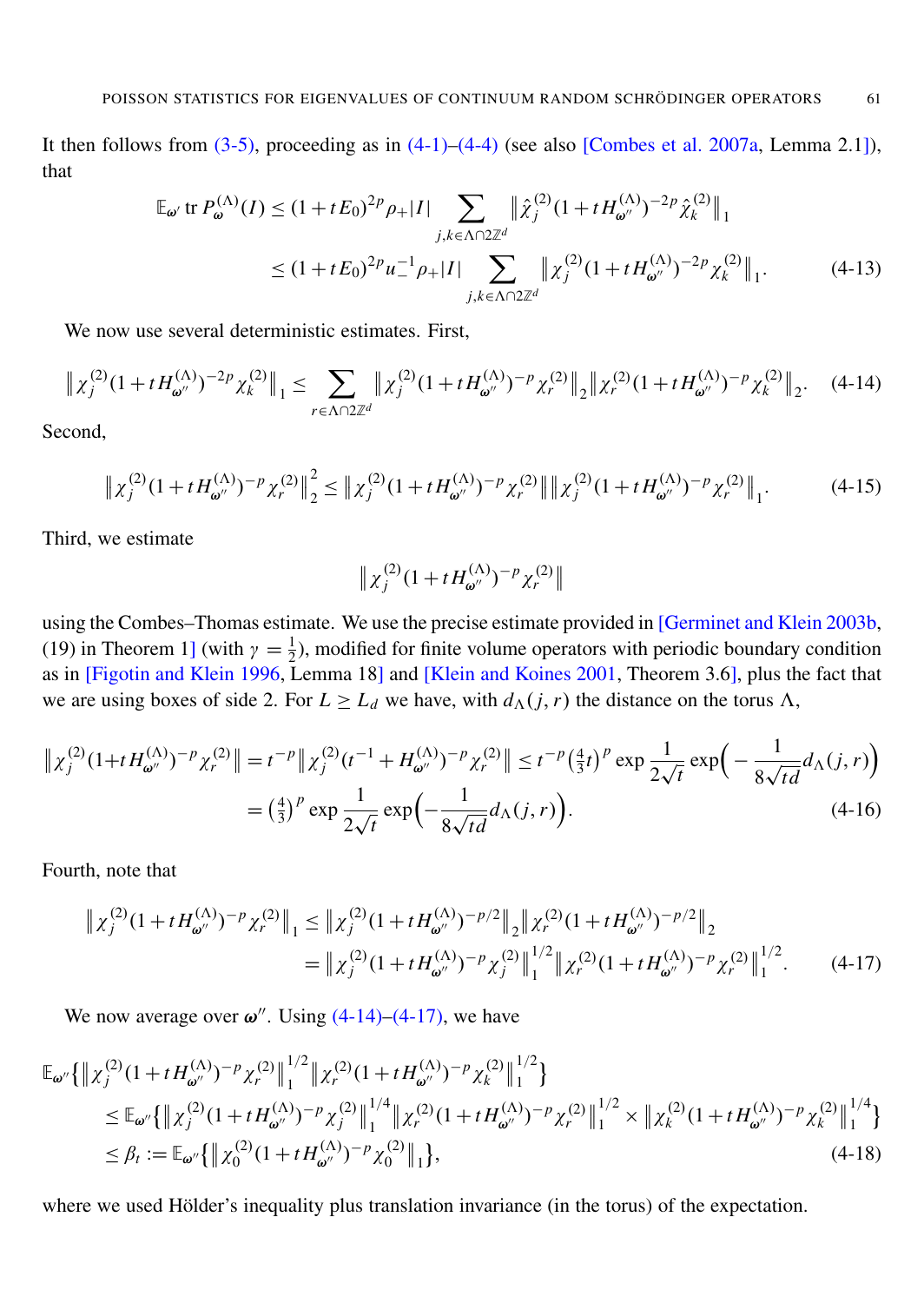<span id="page-14-2"></span>It now follows from [\(4-14\),](#page-13-0) [\(4-15\),](#page-13-2) [\(4-16\),](#page-13-3) [\(4-17\),](#page-13-1) and [\(4-18\)](#page-13-4) that

$$
\mathbb{E}_{\omega''}\Biggl\{\sum_{j,k\in\Lambda\cap 2\mathbb{Z}^d} \|\chi_j^{(2)}(1+tH_{\omega''}^{(\Lambda)})^{-2p}\chi_k^{(2)}\|_1\Biggr\}\leq \beta_t \exp\frac{1}{2\sqrt{t}}\left(\frac{4}{3}\right)^p \sum_{j,k,r\in\Lambda\cap 2\mathbb{Z}^d} \exp\left(-\frac{1}{16\sqrt{td}}d_{\Lambda}(j,r)\right) \exp\left(-\frac{1}{16\sqrt{td}}d_{\Lambda}(r,k)\right)\leq 2^{-d}\beta_t \exp\frac{1}{2\sqrt{t}}\left(\frac{4}{3}\right)^p |\Lambda|\Biggl(\sum_{r\in 2\mathbb{Z}^d} \exp\left(-\frac{1}{16\sqrt{td}}|r|\right)\Biggr)^2= 2^{-d}\beta_t \exp\frac{1}{2\sqrt{t}}\left(\frac{4}{3}\right)^p |\Lambda|\Biggl(\sum_{s\in\mathbb{Z}} \exp\left(-\frac{1}{8d\sqrt{t}}|s|\right)\Biggr)^{2d} \qquad(4-19)\leq 2^{-d}\beta_t \exp\frac{1}{2\sqrt{t}}\left(\frac{4}{3}\right)^p |\Lambda|\Biggl(1+2\int_0^\infty ds \exp\left(-\frac{1}{8d\sqrt{t}}|s|\right)\Biggr)^{2d}\leq 2^{-d}\beta_t \exp\frac{1}{2\sqrt{t}}\left(\frac{4}{3}\right)^p |\Lambda|(1+16d\sqrt{t})^{2d},
$$

so we conclude from [\(4-13\)](#page-13-5) that

$$
\mathbb{E}_{\omega} \operatorname{tr} P_{\omega}^{(\Lambda)}(I) \le \left(\frac{4}{3}\right)^p \frac{1}{2u_{-}} (1 + tE_0)^{2p} \beta_t \exp \frac{1}{2\sqrt{t}} (1 + 16d\sqrt{t})^{2d} \rho_+ |I||\Lambda|.
$$
 (4-20)

We now estimate  $\beta_t$ . We have, using periodicity, and again [Lemma B.1](#page-29-0) with  $H_{\omega''}^{(\Lambda)} \ge V_{\omega''}$  and [\(2-5\),](#page-3-3)

<span id="page-14-0"></span>
$$
\beta_{t} := \mathbb{E}_{\omega''} \{ tr \{ \chi_{0}^{(2)} (1 + t H_{\omega''}^{(\Lambda)})^{-p} \chi_{0}^{(2)} \} \} = \frac{2^{d}}{|\Lambda|} \mathbb{E}_{\omega''} \{ tr \{ (1 + t H_{\omega''}^{(\Lambda)})^{-p} \} \} \n\leq \frac{2^{d}}{|\Lambda|} \mathbb{E}_{\omega''} \{ tr \{ (1 + t H_{\omega''}^{(\Lambda)})^{-p/4} (1 + t V_{\omega''})^{-p/2} (1 + t H_{\omega''}^{(\Lambda)})^{-p/4} \} \} \n= \frac{2^{d}}{|\Lambda|} \mathbb{E}_{\omega''} \{ tr \{ (1 + t V_{\omega''})^{-p/4} (1 + t H_{\omega''}^{(\Lambda)})^{-p/2} (1 + t V_{\omega''})^{-p/4} \} \} \n= \mathbb{E}_{\omega''} \{ tr \{ \chi_{0}^{(2)} (1 + t V_{\omega''})^{-p/4} (1 + t H_{\omega''}^{(\Lambda)})^{-p/2} (1 + t V_{\omega''})^{-p/4} \chi_{0}^{(2)} \} \} \n= \mathbb{E}_{\omega''} \{ tr \{ (1 + t V_{\omega''})^{-p/4} \chi_{0}^{(2)} (1 + t H_{\omega''}^{(\Lambda)})^{-p/2} \chi_{0}^{(2)} (1 + t V_{\omega''})^{-p/4} \} \} \n\leq \mathbb{E}_{\omega''} \{ (1 + t u_{-\hat{\omega}_0})^{-p/2} tr \{ \chi_{0}^{(2)} (1 + t H_{\omega''}^{(\Lambda)})^{-p/2} \chi_{0}^{(2)} \} \},
$$
\n(4.21)

where we set, with  $Q := \{0, 1\}^d \setminus \{0\} \subset \mathbb{Z}^d$ ,

<span id="page-14-1"></span>
$$
\hat{\omega}_0 = \sum_{q \in \mathcal{Q}} \hat{\omega}_{0,q} \quad \text{with } \hat{\omega}_{0,q} := \min\{\omega_{q+i} : i \in 2\mathbb{Z}^d, |q+i|_{\infty} = 1\}.
$$
\n(4-22)

Note that  $|Q| = 2^d - 1$ , and  $(q + 2\mathbb{Z}^d) \cap (q' + 2\mathbb{Z}^d) = \emptyset$  if  $q, q' \in Q$  with  $q \neq q'$ , so  $\{\hat{\omega}_{0,q}\}_{q \in Q}$  are independent random variables.

Now, with  $\Theta := \max\{-\operatorname{ess\,inf} V_{\text{per}}, 0\},\$ 

$$
\text{tr}\left\{\chi_0^{(2)}(1+tH_{\omega''}^{(\Lambda)})^{-p/2}\chi_0^{(2)}\right\} \le \left\{\sup_{E\ge 0} \left(\frac{1+\Theta+E}{1+tE}\right)^{p/2}\right\} \text{tr}\left\{\chi_0^{(2)}(H_{\omega''}^{(\Lambda)}+1+\Theta)^{-p/2}\chi_0^{(2)}\right\}
$$
  

$$
\le C_{d,\Theta} \max\{1, t^{-p/2}\},\tag{4-23}
$$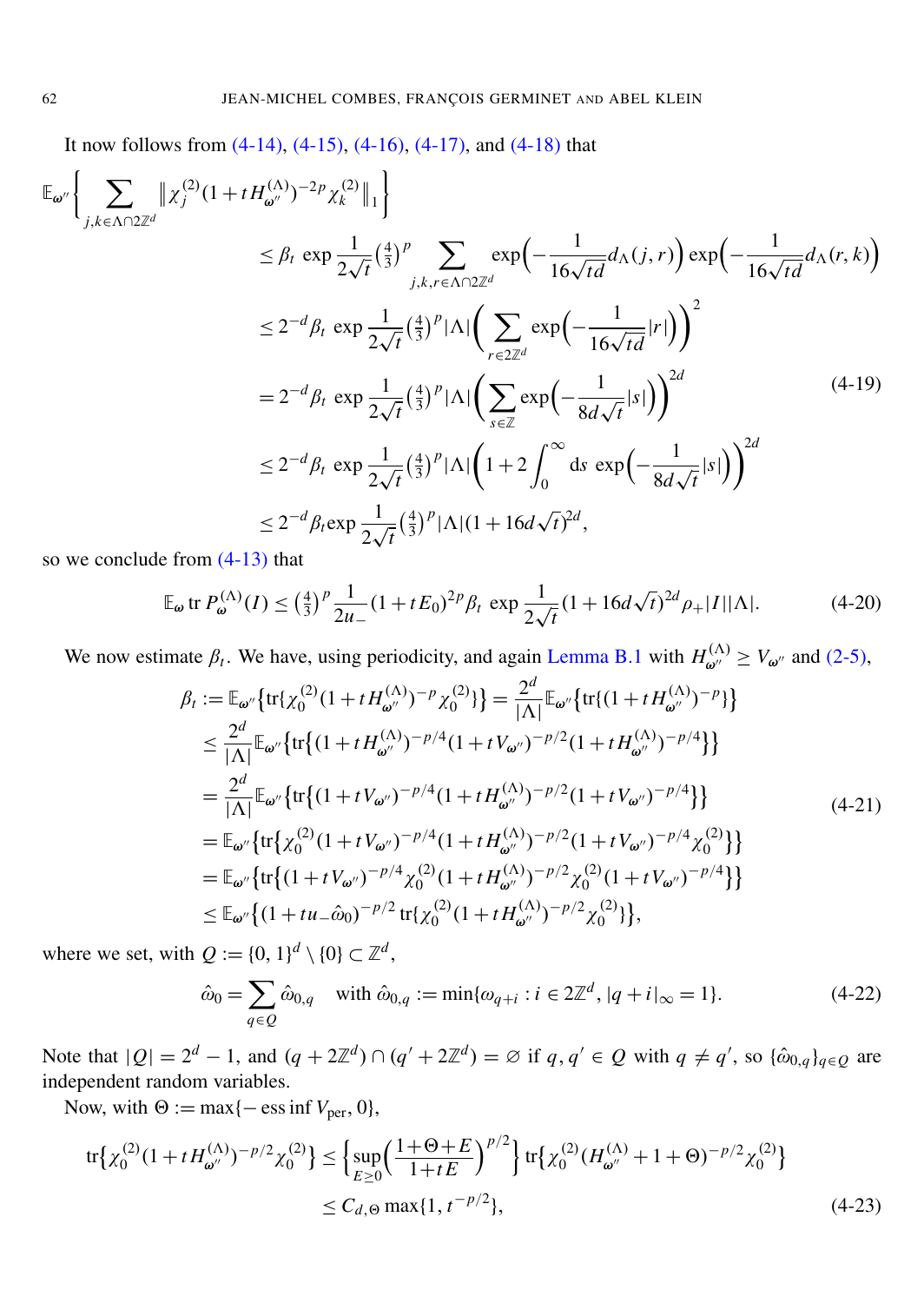where (as in the proof of Lemma A.4 of [\[Germinet and Klein 2004\]](#page-31-14), for example) we used the fact that tr $\{\chi_0^{(2)}\}$  $^{(2)}_{0}(H^{(\Lambda)}_{\omega''}+1+0)^{-p/2}\chi^{(2)}_{0}$  $\binom{1}{0}$  is uniformly bounded, independently of  $\Lambda$  — itself a consequence of the inequality  $p = 2^{d+1} \ge 4 \left[ \frac{d}{4} \right]$ , where  $\left[ \frac{d}{4} \right]$  is the smallest integer exceeding  $d/4$ . Moreover, since  $p = 2^{d+1} > 2(2^d - 1)$ ,

$$
\mathbb{E}_{\omega''}\{(1+tu_{-}\hat{\omega}_{0})^{-p/2}\} \leq \prod_{q\in Q} \mathbb{E}_{\omega''}\{(1+tu_{-}\hat{\omega}_{0,q})^{-p/(2(2^{d}-1))}\}
$$
\n
$$
= \prod_{q\in Q} \mathbb{E}_{\omega''}\{\max_{\substack{i\in 2\mathbb{Z}^{d} \\ |q+i|\infty=1}} (1+tu_{-}\omega_{q+i})^{-p/(2(2^{d}-1))}\}
$$
\n
$$
\leq (2d \mathbb{E}_{\omega_{0}}\{(1+tu_{-}\omega_{0})^{-p/(2(2^{d}-1))}\})^{2^{d}-1}
$$
\n
$$
\leq (2d \rho_{+} \int_{0}^{\infty} d\omega_{0} (1+tu_{-}\omega_{0})^{-p/(2(2^{d}-1))}\right)^{2^{d}-1}
$$
\n
$$
\leq \left(\frac{2d(2^{d}-1)\rho_{+}}{(2^{d}-1-\frac{p}{2})tu_{-}}\right)^{2^{d}-1} = C'_{d}\left(\frac{\rho_{+}}{tu_{-}}\right)^{2^{d}-1}.
$$
\n(4-24)

Thus, we have

<span id="page-15-0"></span>
$$
\beta_t \le C'_{d,\Theta} \max\{1, t^{-2^d}\} \left(\frac{\rho_+}{t u_-}\right)^{2^d - 1},\tag{4-25}
$$

so it follows from [\(4-20\)](#page-14-0) that

$$
\mathbb{E}_{\omega} \operatorname{tr} P_{\omega}^{(\Lambda)}(I) \le \frac{C'_{d,\Theta}}{u_{-}} \left(1 + tE_0\right)^{2^{d+2}} \exp \frac{1}{2\sqrt{t}} \left(1 + 16d\sqrt{t}\right)^{2d} \max\{1, t^{-2^d}\} \left(\frac{\rho_{+}}{tu_{-}}\right)^{2^d - 1} \rho_{+}|I||\Lambda|.\tag{4-26}
$$

If  $E_0 \leq 3$ , we choose  $t = 1/E_0$ , obtaining

$$
\mathbb{E}_{\omega} \text{ tr } P_{\omega}^{(\Lambda)}(I) \le C_{d,\Theta}'' \left(\frac{\rho_{+}}{u_{-}}\right)^{2^{d}} E_{0}^{2^{d}-d-1} |I||\Lambda|.
$$
 (4-27)

If  $E_0 > 3$ , we take  $t = 1$ , getting

<span id="page-15-1"></span>
$$
\mathbb{E}_{\omega} \text{ tr } P_{\omega}^{(\Lambda)}(I) \le C_{d,\Theta}''' \left(\frac{\rho_{+}}{u_{-}}\right)^{2^{d}} E_{0}^{2^{d+2}} |I| |\Lambda|.
$$
 (4-28)

Thus, for all  $E_0 > 0$  we have

$$
\mathbb{E}_{\omega} \operatorname{tr} P_{\omega}^{(\Lambda)}(I) \le \frac{C_{d,\Theta}}{u_{-}} \left(\frac{\rho_{+}}{u_{-}}\right)^{2^{d}-1} \min\{1, E_{0}^{2^{d}-d-1}\} \max\{1, E_{0}^{2^{d+2}}\} \rho_{+}|I||\Lambda|.
$$
 (4-29)

For  $d = 1$  we need to do a bit better. In this case we redo  $(4-23)$  as follows:

$$
\text{tr}\left\{\chi_0^{(2)}(1+tH_{\omega''}^{(\Lambda)})^{-p/2}\chi_0^{(2)}\right\} \le \text{tr}\left\{\chi_0^{(2)}(1+tH_{\omega''}^{(\Lambda)})^{-1}\chi_0^{(2)}\right\} \le \alpha_t := \text{tr}\left\{\chi_0^{(2)}(1+tH_0^{(\Lambda)})^{-1}\chi_0^{(2)}\right\}.\tag{4-30}
$$

For  $d = 1$  the estimate  $(4-26)$  now becomes

$$
\mathbb{E}_{\omega} \operatorname{tr} P_{\omega}^{(\Lambda)}(I) \le \frac{C_{1,\theta}}{u_{-}} (1 + tE_0)^8 \exp \frac{1}{2\sqrt{t}} (1 + 16\sqrt{t})^2 \alpha_t \left(\frac{\rho_{+}}{tu_{-}}\right) \rho_{+} |I||\Lambda|, \tag{4-31}
$$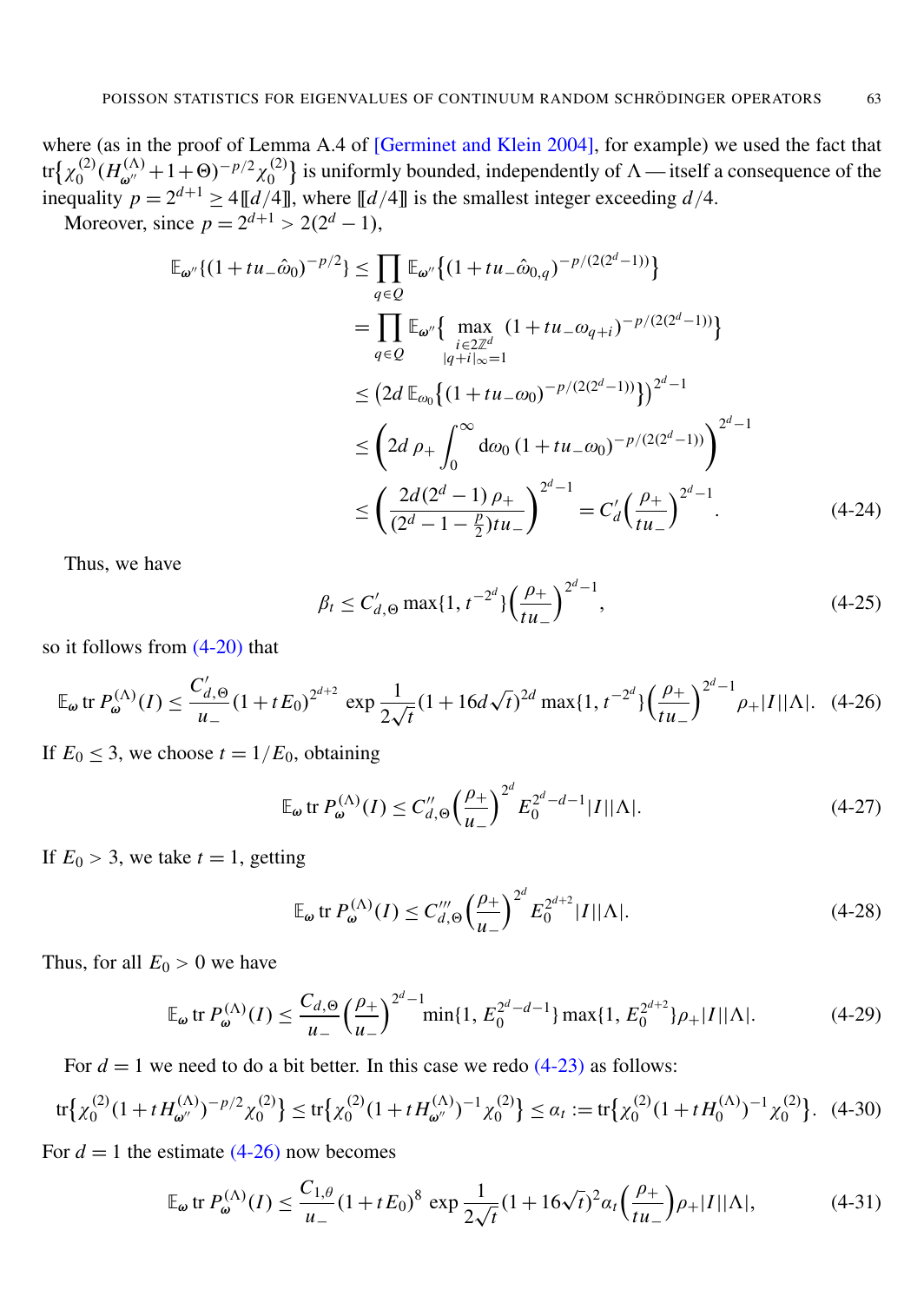and thus [\(4-29\)](#page-15-1) becomes

$$
\mathbb{E}_{\omega} \operatorname{tr} P_{\omega}^{(\Lambda)}(I) \le \frac{C_{1,\Theta}}{u_{-}} \frac{\rho_{+}}{u_{-}} \gamma_{1}(E_{0}) \max\{1, E_{0}^{8}\} \rho_{+} |I| |\Lambda|.
$$
 (4-32)

where  $\gamma_1(E_0) \leq 1$  and  $\lim_{E_0 \to 0} \gamma_1(E_0) = 0$  uniformly in  $\Lambda$  large.

This proves [\(i\).](#page-11-5) To prove [\(ii\),](#page-11-6) we now assume  $\delta_- \ge 1$ . We proceed as in the proof of [\(i\),](#page-11-5) with  $\omega' = \omega$ and  $\omega'' = {\{\omega_j\}}_{j \notin \mathbb{Z}^d} = \varnothing$ , that is  $V_{\omega''} = 0$  and  $H_{\omega''} = H_0$ . We also now fix  $p = 2[[d/4]]$ . Then [\(4-12\)](#page-12-2) yields  $(4-1)$  with  $Q_1 = (1 + tE_0)^{2p}$  and  $T_{j,k}^{(\Lambda)} = \hat{\chi}_j^{(1)}$  $j^{(1)}(1+tH_0^{(\Lambda)})^{-2p}\hat{\chi}_k^{(1)}$  $k^{(1)}$ . Proceeding as in  $(4-14)$ – $(4-19)$  gives [\(4-2\)](#page-11-7) with √

$$
Q_2 = \beta_t^{(0)} \exp \frac{1}{4\sqrt{t}} \left(\frac{4}{3}\right)^p (1 + 32d\sqrt{t})^{2d},\tag{4-33}
$$

where, as in  $(4-23)$ ,

$$
\beta_t^{(0)} := \left\| \chi_0^{(1)} (1 + t H_0^{(\Lambda)})^{-p} \chi_0^{(1)} \right\|_1 \le C_{d,\Theta} \max\{1, t^{-p}\} \le C_{d,\Theta}.
$$
\n(4-34)

We now set  $t = 1$ , obtaining [\(4-7\)](#page-11-8) and [\(4-8\).](#page-12-3)

*A Wegner estimate with*  $\omega_0$  *fixed.* Let  $\Upsilon = \Lambda_L(0)$  or  $\mathbb{R}^d$ . Given  $\tau \in \mathbb{R}$ , we consider (recall  $u_0 = u$ )

$$
H_{(\omega^{(0)},\tau)}^{(\Upsilon)} = H_{(\omega^{(0)},\omega_0=\tau)}^{(\Upsilon)} = H_{\omega}^{(\Upsilon)} + (\tau - \omega_0)u.
$$
 (4-35)

<span id="page-16-0"></span>**Lemma 4.2.** Let  $H_{\omega}$  be an Anderson Hamiltonian,  $E_0 > 0$ . Given  $\tau \in \mathbb{R}$ , there exists a constant  $\widetilde{K}_W =$  $\widetilde{K}_W(d, u, V_{\text{per}}, E_0, M_\rho, \tau)$ , *such that for any interval*  $I \subset [0, E_0]$  *and finite box*  $\Lambda = \Lambda_L(0)$  *we have* 

<span id="page-16-2"></span>
$$
\mathbb{E}_{\omega^{(0)}}\big\{\text{tr}\,P_{(\omega^{(0)},\tau)}^{(\Lambda)}(I)\big\} \le \widetilde{K}_W\rho_+|I||\Lambda|.\tag{4-36}
$$

*Moreover, if*  $\delta_-\geq 2$ *, we have* 

<span id="page-16-1"></span>
$$
\widetilde{K}_W \le C_{d, V_{\text{per}}, \tau} (1 + E_0)^{2 \mathbb{I}^d_{\mathbb{I}} \mathbb{I}}.
$$
\n(4-37)

*Proof.* We will show that the proof of Theorem 1.3 of [\[Combes et al. 2007a\]](#page-30-9) can be modified to yield the proposition. *All references of the form (2.N ) in this proof will be to that paper unless otherwise stated.*

We introduce the background potential

$$
H_1 := H_0 + \tau \sum_{j \in 2\mathbb{Z}^d} u_j = -\Delta + V_{\text{per}}^{(2)},\tag{4-38}
$$

where  $V_{\text{per}}^{(2)} = V_{\text{per}} + \tau \sum_{j \in 2\mathbb{Z}^d} u_j$  is a 2 $\mathbb{Z}^d$ -periodic potential. It follows that

$$
H_{(\omega^{(0)},\tau)} = H_1 + V_{\omega^{(0)}}(\tau) \quad \text{with } V_{\omega^{(0)}}(\tau) := \sum_{j \in (2\mathbb{Z})^d \setminus \{0\}} (\omega_j - \tau) u_j + \sum_{j \in \mathbb{Z} \setminus (2\mathbb{Z})^d} \omega_j u_j. \tag{4-39}
$$

The main point is that the single-site potential  $u_0 = u$  does not appear in the sum, but all the other  $u_i$ 's appear with a random coefficient.

To prove [\(4-36\)](#page-16-1) with no conditions on δ−, we proceed as in Section 2 of [\[Combes et al. 2007a\]](#page-30-9). We take an interval  $I \subset [0, E_0]$ , write  $\tilde{I} = [0, E_0 + 1]$ ; *I* and  $\tilde{I}$  replace the intervals  $\Delta$  and  $\tilde{\Delta}$  in that paper. The potential  $V_{\Lambda}$  in equation (2.7) there is replaced by  $V_{\omega^{(0)}}^{(\Lambda)}$  $\omega^{(A)}(\tau)$ , which only involves the random variables  $\omega^{(0)}$ . As a consequence, the sum in (2.10) runs over indices *i*,  $j \in \tilde{\Lambda} \setminus \{0\}$ . The spectral averaging in (2.13) can thus be performed with respect to the random variables  $\omega^{(0)}$ . Similarly for (2.18), since  $\tilde{K}(n)_{i_1,j_n}$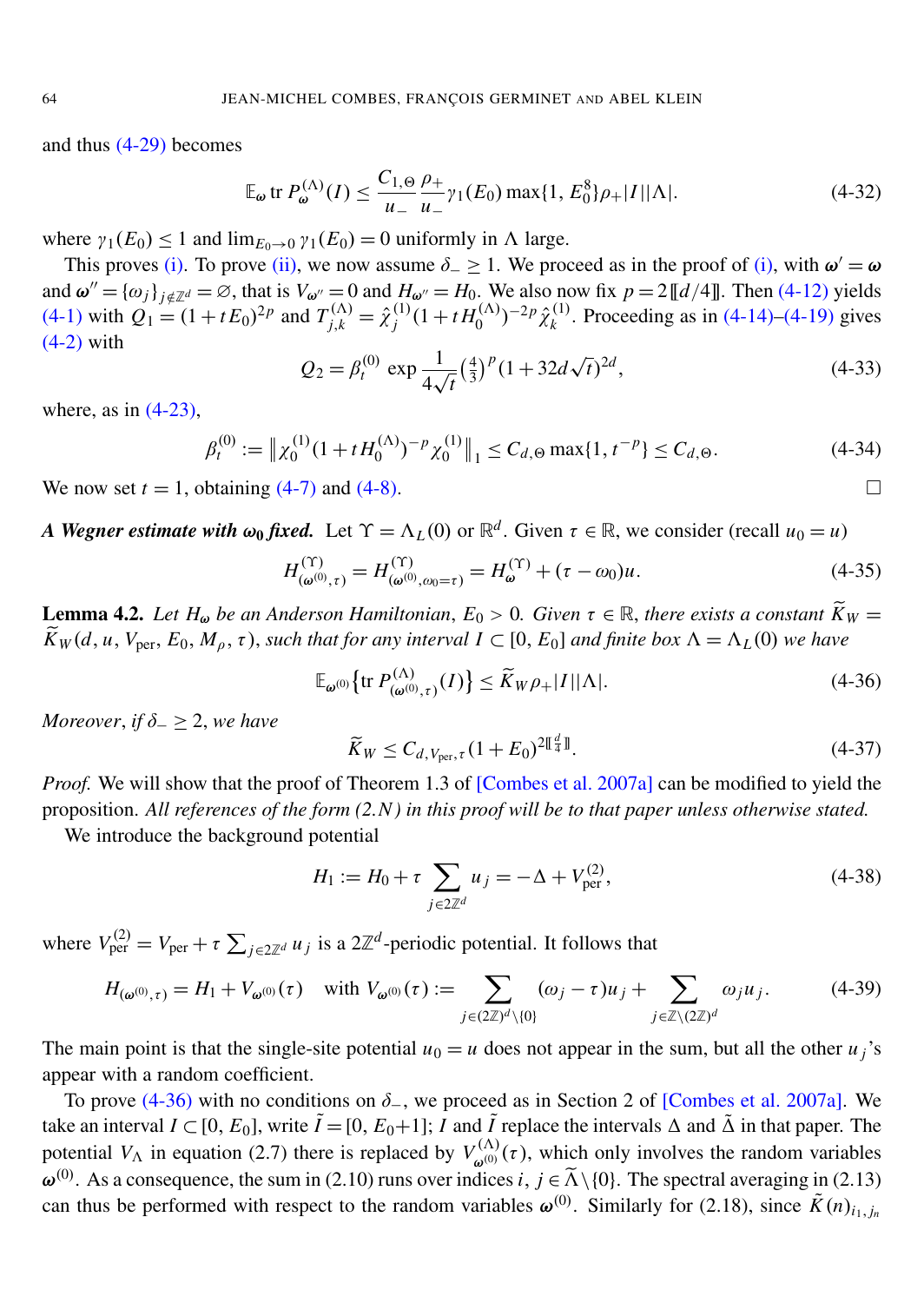of (2.17) is now constructed only with the single-site potentials  $u_j$ 's present in  $V_{\omega^{(0)}}^{(\Lambda)}$  $\omega^{(\Lambda)}_{\omega^{(0)}}(\tau)$ , that is,  $u_j$  with  $j \in \tilde{\Lambda} \setminus \{0\}$ . We thus get the analog of (2.20), with  $M_0 = M_\rho + |\tau|$ , namely, with  $P_1(B) = \chi_B(H_1)$ ,

$$
\mathbb{E}_{\omega^{(0)}}\big\{\text{tr}\big\{P_{(\omega^{(0)},\tau)}^{(\Lambda)}(I)P_1^{(\Lambda)}(\mathbb{R}\setminus\tilde{I})\big\}\big\} \le K_1\rho_+|I||\Lambda|,\tag{4-40}
$$

for an appropriate constant  $K_1$ .

It remains to bound  $\mathbb{E}_{\omega^{(0)}}\{\text{tr}\left\{P_{(\omega^{(0)})}^{(\Lambda)}\right\}$  $\mu_{(\omega^{(0)},\tau)}^{(\Lambda)}(I)P_1^{(\Lambda)}$  $\{f_1^{(\Lambda)}(\tilde{I})\}$ . For this purpose, we set

$$
\tilde{V}_1 = \sum_{j \in (e_1 + 2\mathbb{Z}^d)} u_j,\tag{4-41}
$$

where  $e_1 = (1, 0, 0, \dots, 0) \notin 2\mathbb{Z}^d$ , and we use  $H_1$  and  $\tilde{V}_1^{(\Lambda)}$  $t_1^{(A)}$ , the restriction of  $\tilde{V}_1$  to  $\Lambda$ , instead of  $H_0$ and  $\tilde{V}_{\Lambda} = \sum_{j \in \mathbb{Z}^d \cap \Lambda} u_j$ , in the crucial estimate (2.1) of [\[Combes et al. 2007a\]](#page-30-9). Since  $H_1$  and  $\tilde{V}_1$  are both  $2\mathbb{Z}^d$ -periodic, we have<sup>[1](#page-17-2)</sup> the equivalent of (2.1),

$$
P_1^{(\Lambda)}(\tilde{I})\tilde{V}_1^{(\Lambda)}P_1^{(\Lambda)}(\tilde{I}) \ge C(E_0, u, V_{\text{per}}, \tau)P_1^{(\Lambda)}(\tilde{I}),\tag{4-42}
$$

with a constant  $C(E_0, u, V_{\text{per}}, \tau) > 0$ . Since

$$
\tilde{V}_1 \le \tilde{V}_{0^{\perp}} := \sum_{j \in \mathbb{Z}^d \setminus \{0\}} u_j,\tag{4-43}
$$

it follows that

$$
P_1^{(\Lambda)}(\tilde{I})\tilde{V}_{0}^{(\Lambda)}P_1^{(\Lambda)}(\tilde{I}) \ge C(E_0, u, V_{\text{per}}, \tau)P_1^{(\Lambda)}(\tilde{I}).
$$
\n(4-44)

As a consequence, we get (2.21) with  $\tilde{V}_{\Lambda}$  replaced by  $\tilde{V}_{0}^{(\Lambda)}$ , and hence we obtain the analogue of (2.31):

$$
\mathbb{E}_{\omega^{(0)}}\big\{\text{tr}\big\{P_1^{(\Lambda)}(\tilde{I})\tilde{V}_{0^{\perp}}^{(\Lambda)}P_{(\omega^{(0)},\tau)}^{(\Lambda)}(I)\tilde{V}_{0^{\perp}}^{(\Lambda)}P_1^{(\Lambda)}(\tilde{I})\big\}\big\} \le K_2\rho_+|I||\Lambda|,\tag{4-45}
$$

for an appropriate constant  $K_2$ .

The desired bound  $(4-36)$  now follows as the analogue of  $(2.32)$ .

If  $\delta_-\geq 2$ , we have

$$
\sum_{j \in ((j_0 + \mathbb{Z}^d) \setminus \{0\}) \cap \Lambda} u_j \ge u - \chi_{\Lambda},\tag{4-46}
$$

so we can apply the proof of [Lemma 4.1](#page-11-1)[\(ii\)](#page-11-6) to the random operator  $H_{\omega^{(0)},\tau}$  getting [\(4-36\)](#page-16-1) with [\(4-37\).](#page-16-2)  $\Box$ 

### 5. The Minami estimate

<span id="page-17-1"></span><span id="page-17-0"></span>[Theorem 2.2](#page-5-6) follows by combining [Lemma 4.1](#page-11-1)[\(i\)](#page-11-5) and the following lemma:

**Lemma 5.1.** Let  $H_{\omega}$  be an Anderson Hamiltonian with a uniform-like distribution  $\mu$ . Let  $E_0 > 0$  and *suppose the Wegner estimate* [\(2-13\)](#page-4-0) *holds for all intervals*  $I \subset [0, E_0]$  *with a constant*  $K_W$  *such that* 

<span id="page-17-3"></span>
$$
2K_W U_+ \frac{\rho_+}{\rho_-} \le 1. \tag{5-1}
$$

*Then there exists a constant*  $K_M = K_M(u, \rho_{\pm}, M_\rho, E_0, d)$  *such that the Minami estimate* [\(2-19\)](#page-5-2) *holds for all intervals*  $I \subset [0, E_0]$ *.* 

<span id="page-17-2"></span><sup>&</sup>lt;sup>1</sup>by [\[Combes et al. 2003,](#page-30-12) Proposition 1.3]; see also [\[Combes et al. 2007a,](#page-30-9) Theorem 2.1].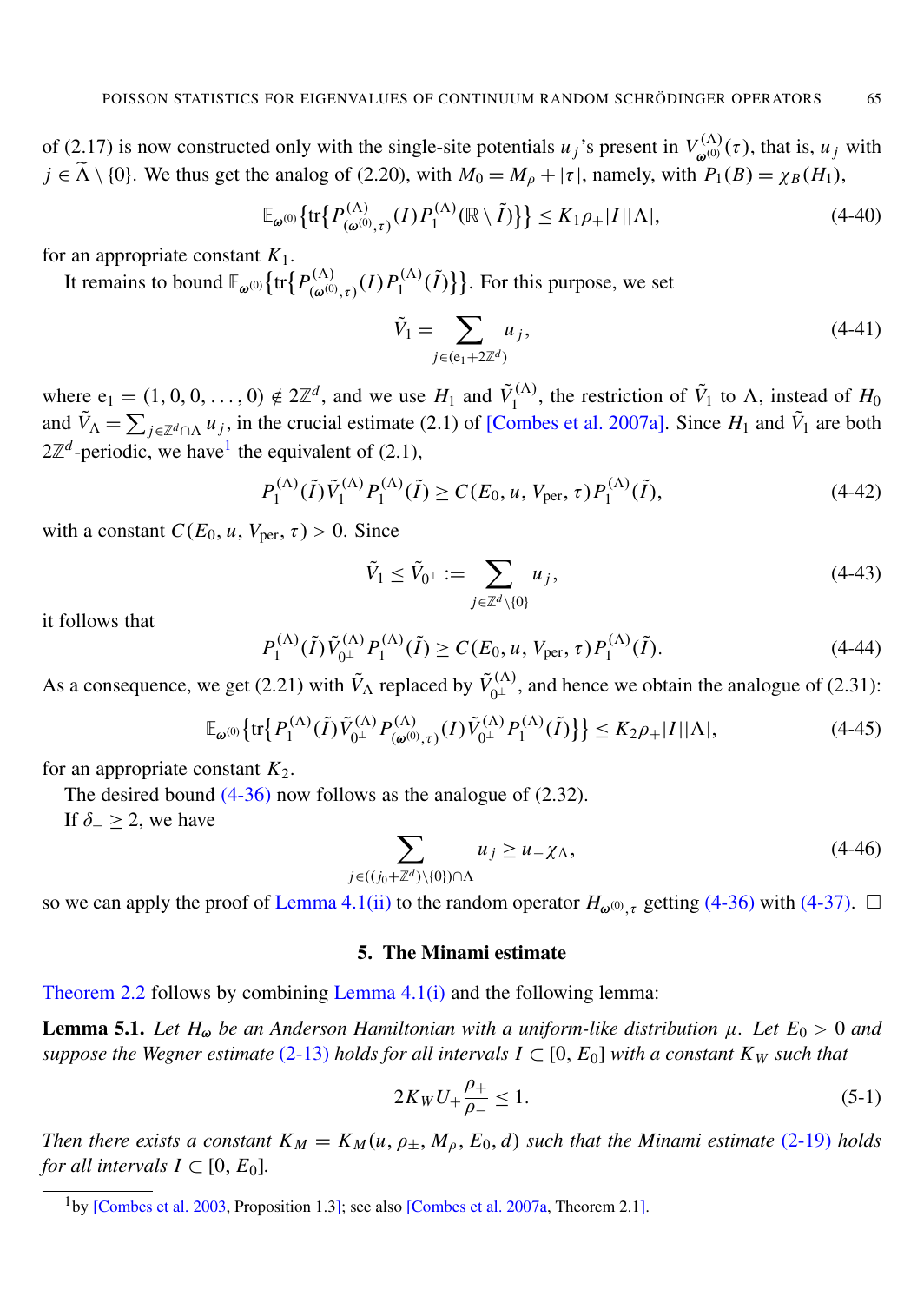*If* δ<sup>−</sup> ≥ 2, *we have the estimate*

<span id="page-18-3"></span><span id="page-18-0"></span>
$$
K_M \le C_{d, V_{\text{per}}, M_\rho} (1 + E_0)^{4 \llbracket \frac{d}{4} \rrbracket}.
$$
\n(5-2)

*Proof.* Let  $\Lambda$  be a finite box. It follows from [\(2-13\)](#page-4-0) that  $\mathbb{E}_{\omega} \{ \text{tr } P_{\omega}^{(\Lambda)}(\{c\}) \} = 0$  for any  $c \in \mathbb{R}$ . Thus we may take all bounded intervals to be of the form  $|a, b|$ . For such an interval we modify [Lemma 3.1](#page-7-1) as follows: Given  $\delta > 0$  small, we pick a nonincreasing function  $h \in C^{\infty}(\mathbb{R})$ , such that  $h(t) = 1$  for  $t \leq 0$ and  $h(t) = 0$  for  $t \ge \delta$ . Note that  $0 \le h \le 1$ ,  $h' \le 0$ , supp  $h' \subset [0, \delta]$ ,  $\int_{\mathbb{R}} dt h'(t) = -1$ , and we can choose h so  $|h'| \leq \frac{2}{\delta}$ . Given  $c \in \mathbb{R}$ , we set  $h_c(t) = h(t - c)$ , and note that  $h_{c-\delta} \leq \chi_{]-\infty, c} \leq h_c$ . We let  $I = [a, b]$ ,  $I_{\delta} = ]a - \delta, b + \delta]$ . Using *h*, we rework [\(3-1\)](#page-7-2) in the following way. Given  $j \in \tilde{\Lambda}$  and  $\tau \geq M_{\rho}$ , we have

$$
\operatorname{tr} P_{\omega}^{(\Lambda)}(I) \leq \operatorname{tr} h_b(H_{\omega}^{(\Lambda)}) - \operatorname{tr} h_{a-\delta}(H_{\omega}^{(\Lambda)}) \n\leq \left\{ \operatorname{tr} h_b\left(H_{(\omega_j^{\perp},\omega_j=0)}^{(\Lambda)}\right) - \operatorname{tr} h_b\left(H_{(\omega_j^{\perp},\omega_j=\tau)}^{(\Lambda)}\right) \right\} + \left\{ \operatorname{tr} h_b\left(H_{(\omega_j^{\perp},\omega_j=\tau)}^{(\Lambda)}\right) - \operatorname{tr} h_{a-\delta}\left(H_{(\omega_j^{\perp},\omega_j=\tau)}^{(\Lambda)}\right) \right\} \n\leq \left\{ \operatorname{tr} h_b\left(H_{(\omega_j^{\perp},\omega_j=0)}^{(\Lambda)}\right) - \operatorname{tr} h_b\left(H_{(\omega_j^{\perp},\omega_j=\tau)}^{(\Lambda)}\right) \right\} + \operatorname{tr} P_{(\omega_j^{\perp},\omega_j=\tau)}^{(\Lambda)}(I_{\delta}).
$$
\n(5-3)

We now fix  $\tau = M_\rho$  and use the Birman–Solomyak formula [\[Simon 1998\]](#page-32-9) as in [\[Combes et al. 2007b,](#page-30-15)  $(7)$ – $(8)$ ], plus the hypothesis  $(2-8)$ , obtaining

<span id="page-18-1"></span>
$$
\xi_{b,\tau}^{(\Lambda)}(\omega_j^{\perp}) := \text{tr}\, h_b\big(H_{(\omega_j^{\perp}, \omega_j=0)}^{(\Lambda)}\big) - \text{tr}\, h_b\big(H_{(\omega_j^{\perp}, \omega_j=\tau)}^{(\Lambda)}\big)
$$
\n
$$
= -\int_0^{\tau} ds \, \text{tr}\big\{\sqrt{u_j} h'_b\big(H_{(\omega_j^{\perp}, \omega_j=s)}^{(\Lambda)}\big)\sqrt{u_j}\big\}
$$
\n
$$
\leq \frac{2}{\delta} \int_0^{\tau} ds \, \text{tr}\big\{\sqrt{u_j} P_{(\omega_j^{\perp}, \omega_j=s)}^{(\Lambda)}([b, b+\delta])\sqrt{u_j}\big\}
$$
\n
$$
\leq \frac{2}{\delta \rho_-} \int ds \rho(s) \, \text{tr}\big\{\sqrt{u_j} P_{(\omega_j^{\perp}, \omega_j=s)}^{(\Lambda)}([b, b+\delta])\sqrt{u_j}\big\}. \tag{5-4}
$$

Note that  $\xi_{b,\tau}^{(\Lambda)}(\boldsymbol{\omega}_j^{\perp})$  $\frac{1}{j}$ ) is closely related to the spectral shift function associated to the pair  $H_{\left(\omega\right)}^{(\Lambda)}$  $(\omega_i^{\perp}, \omega_j=0)$  and  $H_{(0)}^{(\Lambda)}$  ( $\omega_j$ ) ( $\omega_j$ )  $(\omega_i^{\perp}, \omega_j = \tau)$ .

Now fix  $E_0 > 0$ , let  $I = [a, b] \subset [0, E_0]$ , and consider  $\delta > 0$  such that  $b + \delta \le E_0$ , so  $I_\delta \subset [0, E_0]$ . If tr  $P_{\omega}^{(\Lambda)}(I) \geq 1$ , it follows from [\(4-4\)](#page-11-4) that

$$
(\text{tr } P_{\omega}^{(\Lambda)}(I))(\text{tr } P_{\omega}^{(\Lambda)}(I) - 1) \le Q_1 \sum_{j \in \tilde{\Lambda}} \text{tr}\big\{\sqrt{u_j} P_{\omega}^{(\Lambda)}(I)\sqrt{u_j} S_j^{(\Lambda)}\big\} (\text{tr } P_{\omega}^{(\Lambda)}(I) - 1),\tag{5-5}
$$

so, using  $(5-3)$  and  $(5-4)$ , we get

$$
(\operatorname{tr} P_{\omega}^{(\Lambda)}(I))(\operatorname{tr} P_{\omega}^{(\Lambda)}(I) - 1) \le Q_1 \sum_{j \in \tilde{\Lambda}} \{ \left( \operatorname{tr} \{ \sqrt{u_j} P_{\omega}^{(\Lambda)}(I) \sqrt{u_j} S_j^{(\Lambda)} \} \right) \Phi_{b,\tau}^{(\Lambda)}(\omega_j^{\perp}) \},\tag{5-6}
$$

where for each  $j \in \widetilde{\Lambda}$ 

<span id="page-18-2"></span>
$$
\Phi_{b,\tau}^{(\Lambda)}(\boldsymbol{\omega}_j^{\perp}) := \left(\zeta_{b,\tau}^{(\Lambda)}(\boldsymbol{\omega}_j^{\perp}) - 1\right) + \text{tr}\, P_{(\boldsymbol{\omega}_j^{\perp},\tau)}^{(\Lambda)}(I_{\delta})\tag{5-7}
$$

is independent of the random variable  $\omega_j$ . If tr  $P_{\omega}^{(\Lambda)}(I) < 1$ , we have  $P_{\omega}^{(\Lambda)}(I) = 0$ , and hence we also have [\(5-6\).](#page-18-2)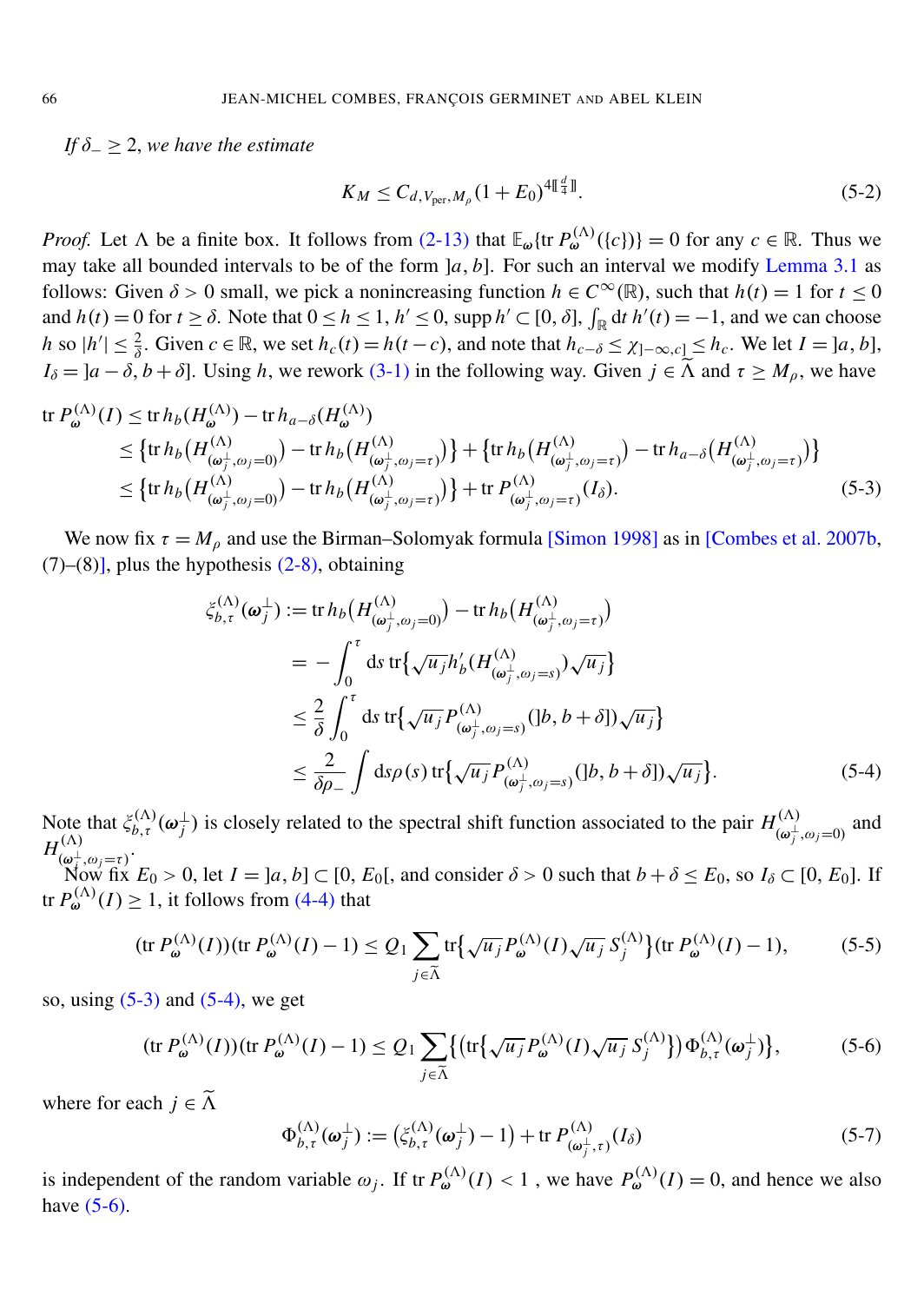Thus, if we now take the expectation in  $(5-6)$ , use  $(3-5)$  and  $(4-5)$ , we get

<span id="page-19-2"></span><span id="page-19-1"></span>
$$
\mathbb{E}\left\{(\operatorname{tr} P_{\boldsymbol{\omega}}^{(\Lambda)}(I))(\operatorname{tr} P_{\boldsymbol{\omega}}^{(\Lambda)}(I) - 1)\right\} \leq Q_1 Q_2 \rho_+ |I| \sum_{j \in \widetilde{\Lambda}} \mathbb{E}_{\boldsymbol{\omega}_j^{\perp}}\left\{\Phi_{b,\tau}^{(\Lambda)}(\boldsymbol{\omega}_j^{\perp})\right\}
$$

$$
= Q_1 Q_2 \rho_+ |I| |\Lambda| \mathbb{E}_{\boldsymbol{\omega}_k^{\perp}}\left\{\Phi_{b,\tau}^{(\Lambda)}(\boldsymbol{\omega}_k^{\perp})\right\} \tag{5-8}
$$

for any  $k \in \widetilde{\Lambda}$ .

We will now estimate  $\mathbb{E}_{\omega_k^{\perp}}\big\{\Phi_{b,\tau}^{(\Lambda)}(\omega_k^{\perp})\big\}$  $\downarrow$ <sub>k</sub>) }. It follows from [\(5-4\)](#page-18-1) and [\(2-13\)](#page-4-0) that, if we have [\(5-1\),](#page-17-3)

$$
\mathbb{E}_{\omega_k^{\perp}}\left\{\xi_{b,\tau}^{(\Lambda)}(\omega_k^{\perp})\right\} \leq \frac{2}{\delta\rho_{-}} \mathbb{E}_{\omega}\left\{\text{tr}\left\{\sqrt{u_k}P_{\omega}^{(\Lambda)}(|b,b+\delta|)\sqrt{u_k}\right\}\right\}
$$
\n
$$
= \frac{2}{\delta\rho_{-}|\Lambda|} \mathbb{E}_{\omega}\left\{\sum_{j\in\tilde{\Lambda}} \text{tr}\left\{\sqrt{u_j}P_{(\omega)}^{(\Lambda)}(|b,b+\delta|)\sqrt{u_j}\right\}\right\}
$$
\n
$$
\leq \frac{2U_{+}}{\delta\rho_{-}|\Lambda|} \mathbb{E}_{\omega}\left\{\text{tr } P_{\omega}^{(\Lambda)}(|b,b+\delta|)\right\} \leq 2K_{W}U_{+}\frac{r}{r}\rho_{+}\rho_{-} \leq 1. \tag{5-9}
$$

In this case, we have

<span id="page-19-3"></span>
$$
\mathbb{E}_{\omega_k^{\perp}}\big\{\Phi_{b,\tau}^{(\Lambda)}(\omega_k^{\perp})\big\} \le \mathbb{E}_{\omega_k^{\perp}}\big\{\text{tr}\,P_{(\omega_k^{\perp},\tau)}^{(\Lambda)}(I_{\delta})\big\} \le \widetilde{K}_{W}\rho_+(|I|+2\delta)|\Lambda|,\tag{5-10}
$$

where we used [Lemma 4.2,](#page-16-0) where  $\widetilde{K}_W = \widetilde{K}_W(d, u, V_{\text{per}}, E_0, M_0)$ .

Combining  $(5-8)$  and  $(5-10)$  we get

$$
\mathbb{E}\big\{(\text{tr }P_{\omega}^{(\Lambda)}(I))(\text{tr }P_{\omega}^{(\Lambda)}(I)-1)\big\} \le Q_1 Q_2 \widetilde{K}_W |I|(|I|+2\delta)(\rho_+|\Lambda|)^2. \tag{5-11}
$$

Letting  $\delta \rightarrow 0$  we get [\(2-19\)](#page-5-2) with  $K_M = Q_1 Q_2 \widetilde{K}_W$ .

If  $\delta$  > 2, the estimate [\(5-2\)](#page-18-3) follows from [\(4-7\)](#page-11-8) and [\(4-37\).](#page-16-2)

## 6. Poisson statistics

<span id="page-19-0"></span>In this section we prove [Theorem 2.3](#page-6-1)[\(a\).](#page-6-2)

Let  $H_{\omega}$  be an Anderson Hamiltonian, and suppose  $\mathcal{I}$  is an open interval such that for all large boxes  $\Lambda$  the estimate [\(2-19\)](#page-5-2) holds for any interval *I* ⊂ *I* with  $|I|$  ≤  $\delta_0$ , for some  $\delta_0 > 0$ , with some constant  $K_M$ . (We will assume that a given  $\Lambda$  is large enough.) Recall we have [\(2-13\)](#page-4-0) for these intervals with some constant *K<sup>W</sup>* .

Let  $\mathscr{E} \in \mathscr{I} \cap \Xi^{CL}$  be such that the IDS  $N(E)$  is differentiable at  $\mathscr{E}$  with  $n(\mathscr{E}) := N'(\mathscr{E}) > 0$ . It follows from [\(2-13\)](#page-4-0) that we then have

$$
0 < n(\mathcal{E}) \le K_W \rho_+.\tag{6-1}
$$

We fix an open interval  $\mathcal{I}_1$  such that  $\mathcal{E} \in \mathcal{I}_1 \subset \overline{\mathcal{I}}_1 \subset \mathcal{I} \cap \Xi^{CL}$ . Note that for each bounded Borel set  $B \subset \mathbb{R}$ there exists a finite  $c_B = c_{B, \mathcal{E}, \mathcal{I}_1}$  such that  $\mathcal{E} + |\Lambda|^{-1}B \subset \mathcal{I}_1$  and  $|\mathcal{E} + |\Lambda|^{-1}B| \leq \delta_0$  if  $|\Lambda| \geq c_B$ . The point process  $\xi_{\omega}^{(\Lambda)} = \xi_{\epsilon,\omega}^{(\Lambda)}$  $E_{\xi,\omega}^{(\Lambda)}$  of [\(2-17\)](#page-5-7) has an intensity measure given by  $v^{(\Lambda)}(B) := \mathbb{E} \xi_{\omega}^{(\Lambda)}(B)$  for a Borel set *B*  $\subset \mathbb{R}$ ; it follows from [\(2-13\)](#page-4-0) that,

<span id="page-19-4"></span>
$$
\nu^{(\Lambda)}(B) \le K_W \rho_+|B| \quad \text{for all } \Lambda \text{ with } |\Lambda| \ge c_B. \tag{6-2}
$$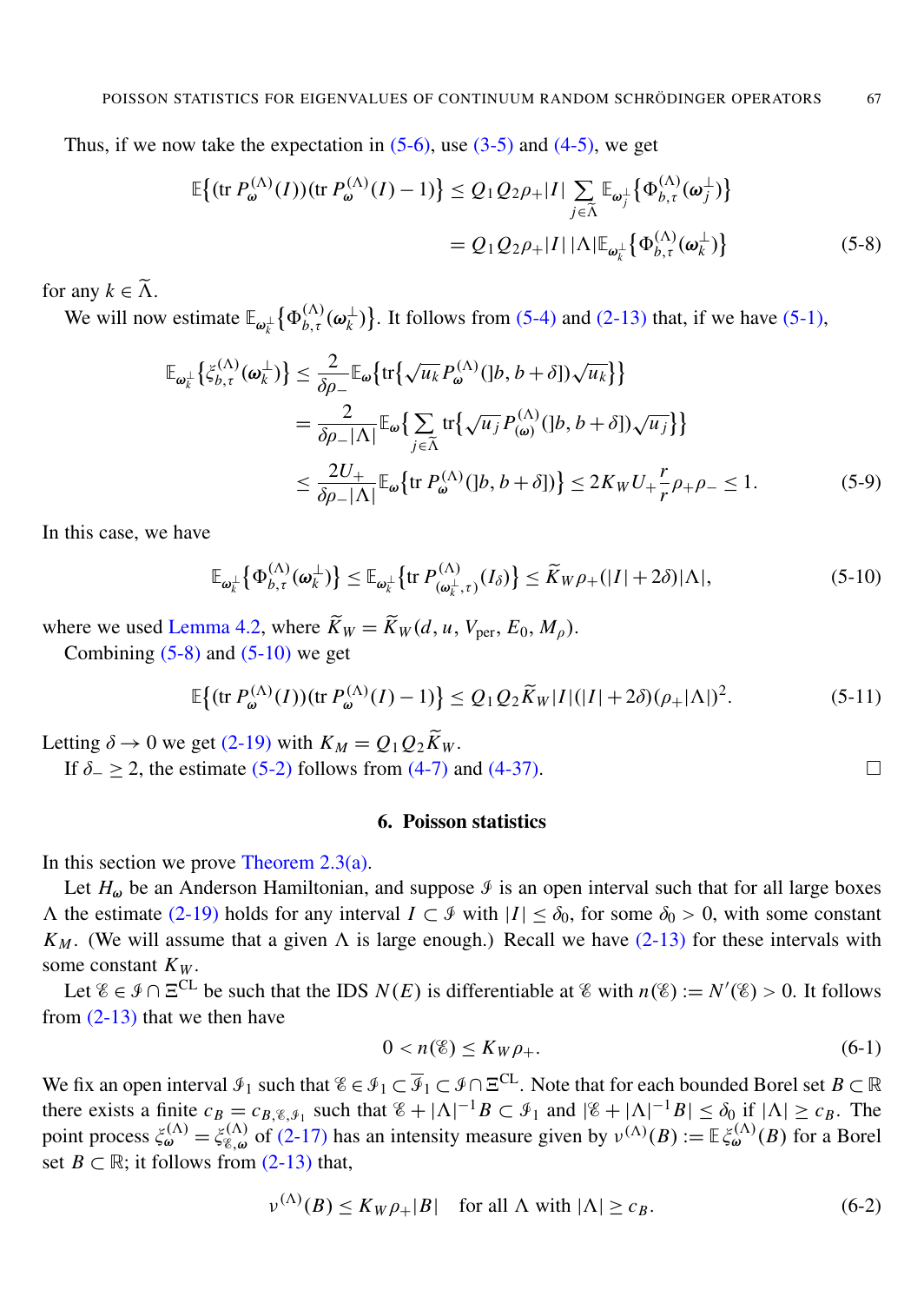We start with the same general strategy used in [\[Molchanov 1980/81;](#page-32-3) [Minami 1996\]](#page-32-5). We fix  $a \in [0, 1]$ , and divide  $\Lambda = \Lambda_L(0)$  into  $M_L$  boxes  $\Lambda^{(m)} = \Lambda_{\ell}(k_m)$  of side  $\ell \approx L^a$ ,  $\ell \in 2\mathbb{N}$ , centered at  $k_m \in \Lambda \cap (2\mathbb{Z}^d)$ ; note  $M_L = \frac{|\Lambda_L|}{|\Lambda_\ell|} \approx L^{(1-a)d}$ . For each  $m = 1, 2, ..., M_L$  we define point processes

<span id="page-20-5"></span>
$$
\xi_{\omega}^{(\Lambda,m)}(B) := \text{tr } P_{\omega}^{(\Lambda^{(m)})}(\mathscr{E} + |\Lambda|^{-1}B) \quad \text{for a Borel set } B \subset \mathbb{R}.
$$
 (6-3)

Note that  $\{\xi_{\omega}^{(\Lambda,m)}\}_{m=1,2,...,M_L}$  are independent, identically distributed point processes, each with intensity measure (using  $(2-13)$ )

$$
\nu^{(\Lambda, m)}(B) := \mathbb{E}\,\zeta_{\omega}^{(\Lambda, m)}(B) \le K_W \rho_+ |B|M_L^{-1} \quad \text{for all } \Lambda \text{ with } |\Lambda| \ge c_B. \tag{6-4}
$$

We consider their superposition, the point process

<span id="page-20-7"></span><span id="page-20-6"></span>
$$
\widetilde{\xi}_{\omega}^{(\Lambda)} := \sum_{m=1}^{M_L} \xi_{\omega}^{(\Lambda, m)},\tag{6-5}
$$

with intensity measure

<span id="page-20-0"></span>
$$
\widetilde{\nu}^{(\Lambda)}(B) := \mathbb{E}\,\widetilde{\xi}_{\omega}^{(\Lambda)}(B) \le K_W \rho_+|B| \quad \text{for all } \Lambda \text{ with } |\Lambda| \ge c_B. \tag{6-6}
$$

We will prove that  $\tilde{\xi}_{\omega}^{(\Lambda)} \approx \xi_{\omega}^{(\Lambda)}$  as  $L \to \infty$ , and that  $\tilde{\xi}_{\omega}^{(\Lambda)}$  converges weakly, as  $L \to \infty$ , to the Poisson point process  $\xi$  with intensity measure  $\nu(B) := \mathbb{E}\xi(B) = n(\mathscr{E})|B|$ . But here we must use different methods from [\[Molchanov 1980/81;](#page-32-3) [Minami 1996\]](#page-32-5).

So let  $\theta_{\omega}^{(\Lambda)} = \theta_{\varepsilon,\omega}^{(\Lambda)}$  $\mathcal{E}_{\mathcal{B},\omega}^{(N)}$  be the random measure defined in [\(2-24\);](#page-6-3) its intensity measure is

<span id="page-20-1"></span>
$$
\eta^{(\Lambda)}(B) := \mathbb{E} \theta_{\omega}^{(\Lambda)}(B) = |\Lambda| \eta (\mathscr{E} + |\Lambda|^{-1} B), \tag{6-7}
$$

where  $\eta$  is the density of states measure, given in [\(2-16\).](#page-5-5) It again follows from [\(2-13\)](#page-4-0) that

$$
\eta^{(\Lambda)}(B) \le K_W \rho_+|B| \quad \text{for all } \Lambda \text{ with } |\Lambda| \ge c_B. \tag{6-8}
$$

We start with a lemma. Given a measure  $\eta$  on  $\mathbb{R}$ , we write  $\eta(f) := \int_{\mathbb{R}} f d\eta$  for suitable functions f, say,  $f \in \mathcal{F}_{b,K}$ , the collection of bounded Borel functions on R vanishing outside a compact interval. It follows from [\(2-17\)](#page-5-7) that for all  $f \in \mathcal{F}_{b,K}$  we have

$$
\xi_{\omega}^{(\Lambda)}(f) = \text{tr } f_{\Lambda}(H_{\omega}^{(\Lambda)}), \quad \text{where} \quad f_{\Lambda}(E) := f(|\Lambda|(E - \mathscr{E})), \tag{6-9}
$$

with similar expressions for  $\tilde{\xi}_{\omega}^{(\Lambda)}(f)$ ,  $\xi_{\omega}^{(\Lambda,m)}(f)$ , and  $\theta_{\omega}^{(\Lambda)}(f)$ .

<span id="page-20-4"></span>**Lemma 6.1.** *For all*  $f \in \mathcal{F}_{b,K}$  *we have* 

<span id="page-20-2"></span>
$$
\lim_{L \to \infty} \mathbb{E} \left| \xi_{\omega}^{(\Lambda)}(f) - \tilde{\xi}_{\omega}^{(\Lambda)}(f) \right| = 0 \tag{6-10}
$$

<span id="page-20-3"></span>*and*

$$
\lim_{L \to \infty} \mathbb{E} \left| \xi_{\omega}^{(\Lambda)}(f) - \theta_{\omega}^{(\Lambda)}(f) \right| = 0. \tag{6-11}
$$

*Proof.* In view of [\(6-2\),](#page-19-4) [\(6-6\),](#page-20-0) and [\(6-8\),](#page-20-1) it suffices to prove [\(6-10\)](#page-20-2) and [\(6-11\)](#page-20-3) for  $f \in C_K^{\infty}(\mathbb{R})$ , since { $f$  ∈  $C_K^{\infty}(\mathbb{R})$  : supp  $f$  ⊂ *J*} is dense in L<sup>1</sup>(*J*, d*E*) for any interval *J*.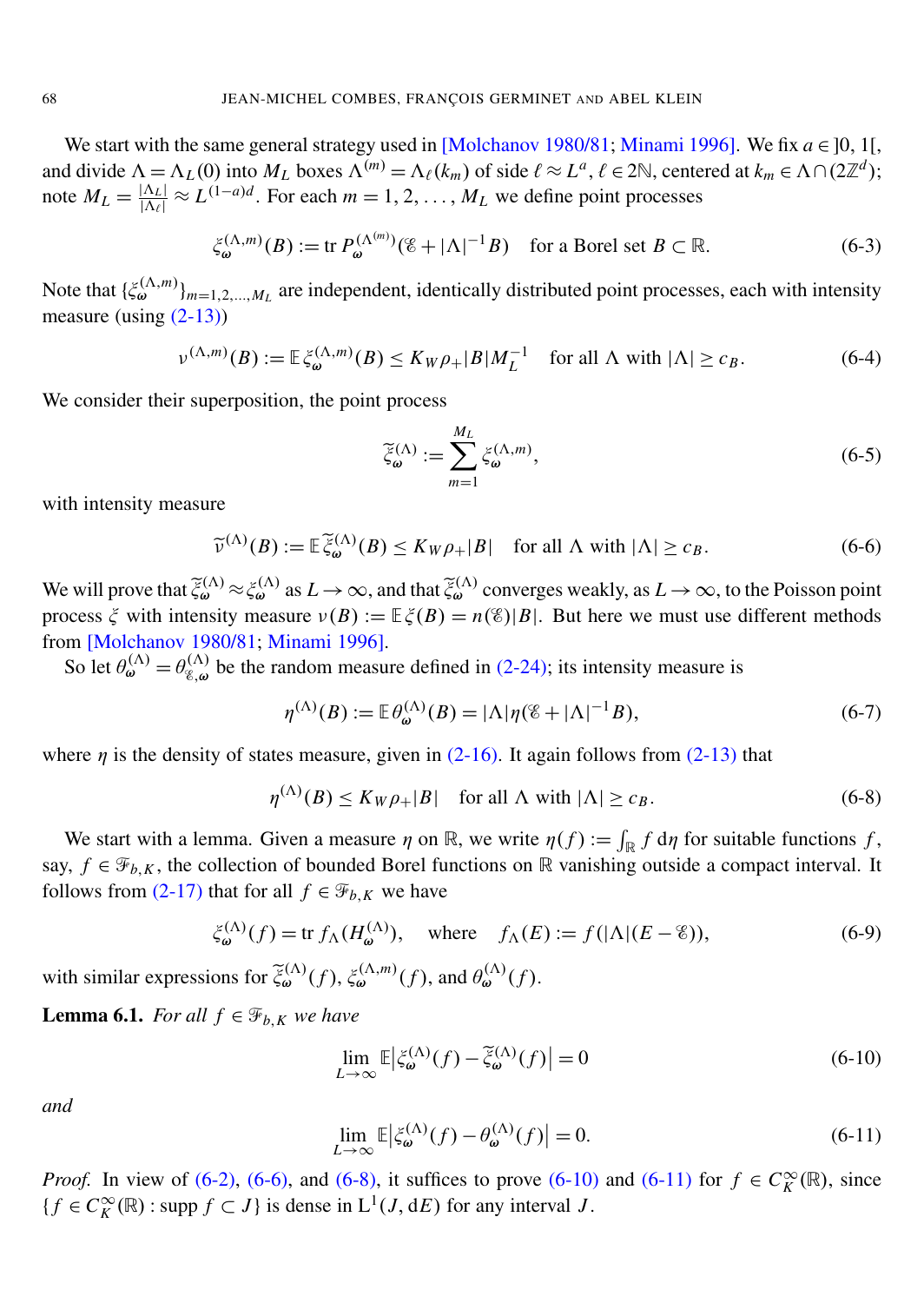So let  $f \in C_K^{\infty}(\mathbb{R})$ . To prove [\(6-10\),](#page-20-2) we set  $\ell' \approx \ell - \sqrt{\ell}$ ,  $\Lambda^{(m,\ell)} = \Lambda_{\ell'}(k_m)$ , and  $\Lambda^{(m,\ell)} = \Lambda_{\ell}(k_m)$  $\Lambda_{\ell'}(k_m)$ . Using  $\chi_{\Lambda} = \sum_{m=1}^{M_L} \chi_{\Lambda^{(m)}}$ , we get

$$
\xi_{\omega}^{(\Lambda)}(f) - \tilde{\xi}_{\omega}^{(\Lambda)}(f) = \sum_{m=1}^{M_L} \left( \text{tr} \{ \chi_{\Lambda^{(m)}} f_{\Lambda} (H_{\omega}^{(\Lambda)}) \chi_{\Lambda^{(m)}} \} - \text{tr} \ f_{\Lambda} (H_{\omega}^{(\Lambda^{(m)})}) \right)
$$
\n
$$
= \sum_{m=1}^{M_L} \left( \text{tr} \{ \chi_{\Lambda^{(m,\prime)}} f_{\Lambda} (H_{\omega}^{(\Lambda)}) \chi_{\Lambda^{(m,\prime)}} \} - \text{tr} \{ \chi_{\Lambda^{(m,\prime)}} f_{\Lambda} (H_{\omega}^{(\Lambda^{(m)})}) \chi_{\Lambda^{(m,\prime)}} \} \right)
$$
\n
$$
+ \sum_{m=1}^{M_L} \left( \text{tr} \{ \chi_{\Lambda^{(m,\prime)}} f_{\Lambda} (H_{\omega}^{(\Lambda)}) \chi_{\Lambda^{(m,\prime)}} \} - \text{tr} \{ \chi_{\Lambda^{(m,\prime)}} f_{\Lambda} (H_{\omega}^{(\Lambda^{(m)})}) \chi_{\Lambda^{(m,\prime)}} \} \right). \quad (6-12)
$$

We now use the fact that the expectation is invariant under translations in the torus to get, for any  $m$ ,

$$
\mathbb{E}\left|\xi_{\omega}^{(\Lambda)}(f) - \tilde{\xi}_{\omega}^{(\Lambda)}(f)\right| \leq M_{L}\mathbb{E}\left|\text{tr}\left\{\chi_{\Lambda^{(m,\prime)}}f_{\Lambda}(H_{\omega}^{(\Lambda)})\chi_{\Lambda^{(m,\prime)}}\right\} - \text{tr}\left\{\chi_{\Lambda^{(m,\prime)}}f_{\Lambda}(H_{\omega}^{(\Lambda^{(m)})})\chi_{\Lambda^{(m,\prime)}}\right\}\right| \tag{6-13}
$$

$$
+ M_L \mathbb{E} \big[ \text{tr} \big\{ \chi_{\Lambda^{(m, \prime)}} f_{\Lambda}(H_{\omega}^{(\Lambda)}) \chi_{\Lambda^{(m, \prime)}} \big\} - \text{tr} \big\{ \chi_{\Lambda^{(m, \prime)}} f_{\Lambda}(H_{\omega}^{(\Lambda^{(m)})}) \chi_{\Lambda^{(m, \prime)}} \big\} \big|. \quad (6-14)
$$

It follows from the Wegner estimate [\(2-13\)](#page-4-0) that

$$
M_L \mathbb{E} \left| \text{tr} \left\{ \chi_{\Lambda^{(m,\prime)}} f_{\Lambda} (H_{\omega}^{(\Lambda)}) \chi_{\Lambda^{(m,\prime)}} \right\} \right| \leq M_L \frac{|\Lambda^{(m,\prime)}|}{|\Lambda|} \mathbb{E} \left[ \text{tr} \left\{ |f_{\Lambda}| (H_{\omega}^{(\Lambda)}) \right\} \right]
$$
  

$$
\leq M_L \frac{|\Lambda^{(m,\prime)}|}{|\Lambda|} K_W \rho_+ |\Lambda| \int_{\mathbb{R}} |f_{\Lambda}| (E) dE
$$
  

$$
= \frac{|\Lambda^{(m,\prime)}|}{|\Lambda^{(m)}|} K_W \rho_+ \|f\|_1.
$$
 (6-15)

Similarly,

$$
M_{L}\mathbb{E}\left|\text{tr}\left\{\chi_{\Lambda^{(m,\prime)}}f_{\Lambda}(H_{\omega}^{(\Lambda^{(m)})})\chi_{\Lambda^{(m,\prime)}}\right\}\right| \leq M_{L}\frac{|\Lambda^{(m,\prime)}|}{|\Lambda^{(m)}|}\mathbb{E}\text{tr}\left\{|f_{\Lambda}|(H_{\omega}^{(\Lambda^{(m)})})\right\}
$$

$$
\leq M_{L}\frac{|\Lambda^{(m,\prime)}|}{|\Lambda^{(m)}|}K_{W}\rho_{+}|\Lambda^{(m)}|\int_{\mathbb{R}}|f_{\Lambda}|(E)\,dE
$$

$$
=\frac{|\Lambda^{(m,\prime)}|}{|\Lambda^{(m)}|}K_{W}\rho_{+}\|f\|_{1}.
$$
(6-16)

Since

$$
\frac{|\Lambda^{(m,r)}|}{|\Lambda^{(m)}|} \approx \frac{\ell^{d-1}\sqrt{\ell}}{\ell^d} = \frac{1}{\sqrt{\ell}} \approx \frac{1}{L^{\frac{d}{2}}} \to 0 \quad \text{as} \quad L \to \infty,
$$
 (6-17)

the term in [\(6-14\)](#page-21-0) goes to 0 as  $L \rightarrow \infty$ .

To finish the proof of [\(6-10\)](#page-20-2) we need to show that the term in [\(6-13\)](#page-21-1) also goes to 0 as  $L \rightarrow \infty$ . To do that we will use that  $\overline{\mathcal{F}}_1 \subset \Xi^{CL}$ , the Helffer–Sjöstrand formula for smooth functions of self-adjoint operators, and estimates on Schrödinger operators.

Given a box  $\Lambda$ , we identify  $L^2(\Lambda)$  with the subspace of  $L^2(\mathbb{R}^d)$  consisting of functions vanishing outside  $\Lambda$ . Given a function  $\phi \in C_K^{\infty}(\mathbb{R})$ , we let  $W(\phi)$  to be the closure of the local first order differential

<span id="page-21-1"></span><span id="page-21-0"></span>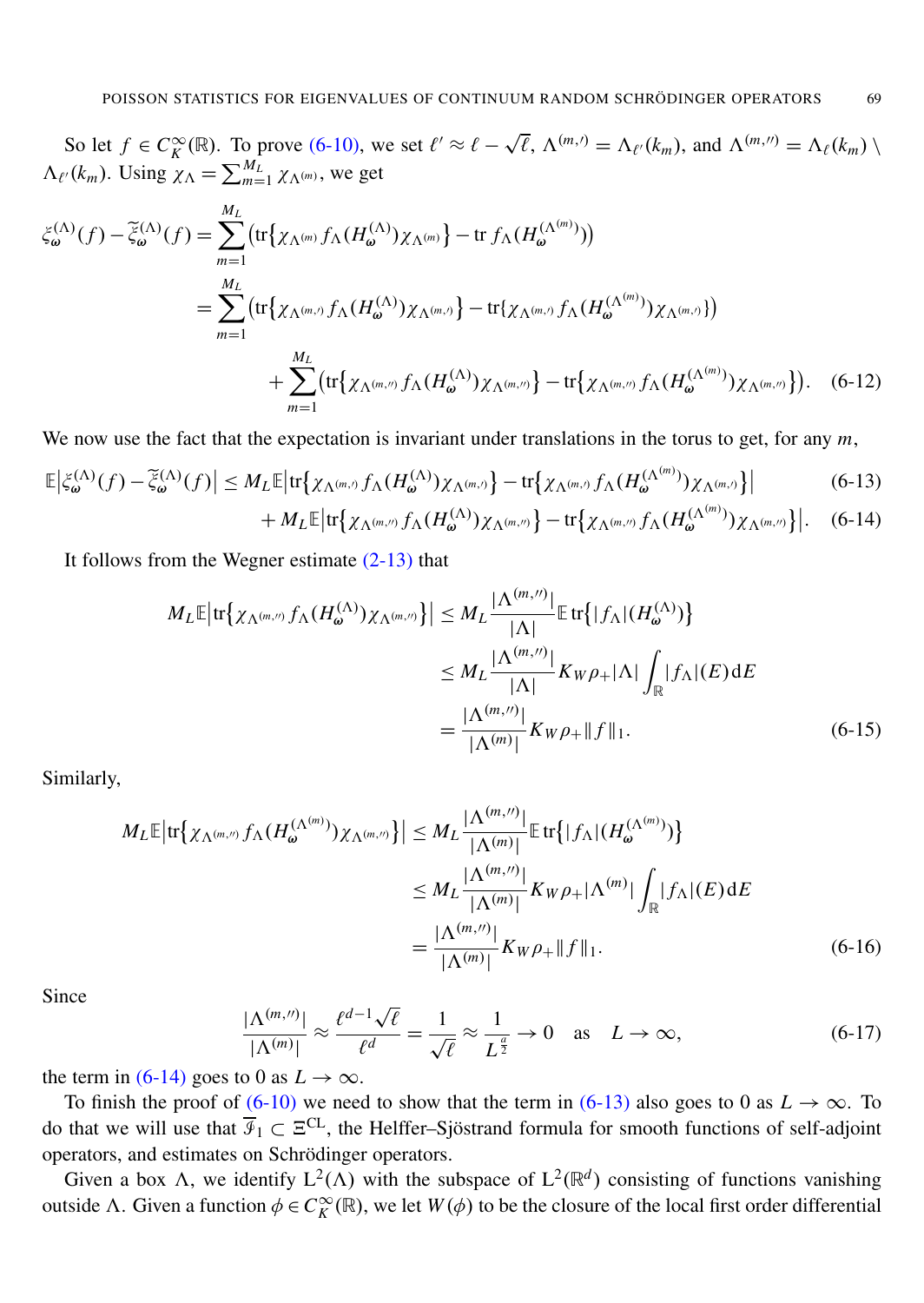operator  $[\Delta, \phi]$  on  $C_K^{\infty}(\mathbb{R})$ . We set

<span id="page-22-2"></span><span id="page-22-1"></span>
$$
\chi_{\phi} := \chi_{\text{supp}\,\phi}, \qquad \chi_{\nabla\phi} := \chi_{\text{supp}\,\nabla\phi},
$$

and note that  $W(\phi) = \chi_{\nabla \phi} W(\phi) = W(\phi) \chi_{\nabla \phi} = \chi_{\nabla \phi} W(\phi) \chi_{\nabla \phi}$ . We recall that if supp  $\phi \subset \Lambda^{\circ}$ , the interior of  $\Lambda$ , which here may be either a finite box or  $\mathbb{R}^d$ , we have

$$
\|(H_{\boldsymbol{\omega}}^{(\Lambda)}+1)^{-1/2}W(\phi)\| = \|W(\phi)(H_{\boldsymbol{\omega}}^{(\Lambda)}+1)^{-1/2}\| \le C_{\phi} := C_1(\|\Delta\phi\|_{\infty} + \|\nabla\phi\|_{\infty}),\tag{6-18}
$$

where  $C_1$  depends only on *d*. We also recall that for all  $x \in \Lambda$  we have

$$
\|\chi_{\Lambda_1(x)}(H_{\omega}^{(\Lambda)}+1)^{-1}\|_{p_d} \le C_2 < \infty \quad \text{with } p_d = \left[\frac{d}{2}\right]+1,\tag{6-19}
$$

the constant  $C_2$  being independent of *x* and  $\Lambda$  for  $L \ge 2$  [\[Klein et al. 2002,](#page-31-19) (130)–(136)].

We now recall the Helffer–Sjöstrand formula; refer to [\[Hunziker and Sigal 2000,](#page-31-20) Appendix B] for details. Given  $g \in C^{\infty}(\mathbb{R})$  and  $m \in \mathbb{N}$ , we set

$$
\{\!\{g\}\!\}_{m} := \sum_{r=0}^{m} \int_{\mathbb{R}} \! \mathrm{d}u \, \left|g^{(r)}(u)\right| (1+|u|^2)^{(r-1)/2}.\tag{6-20}
$$

If  ${g}$ <sub>l</sub><sup>m</sup> <  $\infty$  with *m*  $\geq$  2, then for any self-adjoint operator *K* we have

<span id="page-22-4"></span><span id="page-22-3"></span>
$$
f(K) = \int_{\mathbb{R}^2} d\tilde{g}(z) (K - z)^{-1},
$$
\n(6-21)

where the integral converges absolutely in operator norm. Here  $z = x + iy$ ,  $\tilde{g}(z)$  is an *almost analytic extension* of *g* to the complex plane,  $d\tilde{g}(z) := \frac{1}{2\pi} \partial_{\tilde{z}} \tilde{g}(z) dx dy$  with  $\partial_{\tilde{z}} = \partial_x + i \partial_y$ , and  $|d\tilde{g}(z)| :=$  $(2\pi)^{-1} |\partial_{\bar{z}} \tilde{g}(z)| dx dy$ . Moreover, for all  $p \ge 0$  we have

<span id="page-22-0"></span>
$$
\int_{\mathbb{R}^2} |\mathrm{d}\tilde{g}(z)| \frac{1}{|\Im z|^p} \le c_p \quad \text{{\{g\}}}_m < \infty \quad \text{for} \quad m \ge p+1 \tag{6-22}
$$

with a constant *cp*.

Since  $f \in C_K^{\infty}(\mathbb{R})$ , we have, using the Helffer–Sjöstrand formula with  $\Lambda = \Lambda_L$ ,  $R_{\omega}^{(\Lambda)}(z) = (H_{\omega}^{(\Lambda)} - z)^{-1}$ and  $R_{\omega}^{(\Lambda,m)}(z) = (H_{\omega}^{(\Lambda(m))} - z)^{-1}$ , and taking  $\phi_0 \in C_K^{\infty}(\Lambda_{\ell-10d}(k_m))$  such that  $\phi_0 \chi_{\Lambda_{\ell-20d}(k_m)} = \chi_{\Lambda_{\ell-20d}(k_m)}$ and  $0 \le \phi_0 \le 1$ , that

$$
T_{\omega}^{(\Lambda)} := \chi_{\Lambda^{(m,\prime)}} f_{\Lambda}(H_{\omega}^{(\Lambda)}) \chi_{\Lambda^{(m,\prime)}} - \chi_{\Lambda^{(m,\prime)}} f_{\Lambda}(H_{\omega}^{(\Lambda^{(m)})}) \chi_{\Lambda^{(m,\prime)}}
$$
(6-23)  
\n
$$
= \int_{\mathbb{R}^2} d\tilde{f}_{\Lambda}(z) \{ \chi_{\Lambda^{(m,\prime)}} R_{\omega}^{(\Lambda)}(z) \chi_{\Lambda^{(m,\prime)}} - \chi_{\Lambda^{(m,\prime)}} R_{\omega}^{(\Lambda,m)}(z) \chi_{\Lambda^{(m,\prime)}} \}
$$
  
\n
$$
= \int_{\mathbb{R}^2} d\tilde{f}_{\Lambda}(z) \{ \chi_{\Lambda^{(m,\prime)}} R_{\omega}^{(\Lambda)}(z) \phi_0 \chi_{\Lambda^{(m,\prime)}} - \chi_{\Lambda^{(m,\prime)}} \phi_0 R_{\omega}^{(\Lambda,m)}(z) \chi_{\Lambda^{(m,\prime)}} \}
$$
  
\n
$$
= \int_{\mathbb{R}^2} d\tilde{f}_{\Lambda}(z) \{ \chi_{\Lambda^{(m,\prime)}} R_{\omega}^{(\Lambda)}(z) W(\phi_0) R_{\omega}^{(\Lambda,m)}(z) \chi_{\Lambda^{(m,\prime)}} \},
$$
(6-24)

where we used the geometric resolvent identity.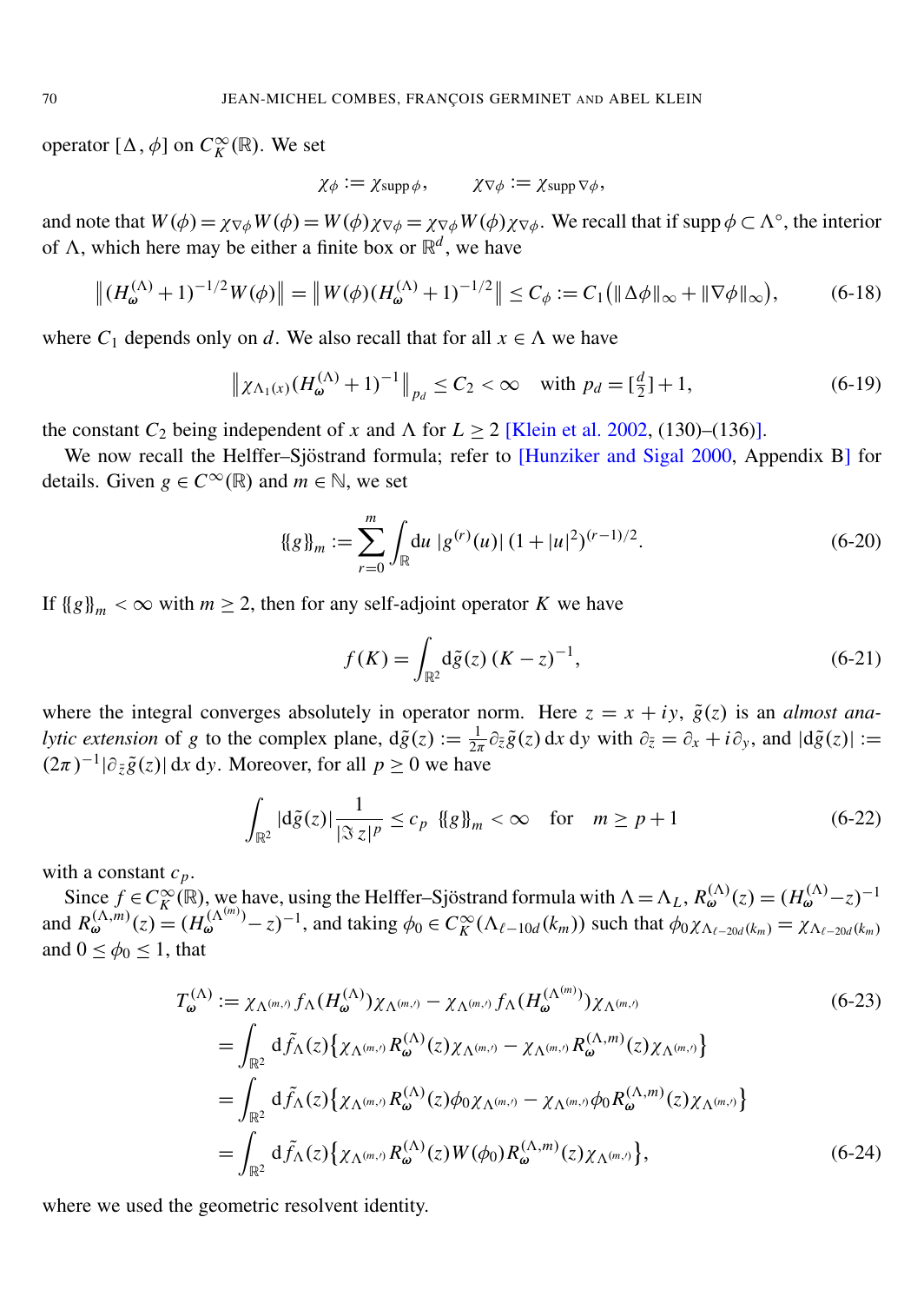Now let us pick functions  $\phi_i \in C_K^{\infty}(\mathbb{R})$ ,  $i = 1, 2, ..., 2p - 1$ , such that  $0 \le \phi_i \le 1$ ,  $\phi_i \chi_{\nabla \phi_{i-1}} = \chi_{\nabla \phi_{i-1}}$ , and  $\chi_{\phi_i}\chi_{\Lambda_{\ell-30d}(k_m)} = 0$  for  $i = 1, 2, ..., 2p - 1$ . Using the resolvent identity  $2p - 1$  times we get

$$
\chi_{\Lambda^{(m,r)}} R_{\omega}^{(\Lambda)}(z) W(\phi_0)
$$
\n
$$
= \chi_{\Lambda^{(m,r)}} R_{\omega}^{(\Lambda)}(z) W(\phi_{2p-1}) R_{\omega}^{(\Lambda)}(z) W(\phi_{2p-2}) \dots R_{\omega}^{(\Lambda)}(z) W(\phi_1) R_{\omega}^{(\Lambda)}(z) W(\phi_0)
$$
\n
$$
= \{ \chi_{\Lambda^{(m,r)}} R_{\omega}^{(\Lambda)}(z) \} \{ W(\phi_{2p-1}) R_{\omega}^{(\Lambda)}(z) W(\phi_{2p-2}) \} \{ \chi_{\nabla \phi_{2p-2}} R_{\omega}^{(\Lambda)}(z) \}
$$
\n
$$
\times \{ W(\phi_{2p-3}) R_{\omega}^{(\Lambda)}(z) W(\phi_{2p-4}) \} \dots \{ \chi_{\nabla \phi_2} R_{\omega}^{(\Lambda)}(z) \} \{ W(\phi_1) R_{\omega}^{(\Lambda)}(z) W(\phi_0) \} . \quad (6-25)
$$

We now use that the integral in  $(6-24)$  is performed over a compact domain in  $\mathbb{R}^2$ , which depends only on the function  $f$ , so there is constant  $C_f$  such that for  $\zeta$  in the region of integration we have

<span id="page-23-1"></span><span id="page-23-0"></span>
$$
\left\| \left( H_{\omega}^{(\Lambda)} + 1 \right) R_{\omega}^{(\Lambda)}(z) \right\| \le \frac{C_f}{|\Im z|},\tag{6-26}
$$

and hence, using  $(6-18)$  and  $(6-19)$ , we have

<span id="page-23-2"></span>
$$
\|W(\phi_i)R_{\omega}^{(\Lambda)}(z)W(\phi_{i-1})\| \le \frac{C_f C_{\phi_i} C_{\phi_{i-1}}}{|\Im z|} \tag{6-27}
$$

and, for  $B \subset \Lambda_{L'} \subset \Lambda$ ,

$$
\left\| \chi_B R_{\omega}^{(\Lambda)}(z) \right\|_{p_d} \le \frac{C_f C_2}{|\Im z|} |\Lambda_{L'}|.
$$
 (6-28)

We now choose  $p = p_d$  as in [\(6-19\),](#page-22-2) and note that we can choose the functions  $\phi_i \in C_K^{\infty}(\mathbb{R})$ ,  $i =$ 1, 2, . . . , 2 $p_d$  − 1 so that the constants  $C_{\phi_i}$  are independent of  $\Lambda$ , say all  $C_{\phi_i}$  ≤  $C_3$  From [\(6-25\),](#page-23-0) [\(6-27\),](#page-23-1) and  $(6-28)$ , we get

<span id="page-23-3"></span>
$$
\|\chi_{\Lambda^{(m,\prime)}}R_{\omega}^{(\Lambda)}(z)W(\phi_0)R_{\omega}^{(\Lambda,m)}(z)\chi_{\Lambda^{(m,\prime)}}\|_1 \leq \left(\frac{C_fC_2}{|\Im z|}|\Lambda^{(m)}|\right)^{pd} \left(\frac{C_fC_3^2}{|\Im z|}\right)^{pd} \|\chi_{\nabla\phi_0}R_{\omega}^{(\Lambda,m)}(z)\chi_{\Lambda^{(m,\prime)}}\|
$$
  

$$
\leq C_4C_f'\ell^{pd}|\Im z|^{-2p_d}\|\chi_{\nabla\phi_0}R_{\omega}^{(\Lambda,m)}(z)\chi_{\Lambda^{(m,\prime)}}\|.
$$
 (6-29)

We now use that  $\overline{\mathcal{I}}_1 \subset \Xi^{\text{CL}}$ , the region of complete localization for  $H_\omega$ . The term in [\(6-13\)](#page-21-1) is  $M_L \mathbb{E} \{ T_{\omega}^{(\Lambda)} \}$ , with  $T_{\omega}^{(\Lambda)}$  as in [\(6-23\).](#page-22-3) It follows from [\(6-24\),](#page-22-0) [\(6-25\),](#page-23-0) and [\(6-29\)](#page-23-3) that for large *L*,

$$
M_{L} \mathbb{E}\{T_{\omega}^{(\Lambda)}\} \leq M_{L} C_{4} C'_{f} \ell^{p_{d}} \int_{\mathbb{R}^{2}} \left| d\tilde{f}_{\Lambda}(z) \right| \left| \Im z \right|^{-2p_{d}} \mathbb{E}\{ \left\| \chi_{\nabla\phi_{0}} R_{\omega}^{(\Lambda, m)}(z) \chi_{\Lambda^{(m, \prime)}} \right\| \}
$$
  
\n
$$
\leq M_{L} C_{4} C'_{f} \ell^{p_{d}} \int_{\mathbb{R}^{2}} \left| d\tilde{f}_{\Lambda}(z) \right| \left| \Im z \right|^{-2p_{d} - \frac{4}{3}} \mathbb{E}\{ \left\| \chi_{\nabla\phi_{0}} R_{\omega}^{(\Lambda, m)}(z) \chi_{\Lambda^{(m, \prime)}} \right\|^{1/5} \}
$$
  
\n
$$
\leq M_{L} C_{4} C'_{f} \ell^{p_{d} + 2d}(\rho_{+} + \sqrt{\rho_{+}}) \int_{\mathbb{R}^{2}} \left| d\tilde{f}_{\Lambda}(z) \right| \left| \Im z \right|^{-2p_{d} - \frac{4}{3}} e^{-\ell^{1/4}}
$$
  
\n
$$
\leq L^{d} \ell^{p_{d} + d} e^{-\ell^{1/4}} c_{2p_{d} + \frac{4}{5}} C_{4} C'_{f}(\rho_{+} + \sqrt{\rho_{+}}) \left\{ \{ f_{\Lambda} \} \right\}_{2p_{d} + 2} .
$$
\n(6-30)

where we used  $(A-4)$  and  $(6-22)$ . Note that  $2p_d \leq d+1$  and

$$
\{f_{\Lambda}\}_{m} \le C_{E_0, f, m} |\Lambda|^{m-1} \quad \text{for all} \quad m = 2, 3, .... \tag{6-31}
$$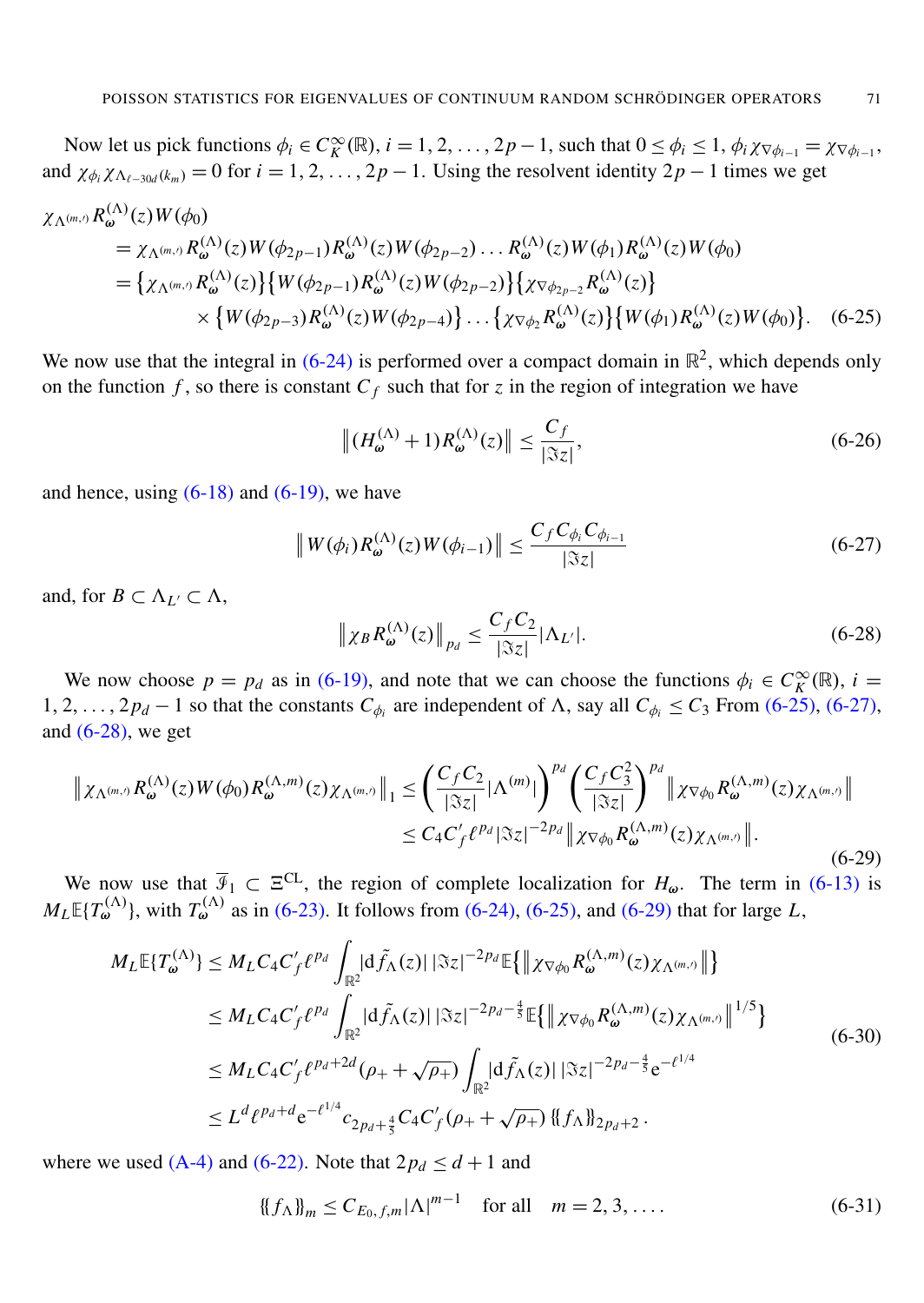It follows that

$$
M_L \mathbb{E} \{ T_{\omega}^{(\Lambda)} \} \le L^{d^2 + 3d} \ell^{3d/2 + 1} e^{-\ell^{1/4}} c_{2p_d + \frac{4}{5}} C_{f, E_0, d} (\rho_+ + \sqrt{\rho_+}) \to 0 \quad \text{as} \quad L \to \infty.
$$
 (6-32)

Thus  $(6-10)$  is proven.

us (6-10) is proven.<br>The proof of [\(6-11\)](#page-20-3) is similar. With  $\Lambda = \Lambda_L(0)$ , we set  $L' \approx L - \sqrt{L}$ ,  $\Lambda' = \Lambda_{L'}(0)$ , and  $\Lambda'' = \Lambda \setminus \Lambda'$ . We have

$$
\theta_{\omega}^{(\Lambda)}(f) - \xi_{\omega}^{(\Lambda)}(f) = \text{tr}\{\chi_{\Lambda}f_{\Lambda}(H_{\omega})\chi_{\Lambda}\} - \text{tr} f_{\Lambda}(H_{\omega}^{(\Lambda)})
$$
\n
$$
= (\text{tr}\{\chi_{\Lambda'}f_{\Lambda}(H_{\omega})\chi_{\Lambda'}\} - \text{tr}\{\chi_{\Lambda'}f_{\Lambda}(H_{\omega}^{(\Lambda)})\chi_{\Lambda'}\})
$$
\n
$$
+ (\text{tr}\{\chi_{\Lambda''}f_{\Lambda}(H_{\omega})\chi_{\Lambda''}\} - \text{tr}\{\chi_{\Lambda''}f_{\Lambda}(H_{\omega}^{(\Lambda)})\chi_{\Lambda''}\}),
$$
\n(6-33)

and hence

$$
\mathbb{E}\left|\theta_{\omega}^{(\Lambda)}(f) - \zeta_{\omega}^{(\Lambda)}(f)\right| \le \mathbb{E}\left|\text{tr}\{\chi_{\Lambda'}f_{\Lambda}(H_{\omega})\chi_{\Lambda'}\} - \text{tr}\{\chi_{\Lambda'}f_{\Lambda}(H_{\omega}^{(\Lambda)})\chi_{\Lambda'}\}\right| \tag{6-34}
$$

<span id="page-24-1"></span><span id="page-24-0"></span>
$$
+ \mathbb{E}\left[\text{tr}\{\chi_{\Lambda''}f_{\Lambda}(H_{\omega})\chi_{\Lambda''}\} - \text{tr}\{\chi_{\Lambda''}f_{\Lambda}(H_{\omega}^{(\Lambda)})\chi_{\Lambda''}\}\right].
$$
 (6-35)

We now use the Wegner estimate  $(2-13)$  to obtain

$$
\mathbb{E}\left|\text{tr}\{\chi_{\Lambda''}f_{\Lambda}(H_{\omega}^{(\Lambda)})\chi_{\Lambda''}\}\right| \leq \frac{|\Lambda''|}{|\Lambda|}\mathbb{E}\,\text{tr}\big\{|f_{\Lambda}|(H_{\omega}^{(\Lambda)})\big\}
$$
\n
$$
\leq \frac{|\Lambda''|}{|\Lambda|}K_{W}\rho_{+}|\Lambda|\int_{\mathbb{R}}|f_{\Lambda}|(E)\,\text{d}E = \frac{|\Lambda''|}{|\Lambda|}K_{W}\rho_{+}\|f\|_{1},\tag{6-36}
$$

and

$$
\mathbb{E}\left|\text{tr}\{\chi_{\Lambda''}f_{\Lambda}(H_{\omega})\chi_{\Lambda''}\}\right| \leq |\Lambda''|\mathbb{E}\,\text{tr}\{\chi_0|f_{\Lambda}|(H_{\omega}^{(\Lambda)})\chi_0\} = |\Lambda''|N(|f_{\Lambda}|)
$$
\n
$$
\leq |\Lambda''|K_{W}\rho_{+}\int_{\mathbb{R}}|f_{\Lambda}|(E)\,\text{d}E = \frac{|\Lambda''|}{|\Lambda|}K_{W}\rho_{+}||f||_{1}.\tag{6-37}
$$

Since  $|\Lambda''|/|\Lambda| \approx 1/\sqrt{3}$  $\overline{L}$ , the term in [\(6-35\)](#page-24-0) goes to 0 as  $L \rightarrow \infty$ .

To finish the proof of [\(6-11\)](#page-20-3), we need to show that the term in [\(6-34\)](#page-24-1) also goes to 0 as  $L \rightarrow \infty$ . As before, we use the Helffer–Sjöstrand formula. We have, taking  $\phi_0 \in C_K^{\infty}(\Lambda_{L-10d}(0))$  such that  $0 \le \phi_0 \le 1$ and  $\phi_0 \chi_{\Lambda_{L-20d}(0)} = \chi_{\Lambda_{L-20d}(0)}$ , that

<span id="page-24-3"></span><span id="page-24-2"></span>
$$
S_{\omega}^{(\Lambda)} := \chi_{\Lambda'} f_{\Lambda}(H_{\omega}) \chi_{\Lambda'} - \chi_{\Lambda'} f_{\Lambda}(H_{\omega}^{(\Lambda)}) \chi_{\Lambda'}
$$
\n
$$
= \int_{\mathbb{R}^2} d\tilde{f}_{\Lambda}(z) \{ \chi_{\Lambda'} R_{\omega}(z) \chi_{\Lambda'} - \chi_{\Lambda'} R_{\omega}^{(\Lambda)}(z) \chi_{\Lambda'} \}
$$
\n
$$
= \int_{\mathbb{R}^2} d\tilde{f}_{\Lambda}(z) \{ \chi_{\Lambda'} R_{\omega}(z) \phi_{0} \chi_{\Lambda'} - \chi_{\Lambda'} \phi_{0} R_{\omega}^{(\Lambda)}(z) \chi_{\Lambda'} \}
$$
\n
$$
= \int_{\mathbb{R}^2} d\tilde{f}_{\Lambda}(z) \{ \chi_{\Lambda'} R_{\omega}(z) W(\phi_{0}) R_{\omega}^{(\Lambda)}(z) \chi_{\Lambda'} \}. \tag{6-39}
$$

Proceeding as in  $(6-25)$ – $(6-29)$ , we get

<span id="page-24-4"></span>
$$
\|\chi_{\Lambda'}R_{\omega}(z)W(\phi_0)R_{\omega}^{(\Lambda)}(z)\chi_{\Lambda'}\|_1 \leq C_4C_f'L^{p_d}|\Im z|^{-2p_d}\|\chi_{\nabla\phi_0}R_{\omega}^{(\Lambda)}(z)\chi_{\Lambda'}\|.\tag{6-40}
$$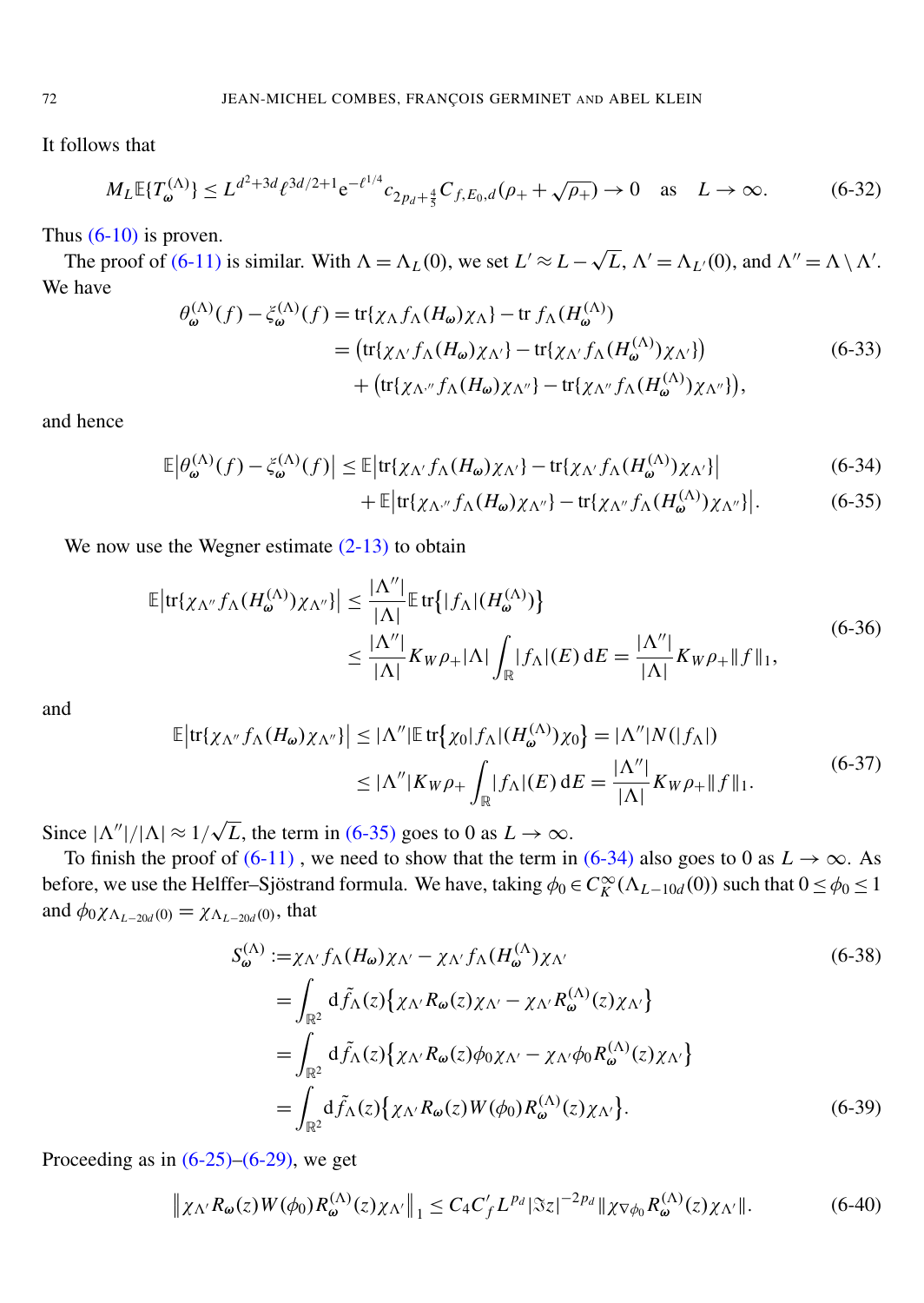Recall that  $\overline{\mathcal{I}}_1 \subset \Xi^{\text{CL}}$ . The term in [\(6-34\)](#page-24-1) is  $\mathbb{E}\{S_{\omega}^{(\Lambda)}\}$ , with  $S_{\omega}^{(\Lambda)}$  as in [\(6-38\).](#page-24-2) It follows from [\(6-39\)](#page-24-3) and [\(6-40\)](#page-24-4) that for large *L*,

$$
\mathbb{E}\{S_{\omega}^{(\Lambda)}\} \leq C_{4}C'_{f}L^{p_{d}}\int_{\mathbb{R}^{2}}|\mathrm{d}\tilde{f}_{\Lambda}(z)|\,|\Im z|^{-2p_{d}}\mathbb{E}\{\|\chi_{\nabla\phi_{0}}R_{\omega}^{(\Lambda)}(z)\chi_{\Lambda'}\|\}\n\n\leq M_{L}C_{4}C'_{f}L^{p_{d}}\int_{\mathbb{R}^{2}}|\mathrm{d}\tilde{f}_{\Lambda}(z)|\,|\Im z|^{-2p_{d}-\frac{4}{5}}\mathbb{E}\{\|\chi_{\nabla\phi_{0}}R_{\omega}^{(\Lambda)}(z)\chi_{\Lambda'}\|^{1/5}\}\n\n\leq C_{4}C'_{f}L^{p_{d}+2d}(\rho_{+}+\sqrt{\rho_{+}})\int_{\mathbb{R}^{2}}|\mathrm{d}\tilde{f}_{\Lambda}(z)|\,|\Im z|^{-2p_{d}-\frac{4}{5}}e^{-L^{1/4}}\n\n\leq L^{p_{d}+2d}e^{-L^{1/4}}c_{2p_{d}+\frac{4}{5}}C_{4}C'_{f}(\rho_{+}+\sqrt{\rho_{+}})\{\|\hat{f}_{\Lambda}\|_{2p_{d}+2}\n\n\leq L^{d^{2}+5d}e^{-L^{1/4}}c_{2p_{d}+\frac{4}{5}}C_{f,E_{0},d}(\rho_{+}+\sqrt{\rho_{+}})\to 0 \text{ as } L\to\infty,
$$
\n(6-41)

where we used  $(A-4)$  and  $(6-22)$ .

Thus  $(6-11)$  is proven, and with it the lemma.

Given point processes  $\{\zeta_n\}_{n\in\mathbb{N}}$  and  $\zeta$  on  $\mathbb{R}$ , we let  $\zeta_n \Rightarrow \zeta$  denote the weak convergence of  $\zeta_n$  to  $\zeta$  as *n*  $\rightarrow \infty$ . We recall [\[Daley and Vere-Jones 1988,](#page-30-10) Proposition 9.1.VII] that  $\zeta_n \Rightarrow \zeta$  if and only if

$$
\lim_{n \to \infty} \mathbb{E} e^{-\zeta_n(f)} = \mathbb{E} e^{-\zeta(f)} \quad \text{for all} \quad f \in C_{K,+}(\mathbb{R}). \tag{6-42}
$$

<span id="page-25-2"></span>The following lemma shows that it suffices to prove that  $\tilde{\xi}_{\omega}^{(\Lambda)} \Rightarrow \xi$  to prove [Theorem 2.3](#page-6-1)[\(b\).](#page-6-4) **Lemma 6.2.**  $\xi_{\omega}^{(\Lambda)} \Rightarrow \xi$  if and only if  $\widetilde{\xi}_{\omega}^{(\Lambda)} \Rightarrow \xi$ .

<span id="page-25-1"></span>*Proof.* If  $\zeta_i$ ,  $i = 1, 2$ , are point processes on R, defined on the same probability space, we have, for all  $f \in C_{K,+}(\mathbb{R}),$ 

$$
\left|\mathbb{E}e^{-\zeta_1(f)} - \mathbb{E}e^{-\zeta_2(f)}\right| \le \mathbb{E}|\zeta_1(f) - \zeta_2(f)|. \tag{6-43}
$$

The lemma follows immediately from  $(6-42)$ ,  $(6-43)$ , and [Lemma 6.1.](#page-20-4)

We are now ready to prove [Theorem 2.3](#page-6-1)[\(a\).](#page-6-2) In view of [Lemma 6.2,](#page-25-2) it suffices to prove that  $\tilde{\xi}_{\omega}^{(\Lambda)} \Rightarrow \xi$ . By standard results from the theory of point processes (cf. [\[Daley and Vere-Jones 1988,](#page-30-10) Theorem 9.2.V and subsequent remark]; see also [\[Kritchevski 2008,](#page-31-21) Theorem 2.3]), this is equivalent to verifying the following three conditions for all bounded intervals *I* (recall  $\Lambda = \Lambda_L(0)$ ):

$$
\lim_{L \to \infty} \max_{m=1,2,\dots,M_L} \mathbb{P}\{\xi_{\omega}^{(\Lambda,m)}(I) \ge 1\} = 0,
$$
\n(6-44)

$$
\lim_{L \to \infty} \sum_{m=1}^{M_L} \mathbb{P}\{\xi_{\omega}^{(\Lambda, m)}(I) \ge 1\} = n(\mathscr{E})|I|,\tag{6-45}
$$

<span id="page-25-6"></span><span id="page-25-4"></span>
$$
\lim_{L \to \infty} \sum_{m=1}^{M_L} \mathbb{P}\{\xi_{\omega}^{(\Lambda, m)}(I) \ge 2\} = 0.
$$
\n(6-46)

Since  $\mathbb{P}\{\xi_{\omega}^{(\Lambda,m)}(I)\geq 1\}\leq \mathbb{E}\{\xi_{\omega}^{(\Lambda,m)}(I)\}\,$ , [\(6-44\)](#page-25-3) follows immediately from [\(6-4\).](#page-20-5) In addition, it follows from the definition [\(6-3\)](#page-20-6) and the estimate [\(2-19\),](#page-5-2) that for all  $\Lambda$  with  $|\Lambda| \geq c_I$  we have

$$
\mathbb{P}\{\xi_{\omega}^{(\Lambda,m)}(I)\geq 2\} \leq \frac{1}{2}\mathbb{E}\left\{(\xi_{\omega}^{(\Lambda,m)}(I))(\xi_{\omega}^{(\Lambda,m)}(I)-1)\right\} \leq \frac{1}{2}K_M(\rho+|I|M_L^{-1})^2,\tag{6-47}
$$

so  $(6-46)$  follows.

<span id="page-25-5"></span><span id="page-25-3"></span><span id="page-25-0"></span>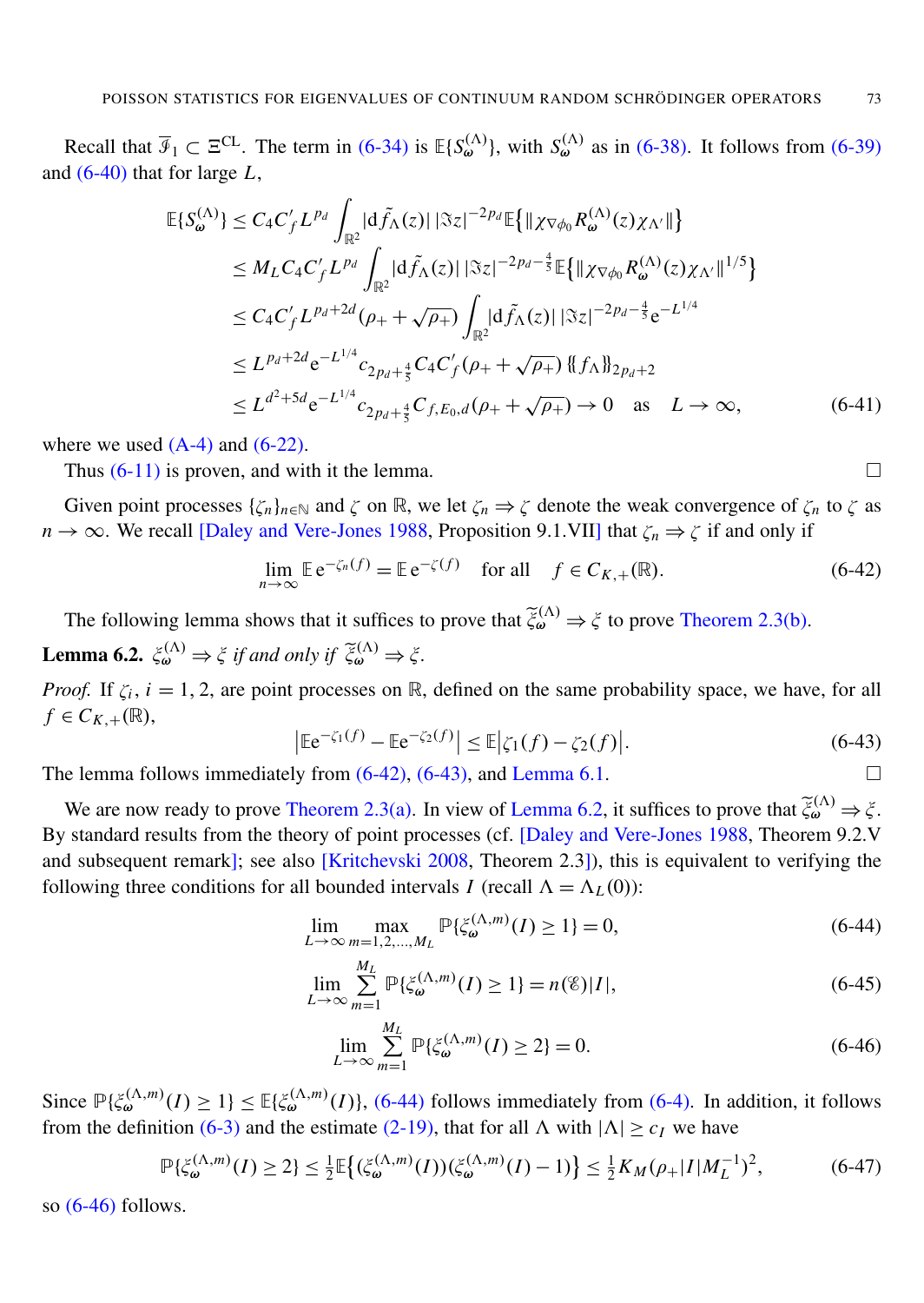Thus [Theorem 2.3](#page-6-1)[\(a\)](#page-6-2) is proved if we verify condition  $(6-45)$ . To do so, we first notice that

$$
\mathbb{E}\{\xi_{\omega}^{(\Lambda,m)}(I)\} = \sum_{k=1}^{\infty} \mathbb{P}\{\xi_{\omega}^{(\Lambda,m)}(I) \ge k\},\tag{6-48}
$$

and, as in [\[Kritchevski 2008\]](#page-31-21),

$$
\sum_{k=2}^{\infty} \mathbb{P}\{\xi_{\omega}^{(\Lambda,m)}(I) \ge k\} = \sum_{k=2}^{\infty} (k-1) \mathbb{P}\{\xi_{\omega}^{(\Lambda,m)}(I) = k\}
$$
\n
$$
\le \sum_{k=2}^{\infty} k(k-1) \mathbb{P}\{\xi_{\omega}^{(\Lambda,m)}(I) = k\} = \mathbb{E}\{(\xi_{\omega}^{(\Lambda,m)}(I))(\xi_{\omega}^{(\Lambda,m)}(I) - 1)\}.
$$
\n(6-49)

It thus follows, as in  $(6-47)$ , that

$$
0 \le \mathbb{E}\{\widetilde{\xi}_{\omega}^{(\Lambda)}(I)\} - \sum_{m=1}^{M_L} \mathbb{P}\{\xi_{\omega}^{(\Lambda,m)}(I) \ge 1\} \le M_L K_M(\rho_+ |I|M_L^{-1})^2 \to 0 \quad \text{as} \quad L \to \infty. \tag{6-50}
$$

We conclude that  $(6-45)$  is equivalent to

<span id="page-26-1"></span>
$$
\lim_{L \to \infty} \mathbb{E}\{\tilde{\xi}_{\omega}^{(\Lambda)}(I)\} = n(\mathscr{E})|I|,\tag{6-51}
$$

and hence, by [Lemma 6.1,](#page-20-4) equivalent to

$$
\lim_{L \to \infty} \mathbb{E}\{\theta_{\omega}^{(\Lambda)}(I)\} = n(\mathscr{E})|I|.
$$
\n(6-52)

But it follows from [\(6-7\)](#page-20-7) that, for all  $\Lambda$  such that  $|\Lambda| > c_I$ 

$$
\mathbb{E}\{\theta_{\omega}^{(\Lambda)}(I)\} = |\Lambda|\eta(\mathscr{C} + |\Lambda|^{-1}I) = |\Lambda|\int_{\mathscr{C} + |\Lambda|^{-1}I} n(E) dE.
$$
 (6-53)

Since by our hypothesis  $\&$  is a Lebesgue point of the locally integrable function  $n(E)$  (cf. [\[Yeh 2006,](#page-32-10) Definition 25.13]), and the sets  $\mathscr{E} + |\Lambda|^{-1}I$  shrink nicely to  $\mathscr{E}$  as  $L \to \infty$  (cf. [\[Yeh 2006,](#page-32-10) Definition 25.16]), we can use the Lebesgue Differentiation Theorem (cf. [\[Yeh 2006,](#page-32-10) Theorem 25.17]) to conclude that

$$
\lim_{L \to \infty} |\Lambda| \int_{\mathcal{E}+|\Lambda|^{-1}I} n(E) dE = n(\mathcal{E}) |I|.
$$
 (6-54)

Thus  $(6-52)$ , and hence  $(6-45)$ , is proven, completing the proof of [Theorem 2.3](#page-6-1)[\(a\).](#page-6-2)

## 7. Simplicity of eigenvalues

<span id="page-26-0"></span>We prove [Theorem 2.3](#page-6-1)[\(b\)](#page-6-4) proceeding as in [\[Klein and Molchanov 2006\]](#page-31-5). Let  $H_{\omega}$  be an Anderson Hamiltonian, and let  $\Im$  be an open interval such that for large boxes  $\Lambda$  the estimate [\(2-19\)](#page-5-2) holds for any interval  $I \subset \mathcal{F}$  with  $|I| \leq \delta_0$ , for some  $\delta_0 > 0$ , with some constant  $K_M$ . We call  $\varphi \in L^2(\mathbb{R}^d)$  fast decaying if it has  $\beta$ -decay for some  $\beta > \frac{5}{2}d$ , which in the continuum means that  $\|\chi_x^{(1)}\varphi\| \le C_\varphi \langle x \rangle^{-\beta}$  for some constant  $C_\varphi$ , where  $\langle x \rangle := \sqrt{1 + |x|^2}$ . We will show that, with probability one,  $H_\omega$  cannot have an eigenvalue in  $\mathcal I$  with 2 linearly independent fast decaying eigenfunctions.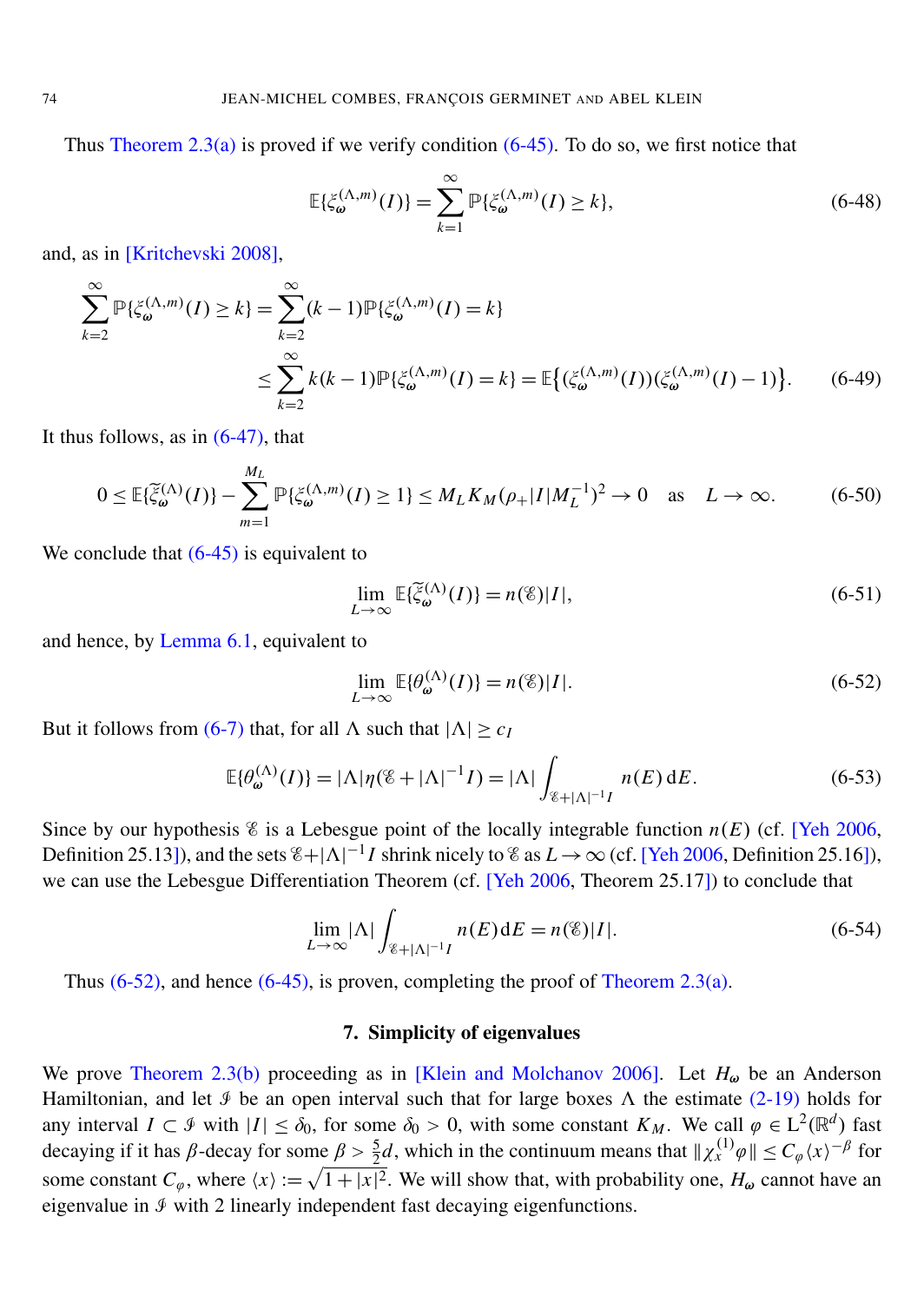Let *I* ⊂ *I* be a closed interval, *q* > 2*d*, *L* ∈ 2<sup> $N$ </sup> large,  $\Lambda$ <sub>*L*</sub> =  $\Lambda$ <sub>*L*</sub>(0). We cover the interval *I* by  $2([L^q/2|I|]+1) \leq L^q|I|+2$  intervals of length  $2L^{-q}$ , in such a way that any subinterval  $J \subset I$  with length  $|J| \le L^{-q}$  will be contained in one of these intervals. ([x] denotes the largest integer  $\le x$ .) Let  $\mathcal{B}_{L,I,q}$  denote the complement to the event that tr  $P_{\omega}^{(\Lambda_L)}(J) \leq 1$  for all subintervals  $J \subset I$  with length  $|J|$  ≤  $L^{-q}$ . The probability of  $\mathcal{B}_{L,I,q}$  can be estimated, using [\(2-19\)](#page-5-2) and

$$
\mathbb{P}\{\text{tr}\,P_{\omega}^{(\Lambda)}(I)\geq 2\}\leq \frac{1}{2}\mathbb{E}\big\{(\text{tr}\,P_{\omega}^{(\Lambda)}(I))(\text{tr}\,P_{\omega}^{(\Lambda)}(I)-1)\big\},\tag{7-1}
$$

by

$$
\mathbb{P}\{\mathcal{B}_{L,I,q}\} \le \frac{1}{2} K_M \rho_+^2 (L^q |I| + 2) (2L^{-q})^2 L^{2d} \le 2K_M \rho_+^2 (|I|+1) L^{-q+2d}.
$$
 (7-2)

Thus, taking scales  $L_k = 2^k$ ,  $k = 1, 2, \ldots$ , it follows from the Borel–Cantelli Lemma that, with probability one, the event  $\mathcal{B}_{L_k, I, q}$  eventually does not occur.

Let  $\omega$  be in the set of probability one for which we have pure point spectrum with exponentially decaying eigenfunctions in the region of complete localization  $\Xi^{\text{CL}}$ . Suppose there exists  $E \in \mathcal{I} \cap \Xi^{\text{CL}}$  which is an eigenvalue of  $H_{\omega}$  with 2 linearly independent eigenfunctions. In particular these eigenfunctions decay exponentially, so, if we fix  $\beta > \frac{5}{2}d$ , they both have  $\beta$ -decay. Pick an open interval  $I \ni E$ , such that  $\overline{I} \subset \mathcal{I} \cap \Xi^{CL}$ . [\[Klein and Molchanov 2006,](#page-31-5) Lemma 1] can be adapted to the continuum by using smooth functions to localize the eigenfunctions in finite boxes. It then follows that for *L* large enough the finite volume operator  $H_{\omega}^{(\Lambda_L)}$  has at least 2 eigenvalues in the interval  $J_{E,L} = [E - \varepsilon_L, E + \varepsilon_L]$ , where  $\varepsilon_L = CL^{-\beta + \frac{d}{2}}$  for an appropriate constant *C* independent of *L*. Since  $\beta > \frac{5d}{2}$  there exists  $q > 2d$  such that  $\beta - \frac{d}{2} > q$ , and hence  $\varepsilon_L < L^{-q}$  for all large *L*. But with probability one this is impossible since the event  $\mathcal{B}_{L_k, \bar{I}, q}$  does not occur for large  $L_k$ .

[Theorem 2.3](#page-6-1)[\(b\)](#page-6-4) is proven.

#### Appendix A. The region of complete localization

<span id="page-27-0"></span>In this appendix we discuss localization for an Anderson Hamiltonian  $H_{\omega}$ . Localization is most commonly taken to be *Anderson localization*: pure point spectrum with exponentially decaying eigenstates with probability one. It is also natural to consider *dynamical localization*, where the moments of a wave packet, initially localized both in space and in energy, should remain uniformly bounded under time evolution. For the multidimensional continuum Anderson Hamiltonian, localization has been proved by a multiscale analysis [\[Martinelli and Holden 1984;](#page-31-8) [Combes and Hislop 1994;](#page-30-5) [Klopp 1995;](#page-31-9) [Kirsch](#page-31-10) [et al. 1998;](#page-31-10) Germinet and De Bièvre 1998; [Damanik and Stollmann 2001;](#page-30-7) [Germinet and Klein](#page-31-12) [2001;](#page-31-12) [2003a\]](#page-31-13), and, in the case when we have the covering condition  $\delta_-\geq 1$ , also by the fractional moment method [\[Aizenman et al. 2006\]](#page-30-8). These methods give more than just Anderson or dynamical localization, although they imply both. In the case when both methods are available, that is,  $\delta_-\geq 1$ , they have the same region of applicability [\[Germinet and Klein 2006;](#page-31-6) [Klein 2008\]](#page-31-22).

Thus, following [\[Germinet and Klein 2006\]](#page-31-6), we consider *the region of complete localization*  $E^{CL}$  for an Anderson Hamiltonian  $H_{\omega}$ , defined as the set of energies  $E \in \mathbb{R}$  where we have the conclusions of the bootstrap multiscale analysis of [\[Germinet and Klein 2001\]](#page-31-12), that is, as the set of  $E \in \mathbb{R}$  for which there exists some open interval  $I \ni E$ , such that given any  $\zeta$ ,  $0 < \zeta < 1$ , and  $\alpha$ ,  $1 < \alpha < \zeta^{-1}$ , there is a length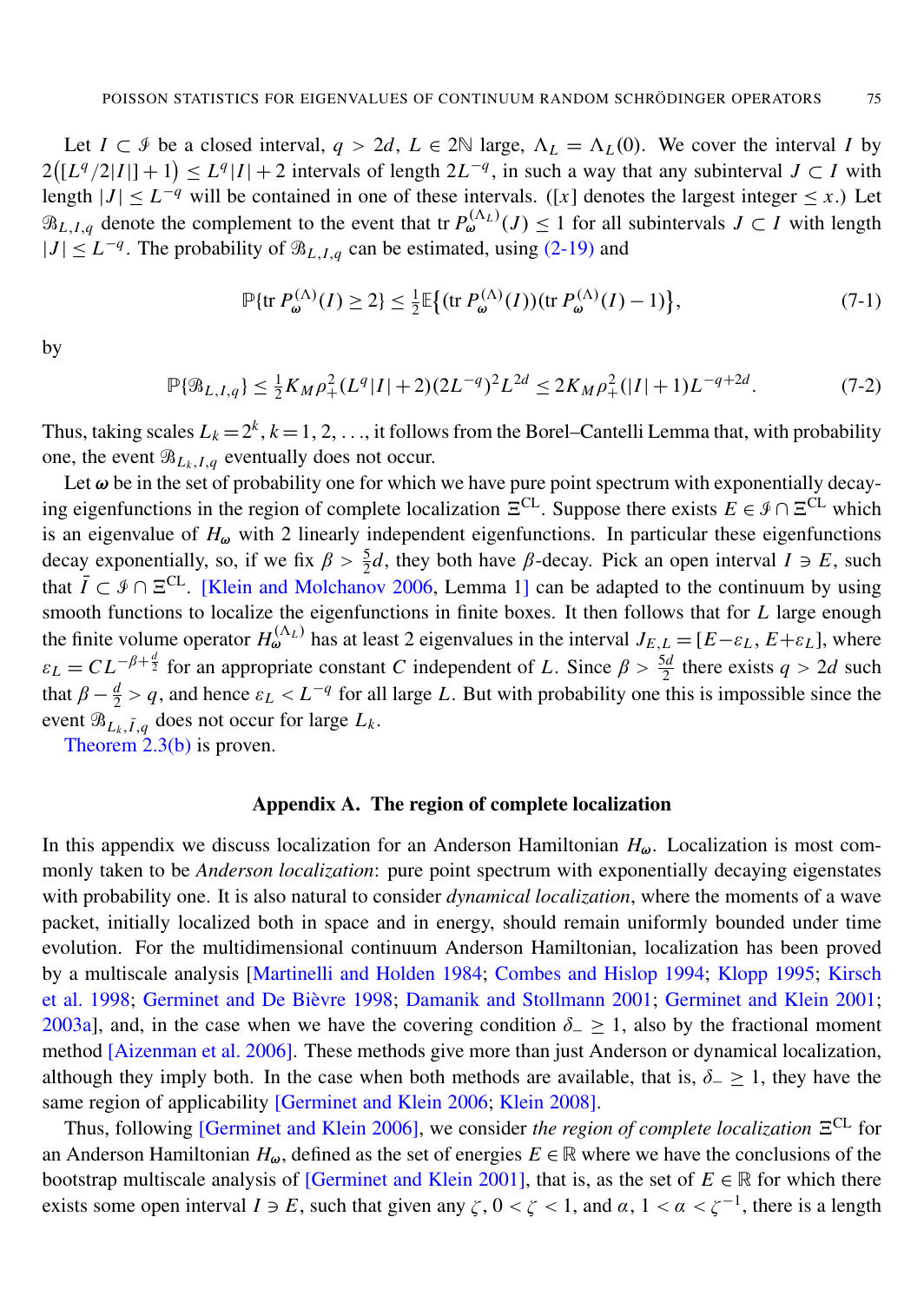scale  $L_0 \in 2\mathbb{N}$  and a mass  $m > 0$ , so if we take  $L_{k+1} \approx L_k^{\alpha}$  with  $L_{k+1} \in 2\mathbb{N}$ ,  $k = 0, 1, \dots$ , we have

<span id="page-28-4"></span>
$$
\mathbb{P}\{R(m, L_k, I, x, y)\} \ge 1 - e^{-L_k^{\zeta}}
$$
 (A-1)

for all  $k = 0, 1, \ldots$ , and  $x, y \in \mathbb{Z}^d$  with  $|x - y| > L_k + \varrho$ , where  $\varrho > 0$  is a constant depending only on supp *u*, and

$$
R(m, L, I, x, y) = \omega\{;
$$
 for every  $E' \in I$  either  $\Lambda_L(x)$  or  $\Lambda_L(y)$  is  $(\omega, m, E')$ -regular\}. (A-2)

Given  $E \in \mathbb{R}$ ,  $x \in \mathbb{Z}^d$  and  $L \in \mathbb{S}$ , we say that the box  $\Lambda_L(x)$  is  $(\omega, m, E)$ -regular for a given  $m > 0$  if  $E \notin \sigma(H_{\omega}^{(\Lambda_L(x))})$  and

<span id="page-28-1"></span>
$$
\left\| \Gamma_x^{(L)} R_{\omega}^{(\Lambda_L(x))}(E + i\delta) \chi_{\Lambda_{\frac{L}{3}}(x)} \right\| \le \exp\left( -m\frac{L}{2} \right) \quad \text{for all } \delta \in \mathbb{R},\tag{A-3}
$$

where  $R_{\omega}^{(\Lambda_L(x))}(E+i\delta) = (H_{\omega}^{(\Lambda_L(x))} - (E+i\delta))^{-1}$  and  $\Gamma_x^{(L)}$  denotes the charateristic function of the belt  $\bar{\Lambda}_{L-1}(x)\setminus \Lambda_{L-3}(x)$ . (See [\[Germinet and Klein](#page-31-12) [2001;](#page-31-12) [2004;](#page-31-14) [2006;](#page-31-6) [Klein 2008\]](#page-31-22); note that all the proofs work with the definition [\(A-3\),](#page-28-1) that is, with the insertion of "for all  $\delta \in \mathbb{R}$ " They also work with the finite volume operators with periodic boundary condition used in this article.)

By construction  $E^{CL}$  is an open set. It can be characterized in many different ways [\[Germinet and](#page-31-14) [Klein](#page-31-14) [2004;](#page-31-14) [2006\]](#page-31-6). For convenience, our definition includes the complement of the spectrum of  $H_{\omega}$  in the region of complete localization, that is,  $\mathbb{R} \setminus \Sigma \subset \Xi^{CL}$ . The spectral region of complete localization,  $E^{CL} \cap \Sigma$ , is called the "strong insulator region" in [\[Germinet and Klein 2004\]](#page-31-14).) If the conditions for the fractional moment method are satisfied,  $E^{CL}$  coincides with the set of energies where the fractional moment method can be performed. (Minami [\[1996\]](#page-32-5) proved Poisson statistics for the Anderson model in the region of validity of the fractional moment method, in other words, in the region of complete localization for the Anderson model.)

<span id="page-28-3"></span>**Proposition A.1.** *Consider a closed bounded interval*  $I \subset \Xi^{CL}$ *. Then for all*  $z \in \mathbb{C}$  *with*  $\Re z \in I$ *, and boxes*  $\Lambda = \Lambda_L$ , *we have, for*  $s \in ]0, \frac{1}{4}$  $\frac{1}{4}$ [ *and*  $\xi \in$  ]0, 1[, *and*  $x, y \in \Lambda$  *with*  $|x - y| \ge (\log L)^{(1/\xi) + 1}$ ,

$$
\mathbb{E}\left\{\|\chi_{x}^{(1)}R_{\omega}^{(\Lambda)}(z)\chi_{y}^{(1)}\|^{s}\right\} \leq C_{s,I,\zeta}(\rho_{+}+\sqrt{\rho_{+}})e^{-|x-y|^{\zeta}}
$$
(A-4)

*for*  $L > L_1(\xi, I, s)$ .

We will need the following consequence of the Wegner estimate  $(2-13)$ .

<span id="page-28-5"></span>**Lemma A.2.** *Let*  $I = [c, d]$  *be such that* [\(2-13\)](#page-4-0) *holds for any subinterval of*  $[c−1, d+1]$  *with a constant KW. Then for any*  $s \in [0, \frac{1}{2}]$  $\frac{1}{2}$ , *box*  $\Lambda$ *, and*  $z \in \mathbb{C}$  *with*  $\Re z \in I$ *, we have* 

<span id="page-28-2"></span><span id="page-28-0"></span>
$$
\mathbb{E}\left\{\|R_{\omega}^{(\Lambda)}(z)\|^s\right\} \le C_s K_W \rho_+ |\Lambda|.\tag{A-5}
$$

*Proof.* Let  $\Re z \in I$ . It follows from [\(2-13\)](#page-4-0) that for all  $t > 1$ 

$$
\mathbb{P}\left\{\|R_{\omega}^{(\Lambda)}(z)\| \ge t\right\} \le \frac{2}{t} K_W \rho_+ |\Lambda| \tag{A-6}
$$

Thus

$$
\mathbb{E}\{\|R_{\omega}^{(\Lambda)}(z)\|^s\} = \int_0^{\infty} t \, \mathbb{P}\{\|R_{\omega}^{(\Lambda)}(z)\|^s \ge t\} \, \mathrm{d}t \le 1 + \int_1^{\infty} t \left(2t^{-1/s} K_W \rho_+ |\Lambda|\right) \mathrm{d}t
$$
\n
$$
\le 1 + C'_s K_W \rho_+ |\Lambda|.
$$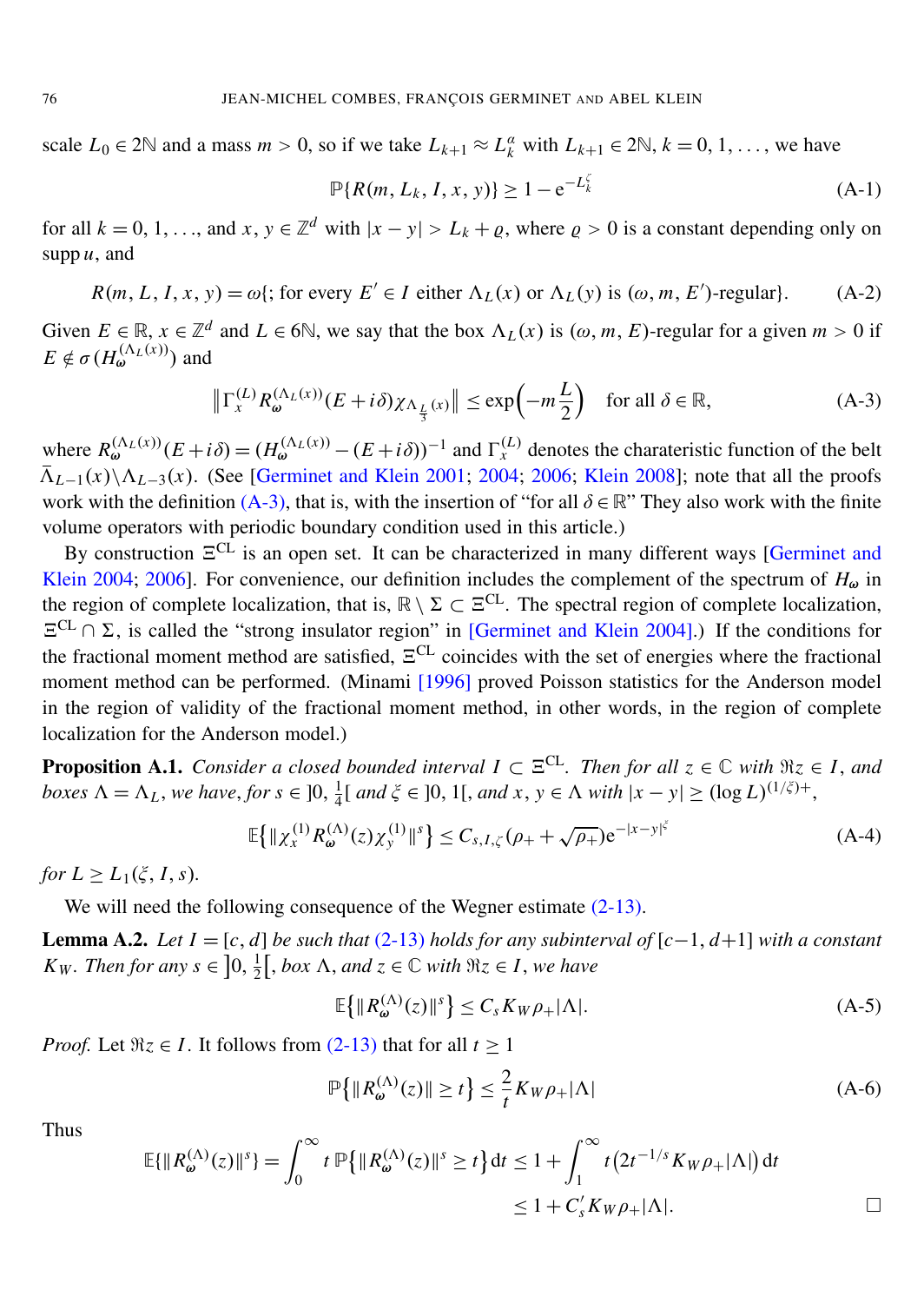If we have the covering condition  $\delta_-\geq 1$ , [\(A-5\)](#page-28-2) holds without the volume factor in the right hand side [\[Aizenman et al. 2006\]](#page-30-8).

*Proof of [Proposition A.1.](#page-28-3)* Given  $0 < \xi < 1$ , we pick  $\zeta$  such that  $\zeta^2 < \xi < \zeta < 1$  (always possible) and set  $\alpha = \zeta/\zeta$ , note  $\alpha < \zeta^{-1}$ . Since  $I \subset \Xi^{\text{CL}}$ , there is a scale  $L_0 \in 2\mathbb{N}$  and a mass  $m_{\zeta} > 0$ , such that, if we set  $L_{k+1} \approx L_k^{\alpha}$ , with  $L_{k+1} \in 2\mathbb{N}$ ,  $k = 0, 1, \ldots$ , we have the estimate [\(A-1\)](#page-28-4) for  $x, y \in \mathbb{Z}^d$  such that  $|x-y| > L_k + \varrho$ .

Let us now fix  $\Lambda = \Lambda_L$ ,  $x, y \in \Lambda_L \cap \mathbb{Z}^d$  and pick *k* such that  $L_{k+1} + \varrho \ge |x - y| > L_k + \varrho$ . In this case, if  $\omega \in R(m_\zeta, L_k, I, x, y)$ , then for  $\Re z \in I$  either  $\Lambda_{L_k}(x)$  or  $\Lambda_{L_k}(y)$  is  $(\omega, m, \Re z)$ -regular; say  $\Lambda_{L_k}(x)$ is ( $\omega$ , *m*,  $\Re z$ )-regular. (Note that we take the boxes of size  $L_k$  in the torus  $\Lambda$ .) Then, using [\(A-3\)](#page-28-1) and [\[Germinet and Klein 2001,](#page-31-12) (2.9)], we reach

$$
\|\chi_{\mathcal{Y}}^{(1)}R_{\omega}^{(\Lambda)}(z)\chi_{x}^{(1)}\| \leq \gamma_{I} \|\Gamma_{x}^{(L_{k})}R_{\omega}^{(\Lambda_{L_{k}}(x))}(z)\chi_{x}^{(1)}\| \|\chi_{\mathcal{Y}}^{(1)}R_{\omega}^{(\Lambda)}(z)\Gamma_{x}^{(L_{k})}\|
$$
  

$$
\leq \gamma_{I} \exp\left(-m_{\zeta}\frac{L_{k}}{2}\right) \|R_{\omega}^{(\Lambda)}(z)\|.
$$
 (A-7)

Thus, with  $s \in ]0, \frac{1}{4}$  $\frac{1}{4}$ [, using [Lemma A.2,](#page-28-5)

$$
\mathbb{E}\{\|\chi_{\mathcal{Y}}^{(1)}R_{\omega}^{(\Lambda)}(z)\chi_{x}^{(1)}\|^{s} : \omega \in R(m_{\zeta}, L_{k}, I, x, y)\}\n\n\leq \gamma_{I}^{s} \exp\left(-sm_{\zeta} \frac{L_{k}}{2}\right) \mathbb{E}\{\|R_{\omega}^{(\Lambda)}(z)\|^{s}\}\n\n\leq C_{s}K_{W}\rho_{+}|\Lambda|\gamma_{I}^{s} \exp\left(-sm_{\zeta} \frac{L_{k}}{2}\right) \leq C_{s,I}\rho_{+}|\Lambda| \exp\left(-sm_{\zeta} \frac{L_{k}}{2}\right), \quad (A-8)
$$

and

$$
\mathbb{E}\{\|\chi_{y}^{(1)}R_{\omega}^{(\Lambda)}(z)\chi_{x}^{(1)}\|^{s} : \omega \notin R(m_{\zeta}, L_{k}, I, x, y)\} \leq (\mathbb{E}\{\|R_{\omega}^{(\Lambda)}(z)\|^{2s}\})^{1/2} (\mathbb{P}\{\omega \notin R(m_{\zeta}, L_{k}, I, x, y)\})^{1/2} \leq (C_{2s}K_{W}\rho_{+}|\Lambda|)^{1/2} \exp(-\frac{1}{2}L_{k}^{\zeta}) \leq C'_{s,I}(\rho_{+}|\Lambda|)^{1/2} \exp(-\frac{1}{2}L_{k}^{\zeta}).
$$
\n(A-9)

It follows that for  $L_k$  sufficiently large, that is,  $|x - y|$  large, we have

$$
\mathbb{E}\{\| \chi_{\mathbf{y}}^{(1)} R_{\boldsymbol{\omega}}^{(\Lambda)}(z) \chi_{x}^{(1)} \|^{s} \} \leq C_{s, I, \zeta} (\rho_{+} + \sqrt{\rho_{+}}) |\Lambda| \exp\left(-\frac{1}{2} L_{k}^{\zeta}\right) \n\leq C_{s, I, \zeta} (\rho_{+} + \sqrt{\rho_{+}}) |\Lambda| \exp\left(-\frac{1}{2} L_{k+1}^{\zeta}\right) \n\leq C'_{s, I, \zeta} (\rho_{+} + \sqrt{\rho_{+}}) |\Lambda| \exp\left(-\frac{1}{2} |x - y|^{\zeta}\right),
$$
\n(A-10)

so [\(A-4\)](#page-28-0) follows for  $|x - y| \ge (\log L)^{(1/\zeta)+}$  (with a slightly smaller  $\zeta$ ).

#### Appendix B. A convexity inequality for traces

<span id="page-29-1"></span>The following inequality was used in [\[Combes and Hislop 1994,](#page-30-5) Proof of Proposition 4.5] and also in the derivation of  $(4-12)$  above.

<span id="page-29-0"></span>**Lemma B.1.** Let  $H_1$  and  $H_2$  be two self-adjoint operators on a Hilbert space  $\mathcal{H}$ , such that  $H_1$  is diago*nalizable and H*<sub>1</sub>  $\geq$  *H*<sub>2</sub>*. Let f and g be bounded Borel functions on some open interval I*  $\supset \sigma(H_1)$ *, such that g is real-valued*, *nonincreasing*, *and convex on I . Then*

$$
\text{tr}\big\{\bar{f}(H_1)g(H_1)f(H_1)\big\}\leq\text{tr}\big\{\bar{f}(H_1)g(H_2)f(H_1)\big\}.\tag{B-1}
$$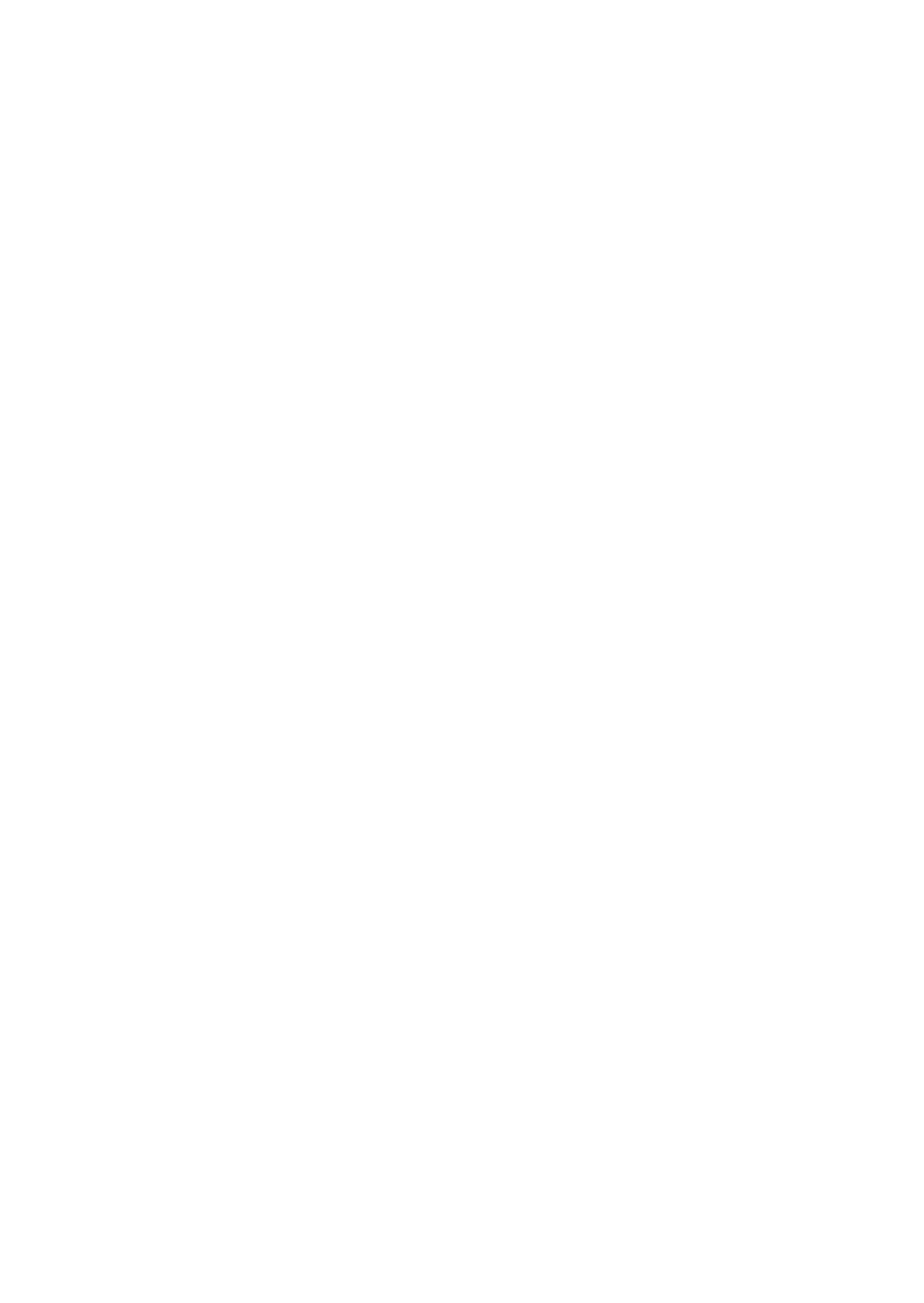- <span id="page-31-15"></span>[Fröhlich and Spencer 1983] J. Fröhlich and T. Spencer, ["Absence of diffusion in the Anderson tight binding model for large](http://projecteuclid.org/getRecord?id=euclid.cmp/1103922279) [disorder or low energy",](http://projecteuclid.org/getRecord?id=euclid.cmp/1103922279) *Comm. Math. Phys.* 88:2 (1983), 151–184. [MR 85c:82004](http://www.ams.org/mathscinet-getitem?mr=85c:82004) [Zbl 0519.60066](http://www.emis.de/cgi-bin/MATH-item?0519.60066)
- <span id="page-31-11"></span>[Germinet and De Bièvre 1998] F. Germinet and S. De Bièvre, ["Dynamical localization for discrete and continuous random](http://dx.doi.org/10.1007/s002200050360) [Schrödinger operators",](http://dx.doi.org/10.1007/s002200050360) *Comm. Math. Phys.* 194:2 (1998), 323–341. [MR 99d:82033](http://www.ams.org/mathscinet-getitem?mr=99d:82033) [Zbl 0911.60099](http://www.emis.de/cgi-bin/MATH-item?0911.60099)
- <span id="page-31-12"></span>[Germinet and Klein 2001] F. Germinet and A. Klein, ["Bootstrap multiscale analysis and localization in random media",](http://dx.doi.org/10.1007/s002200100518) *Comm. Math. Phys.* 222:2 (2001), 415–448. [MR 2002m:82035](http://www.ams.org/mathscinet-getitem?mr=2002m:82035) [Zbl 0982.82030](http://www.emis.de/cgi-bin/MATH-item?0982.82030)
- <span id="page-31-13"></span>[Germinet and Klein 2003a] F. Germinet and A. Klein, ["Explicit finite volume criteria for localization in continuous random](http://dx.doi.org/10.1007/s00039-003-0444-5) [media and applications",](http://dx.doi.org/10.1007/s00039-003-0444-5) *Geom. Funct. Anal.* 13:6 (2003), 1201–1238. [MR 2004m:82063](http://www.ams.org/mathscinet-getitem?mr=2004m:82063) [Zbl 1086.82008](http://www.emis.de/cgi-bin/MATH-item?1086.82008)
- <span id="page-31-17"></span>[Germinet and Klein 2003b] F. Germinet and A. Klein, ["Operator kernel estimates for functions of generalized Schrödinger](http://dx.doi.org/10.1090/S0002-9939-02-06578-4) [operators",](http://dx.doi.org/10.1090/S0002-9939-02-06578-4) *Proc. Amer. Math. Soc.* 131:3 (2003), 911–920. [MR 2003k:47067](http://www.ams.org/mathscinet-getitem?mr=2003k:47067) [Zbl 1013.81009](http://www.emis.de/cgi-bin/MATH-item?1013.81009)
- <span id="page-31-14"></span>[Germinet and Klein 2004] F. Germinet and A. Klein, ["A characterization of the Anderson metal-insulator transport transition",](http://dx.doi.org/10.1215/S0012-7094-04-12423-6) *Duke Math. J.* 124:2 (2004), 309–350. [MR 2005e:82051](http://www.ams.org/mathscinet-getitem?mr=2005e:82051) [Zbl 1062.82020](http://www.emis.de/cgi-bin/MATH-item?1062.82020)
- <span id="page-31-6"></span>[Germinet and Klein 2006] F. Germinet and A. Klein, ["New characterizations of the region of complete localization for random](http://dx.doi.org/10.1007/s10955-005-8068-9) [Schrödinger operators",](http://dx.doi.org/10.1007/s10955-005-8068-9) *J. Stat. Phys.* 122:1 (2006), 73–94. [MR 2007c:82041](http://www.ams.org/mathscinet-getitem?mr=2007c:82041) [Zbl 1127.82031](http://www.emis.de/cgi-bin/MATH-item?1127.82031)
- <span id="page-31-3"></span>[Gol'dsheĭd et al. 1977] I. J. Gol'dsheĭd, S. A. Molchanov, and L. A. Pastur, "A random homogeneous Schrödinger operator has a pure point spectrum", *Funktsional. Anal. i Prilozhen.* 11:1 (1977), 1–10, 96. In Russian; translated in *Funct. Anal. Appl.* 11, (1977), 1–8. [MR 57 #10266](http://www.ams.org/mathscinet-getitem?mr=57:10266)
- <span id="page-31-4"></span>[Graf and Vaghi 2007] G. M. Graf and A. Vaghi, ["A remark on the estimate of a determinant by Minami",](http://dx.doi.org/10.1007/s11005-006-0120-4) *Lett. Math. Phys.* 79:1 (2007), 17–22. [MR 2008b:81077](http://www.ams.org/mathscinet-getitem?mr=2008b:81077) [Zbl 1104.82008](http://www.emis.de/cgi-bin/MATH-item?1104.82008)
- <span id="page-31-20"></span>[Hunziker and Sigal 2000] W. Hunziker and I. M. Sigal, ["Time-dependent scattering theory of](http://dx.doi.org/10.1142/S0129055X0000040X) *N*-body quantum systems", *Rev. Math. Phys.* 12:8 (2000), 1033–1084. [MR 2001k:81347](http://www.ams.org/mathscinet-getitem?mr=2001k:81347) [Zbl 0978.47008](http://www.emis.de/cgi-bin/MATH-item?0978.47008)
- <span id="page-31-0"></span>[Johansson 1998] K. Johansson, ["On fluctuations of eigenvalues of random Hermitian matrices",](http://dx.doi.org/10.1215/S0012-7094-98-09108-6) *Duke Math. J.* 91:1 (1998), 151–204. [MR 2000m:82026](http://www.ams.org/mathscinet-getitem?mr=2000m:82026) [Zbl 1039.82504](http://www.emis.de/cgi-bin/MATH-item?1039.82504)
- <span id="page-31-1"></span>[Johansson 2001] K. Johansson, ["Universality of the local spacing distribution in certain ensembles of Hermitian Wigner](http://dx.doi.org/10.1007/s002200000328) [matrices",](http://dx.doi.org/10.1007/s002200000328) *Comm. Math. Phys.* 215:3 (2001), 683–705. [MR 2002j:15024](http://www.ams.org/mathscinet-getitem?mr=2002j:15024) [Zbl 0978.15020](http://www.emis.de/cgi-bin/MATH-item?0978.15020)
- <span id="page-31-2"></span>[Killip and Stoiciu 2009] R. Killip and M. Stoiciu, ["Eigenvalue statistics for CMV matrices: from Poisson to clock via random](http://dx.doi.org/10.1215/00127094-2009-001) [matrix ensembles",](http://dx.doi.org/10.1215/00127094-2009-001) *Duke Math. J.* 146:3 (2009), 361–399. [MR 2009k:81087](http://www.ams.org/mathscinet-getitem?mr=2009k:81087) [Zbl 1155.81020](http://www.emis.de/cgi-bin/MATH-item?1155.81020)
- <span id="page-31-16"></span>[Kirsch 2008] W. Kirsch, "An invitation to random Schrödinger operators", pp. 1–119 in *Random Schrödinger operators*, edited by M. Disertori et al., Panor. Synthèses 25, Soc. Math. France, Paris, 2008. [MR 2509110](http://www.ams.org/mathscinet-getitem?mr=2509110) [Zbl 1162.82004](http://www.emis.de/cgi-bin/MATH-item?1162.82004)
- <span id="page-31-7"></span>[Kirsch and Martinelli 1982] W. Kirsch and F. Martinelli, "On the ergodic properties of the spectrum of general random operators", *J. Reine Angew. Math.* 334 (1982), 141–156. [MR 84g:60102a](http://www.ams.org/mathscinet-getitem?mr=84g:60102a) [Zbl 0476.60058](http://www.emis.de/cgi-bin/MATH-item?0476.60058)
- <span id="page-31-10"></span>[Kirsch et al. 1998] W. Kirsch, P. Stollmann, and G. Stolz, ["Localization for random perturbations of periodic Schrödinger](http://dx.doi.org/10.1515/rose.1998.6.3.241) [operators",](http://dx.doi.org/10.1515/rose.1998.6.3.241) *Random Oper. Stochastic Equations* 6:3 (1998), 241–268. [MR 99c:82038](http://www.ams.org/mathscinet-getitem?mr=99c:82038) [Zbl 0927.60067](http://www.emis.de/cgi-bin/MATH-item?0927.60067)
- <span id="page-31-22"></span>[Klein 2008] A. Klein, "Multiscale analysis and localization of random operators", pp. 121–159 in *Random Schrödinger operators*, edited by M. Disertori et al., Panor. Synthèses 25, Soc. Math. France, Paris, 2008. [MR 2509111](http://www.ams.org/mathscinet-getitem?mr=2509111) [Zbl 05533269](http://www.emis.de/cgi-bin/MATH-item?05533269)
- <span id="page-31-18"></span>[Klein and Koines 2001] A. Klein and A. Koines, ["A general framework for localization of classical waves. I. Inhomogeneous](http://dx.doi.org/10.1023/A:1011931830095) [media and defect eigenmodes",](http://dx.doi.org/10.1023/A:1011931830095) *Math. Phys. Anal. Geom.* 4:2 (2001), 97–130. [MR 2002i:35187](http://www.ams.org/mathscinet-getitem?mr=2002i:35187) [Zbl 0987.35154](http://www.emis.de/cgi-bin/MATH-item?0987.35154)
- <span id="page-31-5"></span>[Klein and Molchanov 2006] A. Klein and S. Molchanov, ["Simplicity of eigenvalues in the Anderson model",](http://dx.doi.org/10.1007/s10955-005-8009-7) *J. Stat. Phys.* 122:1 (2006), 95–99. [MR 2007c:82042](http://www.ams.org/mathscinet-getitem?mr=2007c:82042) [Zbl 1152.82010](http://www.emis.de/cgi-bin/MATH-item?1152.82010)
- <span id="page-31-19"></span>[Klein et al. 2002] A. Klein, A. Koines, and M. Seifert, ["Generalized eigenfunctions for waves in inhomogeneous media",](http://dx.doi.org/10.1006/jfan.2001.3887) *J. Funct. Anal.* 190:1 (2002), 255–291. [MR 2004a:35165](http://www.ams.org/mathscinet-getitem?mr=2004a:35165) [Zbl 1043.35097](http://www.emis.de/cgi-bin/MATH-item?1043.35097)
- <span id="page-31-9"></span>[Klopp 1995] F. Klopp, ["Localization for some continuous random Schrödinger operators",](http://projecteuclid.org/getRecord?id=euclid.cmp/1104272158) *Comm. Math. Phys.* 167:3 (1995), 553–569. [MR 95m:82080](http://www.ams.org/mathscinet-getitem?mr=95m:82080) [Zbl 0820.60044](http://www.emis.de/cgi-bin/MATH-item?0820.60044)
- <span id="page-31-21"></span>[Kritchevski 2008] E. Kritchevski, ["Poisson statistics of eigenvalues in the hierarchical Anderson model",](http://dx.doi.org/10.1007/s00023-008-0369-5) *Ann. Henri Poincaré* 9:4 (2008), 685–709. [MR 2009b:82056](http://www.ams.org/mathscinet-getitem?mr=2009b:82056) [Zbl 1149.82017](http://www.emis.de/cgi-bin/MATH-item?1149.82017)
- <span id="page-31-8"></span>[Martinelli and Holden 1984] F. Martinelli and H. Holden, ["On absence of diffusion near the bottom of the spectrum for a](http://projecteuclid.org/getRecord?id=euclid.cmp/1103941054) [random Schrödinger operator on](http://projecteuclid.org/getRecord?id=euclid.cmp/1103941054)  $L^2(\mathbf{R}^v)$ ", *Comm. Math. Phys.* **93**:2 (1984), 197–217. [MR 85m:82103](http://www.ams.org/mathscinet-getitem?mr=85m:82103) [Zbl 0546.60063](http://www.emis.de/cgi-bin/MATH-item?0546.60063)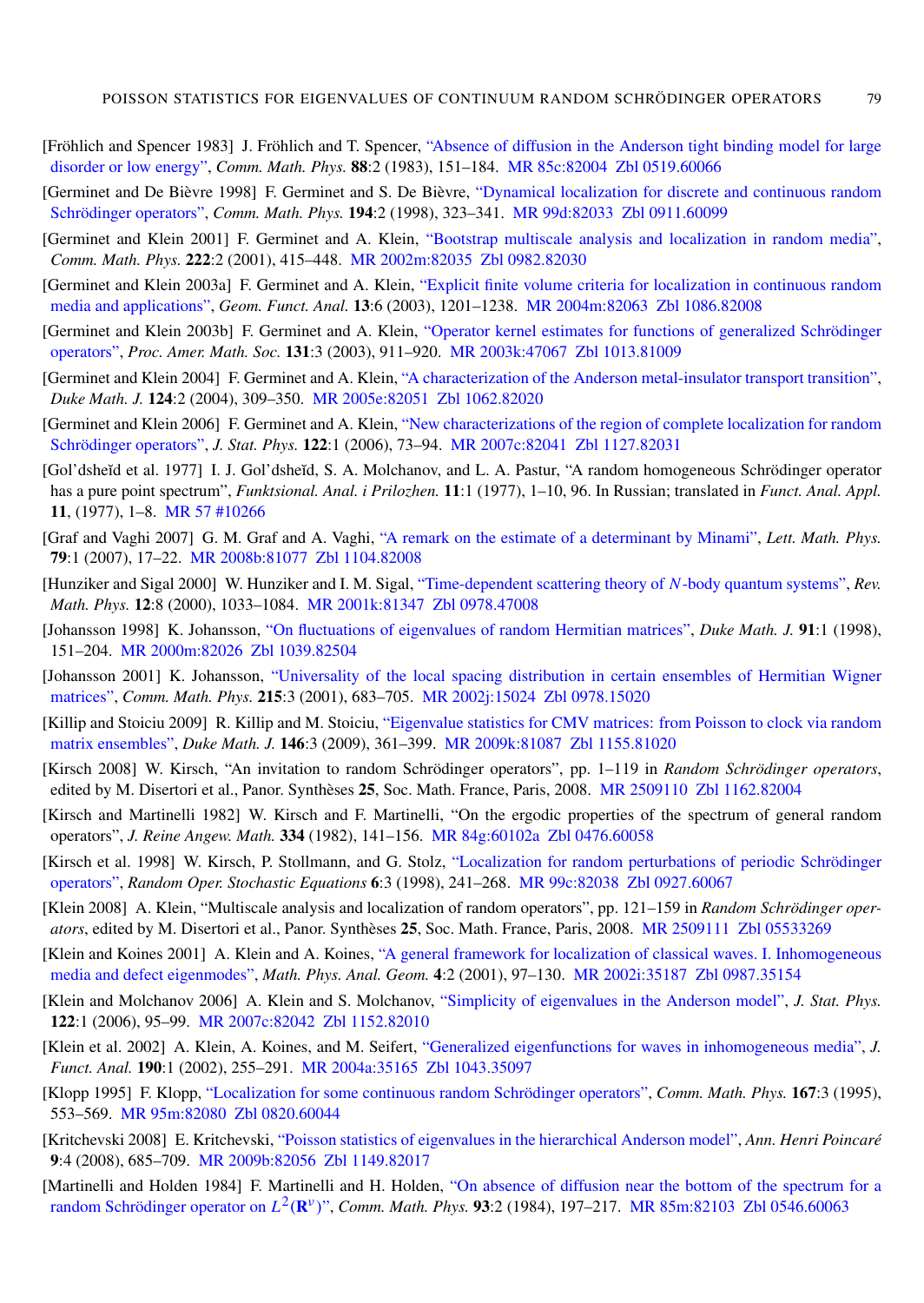- <span id="page-32-5"></span>[Minami 1996] N. Minami, ["Local fluctuation of the spectrum of a multidimensional Anderson tight binding model",](http://projecteuclid.org/getRecord?id=euclid.cmp/1104286441) *Comm. Math. Phys.* 177:3 (1996), 709–725. [MR 97d:82046](http://www.ams.org/mathscinet-getitem?mr=97d:82046) [Zbl 0851.60100](http://www.emis.de/cgi-bin/MATH-item?0851.60100)
- <span id="page-32-4"></span>[Molchanov 1978] S. A. Molchanov, "Structure of the eigenfunctions of one-dimensional unordered structures", *Izv. Akad. Nauk SSSR Ser. Mat.* 42:1 (1978), 70–103, 214. In Russian; translated in *Math. USSR-Izv.* 12 (1978) 69–101. [MR 58 #6662](http://www.ams.org/mathscinet-getitem?mr=58:6662) [Zbl 0401.34023](http://www.emis.de/cgi-bin/MATH-item?0401.34023)
- <span id="page-32-3"></span>[Molchanov 1980/81] S. A. Molchanov, ["The local structure of the spectrum of the one-dimensional Schrödinger operator",](http://projecteuclid.org/getRecord?id=euclid.cmp/1103908696) *Comm. Math. Phys.* 78:3 (1980/81), 429–446. [MR 82d:35076](http://www.ams.org/mathscinet-getitem?mr=82d:35076) [Zbl 0584.60072](http://www.emis.de/cgi-bin/MATH-item?0584.60072)
- <span id="page-32-7"></span>[Pastur and Figotin 1992] L. Pastur and A. Figotin, *Spectra of random and almost-periodic operators*, Grundlehren der Mathematischen Wissenschaften [Fundamental Principles of Mathematical Sciences] 297, Springer, Berlin, 1992. [MR 94h:47068](http://www.ams.org/mathscinet-getitem?mr=94h:47068) [Zbl 0752.47002](http://www.emis.de/cgi-bin/MATH-item?0752.47002)
- <span id="page-32-0"></span>[Schenker and Schulz-Baldes 2007] J. Schenker and H. Schulz-Baldes, "Gaussian fluctuations for random matrices with correlated entries", *Int. Math. Res. Not. IMRN* 15 (2007), Art. ID rnm047, 36. [MR 2009b:60120](http://www.ams.org/mathscinet-getitem?mr=2009b:60120) [Zbl 1128.60026](http://www.emis.de/cgi-bin/MATH-item?1128.60026)
- <span id="page-32-6"></span>[Simon 1994] B. Simon, ["Cyclic vectors in the Anderson model",](http://dx.doi.org/10.1142/S0129055X94000420) *Rev. Math. Phys.* 6:5A (1994), 1183–1185. [MR 95i:82058](http://www.ams.org/mathscinet-getitem?mr=95i:82058) [Zbl 0841.60081](http://www.emis.de/cgi-bin/MATH-item?0841.60081)
- <span id="page-32-9"></span>[Simon 1998] B. Simon, ["Spectral averaging and the Krein spectral shift",](http://dx.doi.org/10.1090/S0002-9939-98-04261-0) *Proc. Amer. Math. Soc.* 126:5 (1998), 1409–1413. [MR 98j:47030](http://www.ams.org/mathscinet-getitem?mr=98j:47030) [Zbl 0892.47021](http://www.emis.de/cgi-bin/MATH-item?0892.47021)
- <span id="page-32-1"></span>[Stoiciu 2006] M. Stoiciu, ["The statistical distribution of the zeros of random paraorthogonal polynomials on the unit circle",](http://dx.doi.org/10.1016/j.jat.2005.04.001) *J. Approx. Theory* 139:1-2 (2006), 29–64. [MR 2007d:60034](http://www.ams.org/mathscinet-getitem?mr=2007d:60034) [Zbl 1088.42017](http://www.emis.de/cgi-bin/MATH-item?1088.42017)
- <span id="page-32-2"></span>[Stoiciu 2007] M. Stoiciu, "Poisson statistics for eigenvalues: from random Schrödinger operators to random CMV matrices", pp. 465–475 in *Probability and mathematical physics*, edited by D. A. Dawson et al., CRM Proc. Lecture Notes 42, Amer. Math. Soc., Providence, RI, 2007. [MR 2009c:82029](http://www.ams.org/mathscinet-getitem?mr=2009c:82029) [Zbl 1132.15022](http://www.emis.de/cgi-bin/MATH-item?1132.15022)
- <span id="page-32-8"></span>[Wegner 1981] F. Wegner, ["Bounds on the density of states in disordered systems",](http://dx.doi.org/10.1007/BF01292646) *Z. Phys. B* 44:1-2 (1981), 9–15. [MR 83b:](http://www.ams.org/mathscinet-getitem?mr=83b:82060) [82060](http://www.ams.org/mathscinet-getitem?mr=83b:82060)
- <span id="page-32-10"></span>[Yeh 2006] J. Yeh, *Real analysis*, 2nd. ed., World Scientific Publishing Co. Pte. Ltd., Hackensack, NJ, 2006. Theory of measure and integration. [MR 2007i:28001](http://www.ams.org/mathscinet-getitem?mr=2007i:28001) [Zbl 1098.28002](http://www.emis.de/cgi-bin/MATH-item?1098.28002)

Received 9 Jul 2009. Accepted 6 Aug 2009.

JEAN-MICHEL COMBES: [combes@cpt.univ-mrs.fr](mailto:combes@cpt.univ-mrs.fr) Département de Mathématiques, Université du Sud: Toulon-Var, 83130 La Garde, France and

Centre de Physique Théorique, CNRS Luminy, Case 907, 13288 Marseille, France

FRANÇOIS GERMINET: [germinet@math.u-cergy.fr](mailto:germinet@math.u-cergy.fr) Département de Mathématiques, Université de Cergy-Pontoise, 95000 Cergy-Pontoise, France <http://www.u-cergy.fr/rech/pages/germinet/>

ABEL KLEIN: [aklein@uci.edu](mailto:aklein@uci.edu)

Department of Mathematics, University of California, Irvine, CA 92697-3875, United States